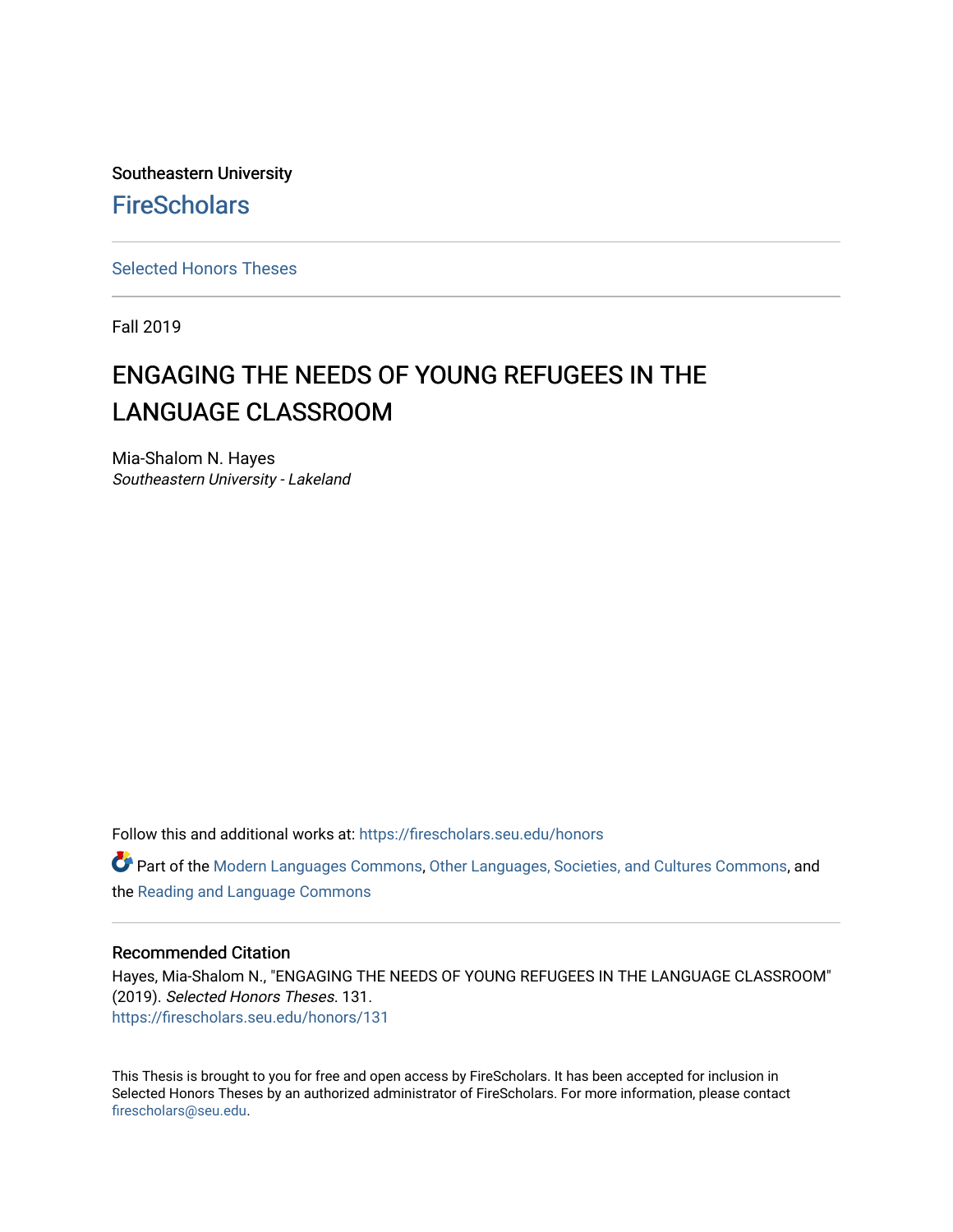# ENGAGING THE NEEDS OF YOUNG REFUGEES IN THE LANGUAGE

# CLASSROOM

By

Mia-Shalom Noel Hayes

Submitted to the School of Honors Committee

In partial fulfillment

Of the requirements for University Honors Scholars

Southeastern University

2019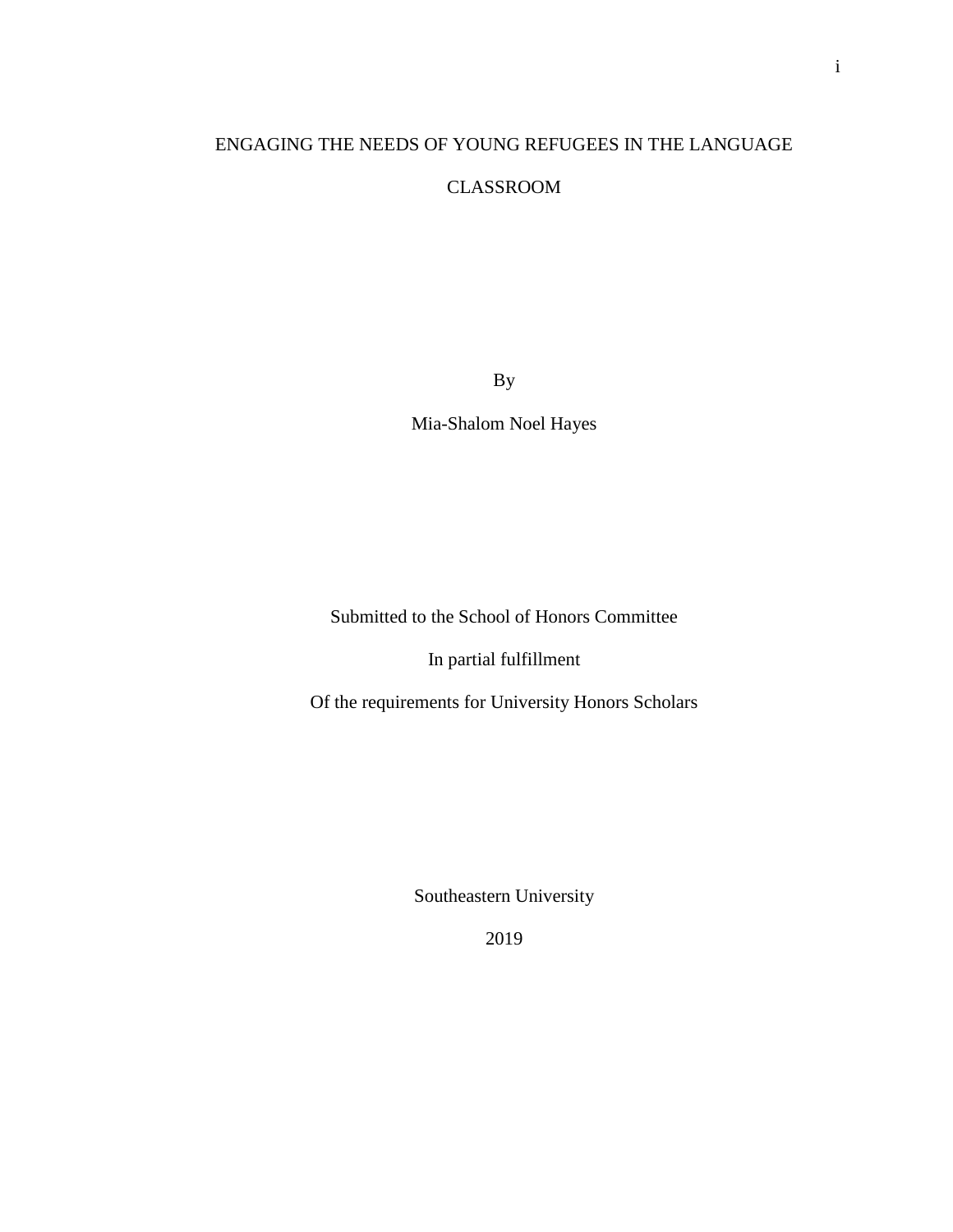# Copyright by Mia-Shalom Noel Hayes

2019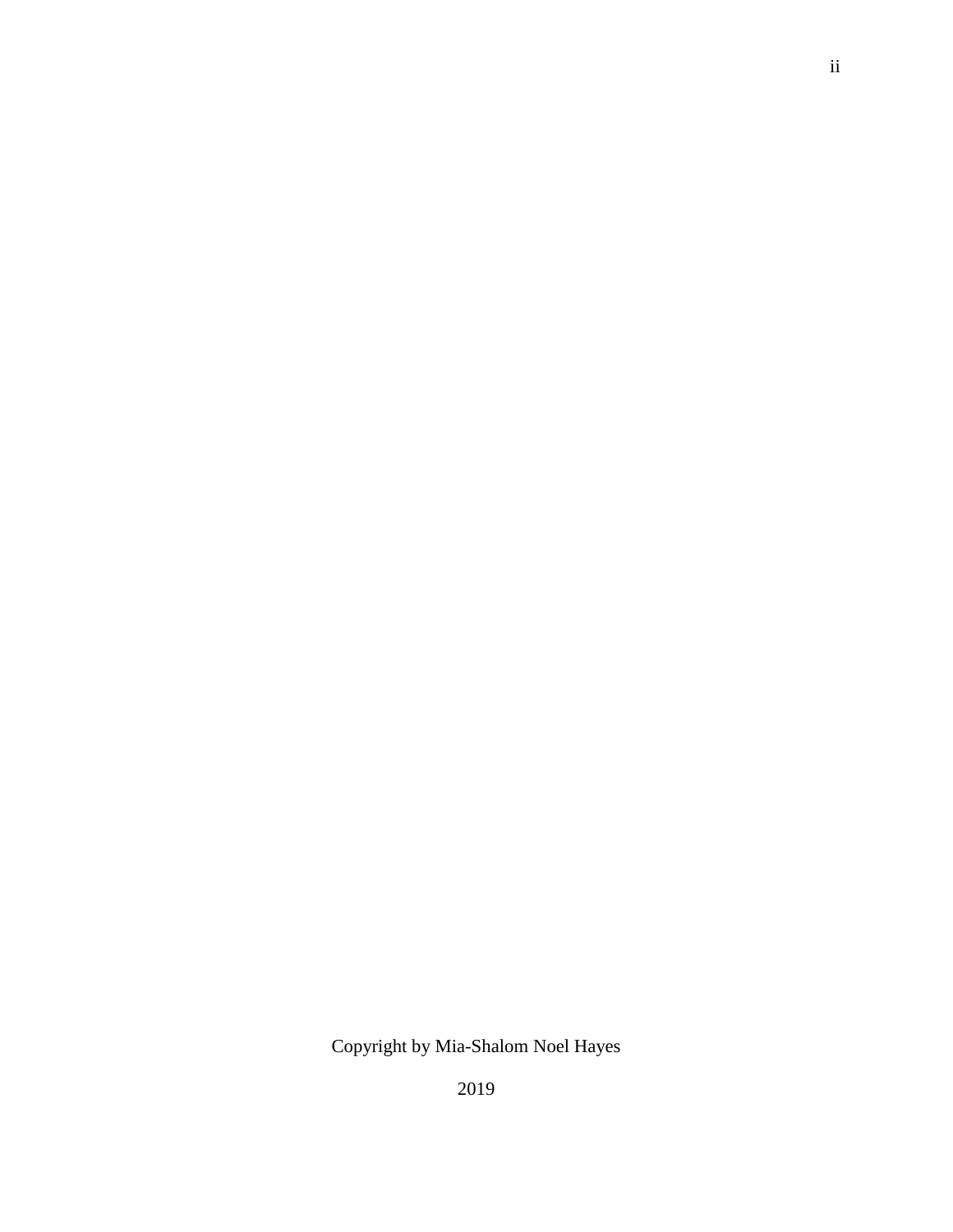# Dedication

For the millions of refugee children in need.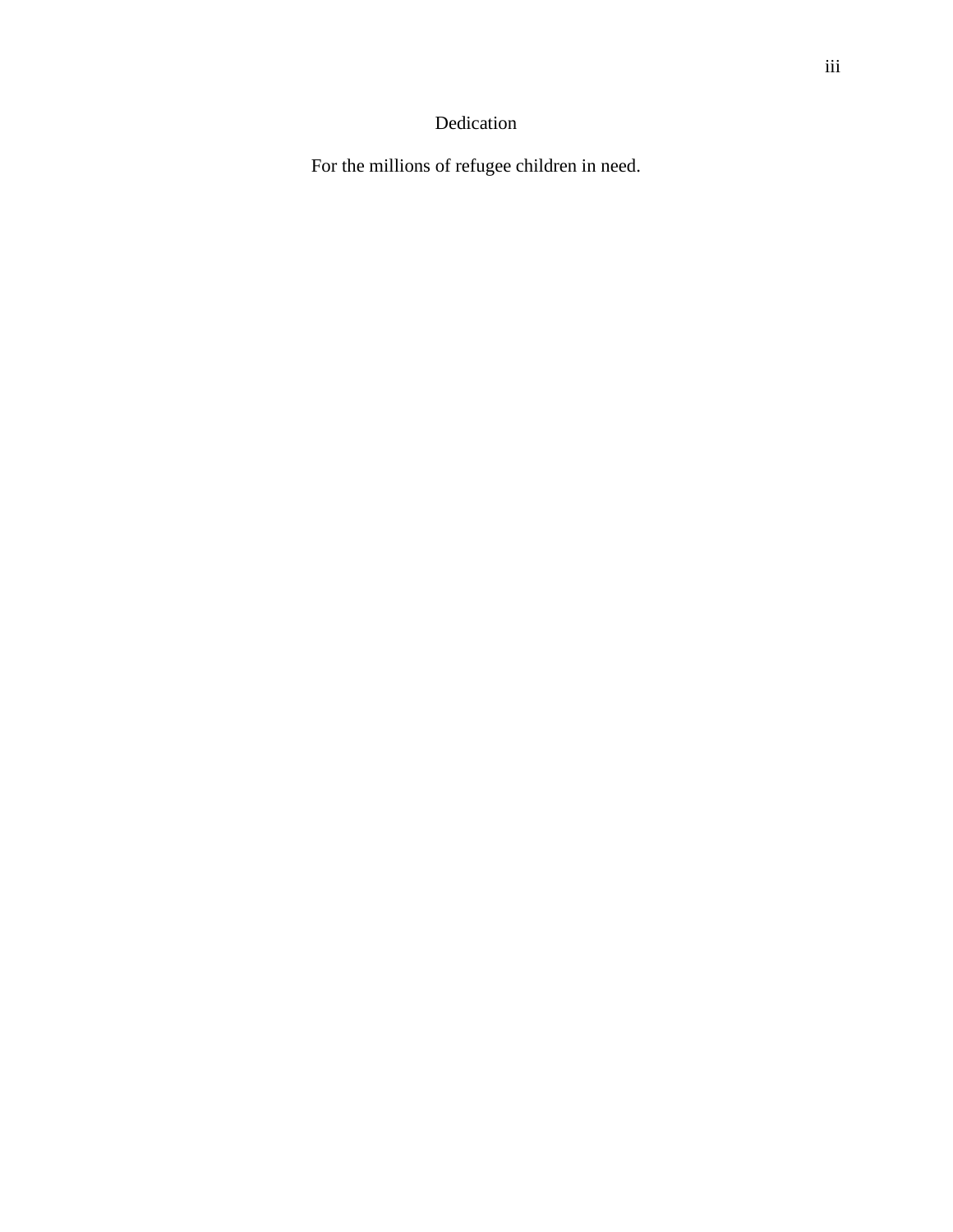# Acknowledgements

First, I would like to acknowledge and thank my advisor, Dr. N. Annette Graves, for her guidance throughout this process. Her passion, creativity, and insight continue to inspire me and it has been a privilege to work with her over the past couple of years. I would also like to acknowledge and thank my family and friends for their continual encouragement and unwavering support, I could not have completed this without them.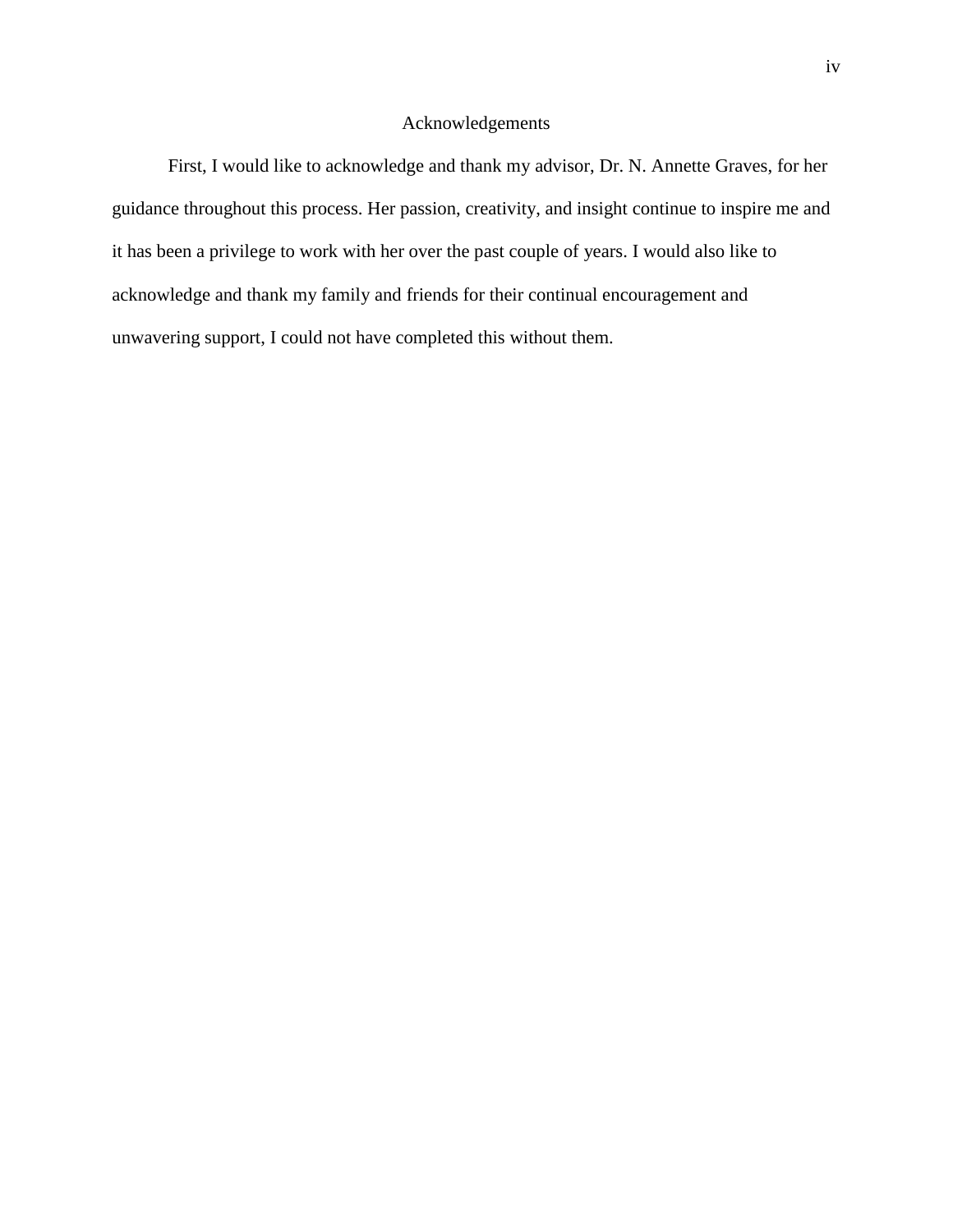#### Abstract

As the number of refugee students increase each year, many language teachers find themselves uninformed and ill-equipped to effectively engage refugee students in the classroom. Thus, through a survey and synthesis of the current body of research, the following literature review seeks to present the specific needs of refugee students and suggest practical ways in which language teachers can effectively meet those needs and engage refugees in the language classroom. The findings suggest that though the pre-migration, trans-migration, and postmigration experiences present numerous physical, emotional, behavioral, cultural, social, and academic challenges to refugee students in the classroom, teachers can combat these obstacles and empower students by becoming a willing listener, establishing trusting relationships with students, creating a safe classroom environment, enlisting the help and support of the community, and equipping students with practical and relevant instruction in the classroom. Such an approach will not only contribute to the healthy establishment of refugee students in the host country, but will also equip them with the tools they need to achieve their high ambitions.

KEY WORDS: Refugees, trauma, education, language learning, challenges, meeting needs, teaching strategies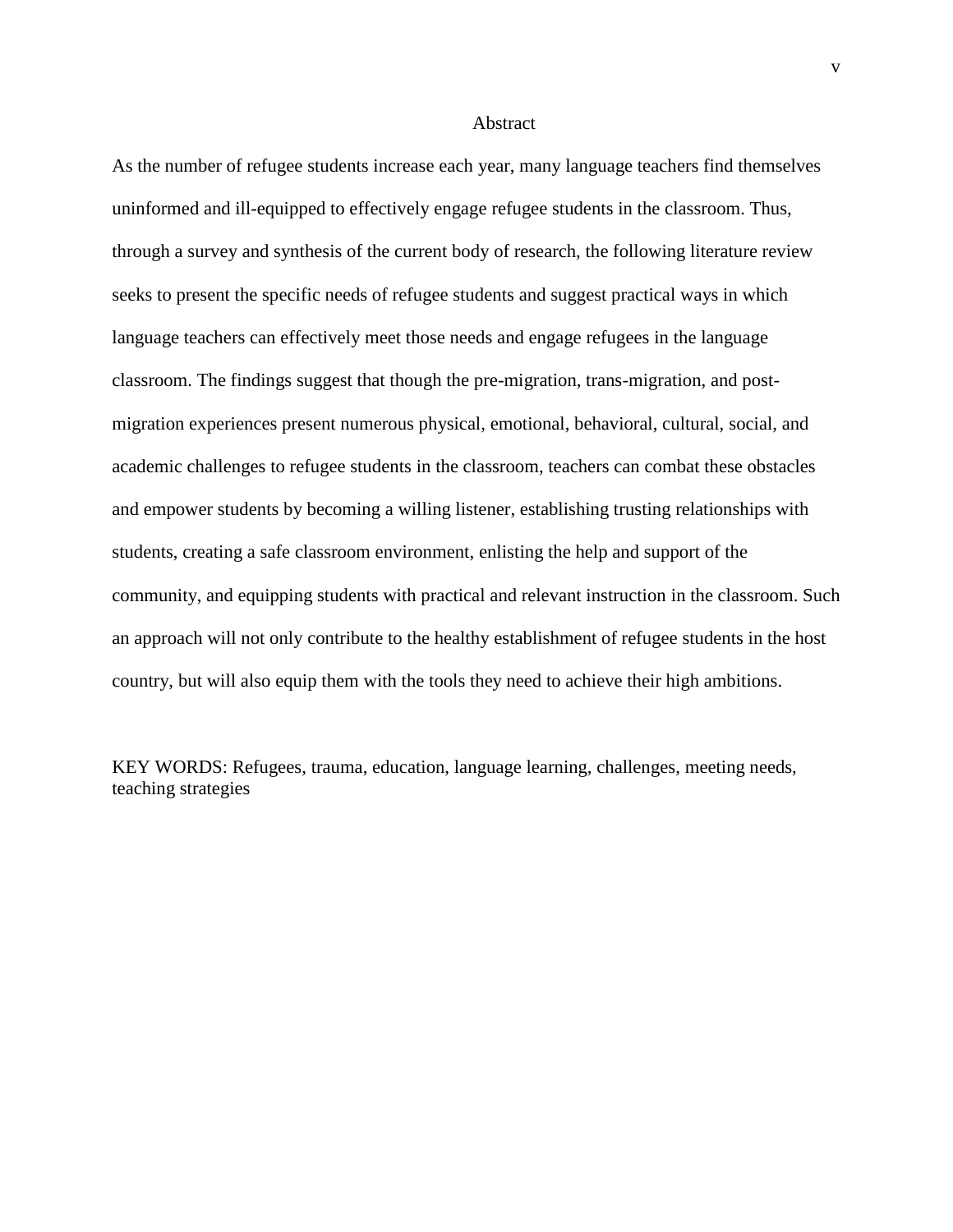# Table of Contents

| I.  |                                                                         |
|-----|-------------------------------------------------------------------------|
|     |                                                                         |
|     |                                                                         |
|     |                                                                         |
|     |                                                                         |
| II. |                                                                         |
|     |                                                                         |
|     | 1.                                                                      |
|     |                                                                         |
|     |                                                                         |
|     | 1.                                                                      |
|     | 2.                                                                      |
|     |                                                                         |
|     |                                                                         |
|     | 1.                                                                      |
|     | 2.                                                                      |
|     |                                                                         |
|     |                                                                         |
|     |                                                                         |
| Ш.  | Understanding and Meeting the Physical Needs of Refugee Students in the |
|     |                                                                         |
|     |                                                                         |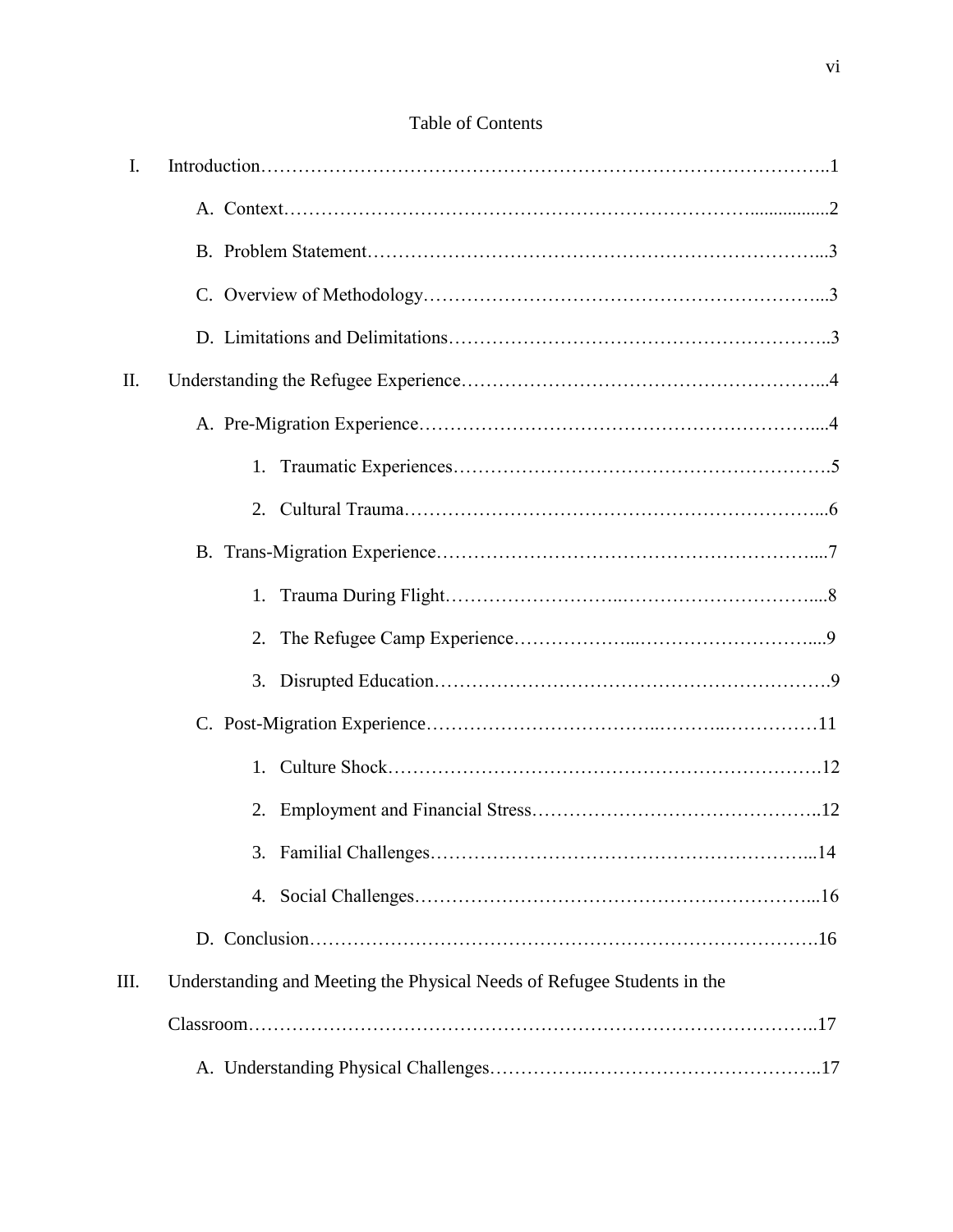| IV.   | Understanding and Meeting the Emotional Needs of Refugee Students in the           |  |
|-------|------------------------------------------------------------------------------------|--|
|       |                                                                                    |  |
|       |                                                                                    |  |
|       |                                                                                    |  |
| V.    | Understanding and Meeting the Behavioral Needs of Refugee Students in the          |  |
|       |                                                                                    |  |
|       |                                                                                    |  |
|       |                                                                                    |  |
| VI.   | Understanding and Meeting the Cultural and Social Needs of Refugee Students in the |  |
|       |                                                                                    |  |
|       |                                                                                    |  |
|       |                                                                                    |  |
| VII.  | Understanding and Meeting the Academic Needs of Refugee Students in the            |  |
|       |                                                                                    |  |
|       |                                                                                    |  |
|       |                                                                                    |  |
| VIII. |                                                                                    |  |
| IX.   |                                                                                    |  |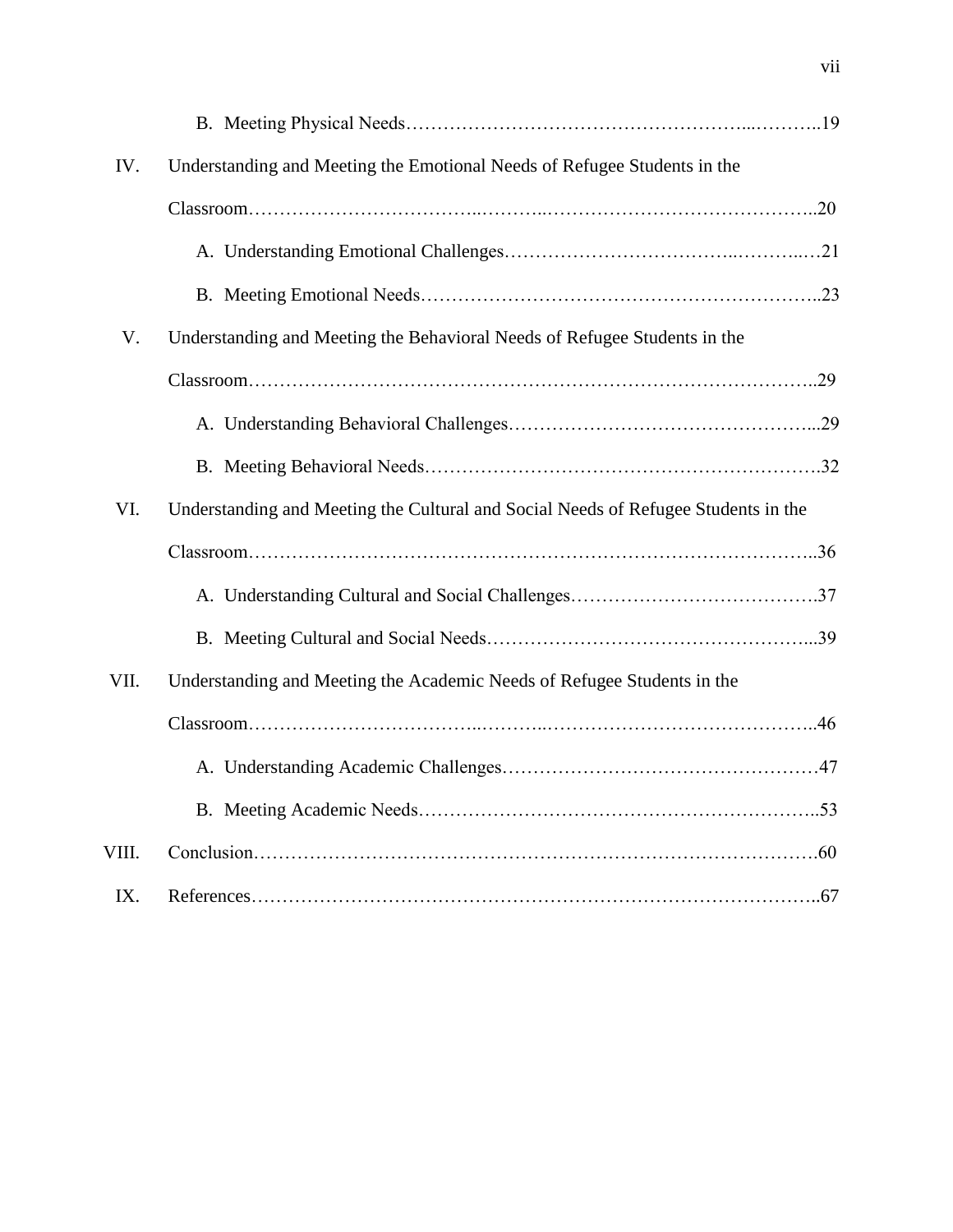#### CHAPTER 1

# **INTRODUCTION**

Helen Thorpe, a renowned journalist and author, dedicated a year and a half of her life to observing and studying the lives of twenty-two refugee and immigrant students at South High School in Denver, Colorado. In her book, *The Newcomers: Finding Refuge, Friendship, and Hope in an American Classroom*, Thorpe documents her experiences and observations not only within the ESL classroom, but also of her time with the students' families and of her travels back to their homelands. Through the highs and lows, Thorpe documents the reality of the refugee and immigrant experience in and out of the classroom, reminding the world not only of their humanity and vulnerability through the many challenges they face, but also of their ability to persevere and overcome these challenges with the support and encouragement of a caring community.

On the first day of class, Thorpe notes an essay hanging above the teacher's desk: *Life was difficult. I was living in the middle of a civil war. 2002 was when the Ethiopians came. They were firing at everyone. . . All the kids were running. I was holding onto the back of a truck. . . After that I lost my eye. Then we went to Ethiopia and lived in a refugee camp. We went from Addis Ababa to Amsterdam, then to Chicago, and then to Denver. . . Our apartment here smelled bad like marijuana. My life here is really good now. Compared to my life in Mogadishu it is much better here. (Thorpe, 2017, p. 14)*

Thorpe explains that the teacher kept the essay as a reminder not only of the "stark environments his students had left behind," but also as "evidence of how much English he could teach them in a single school year," (Thorpe, 2017, p. 14).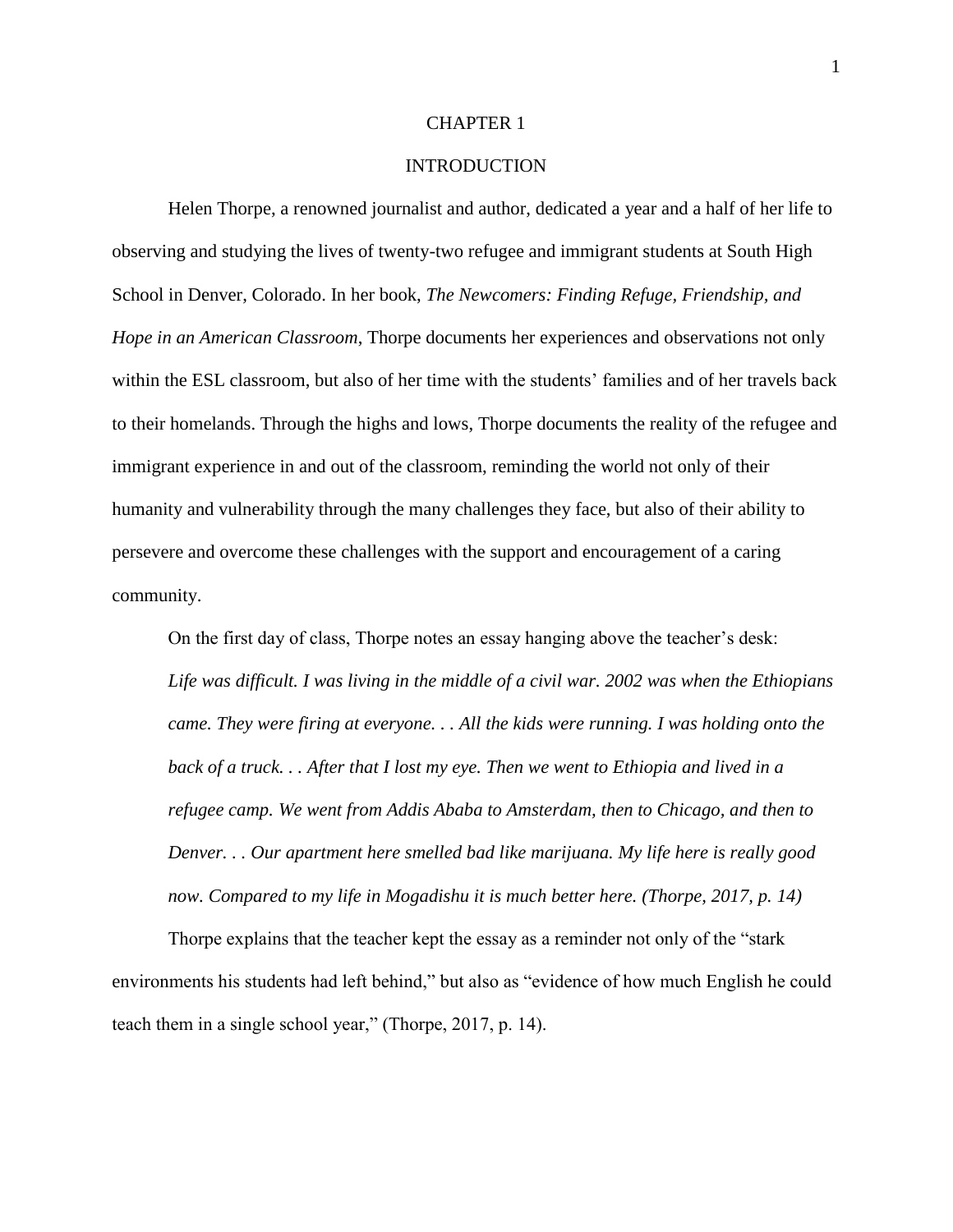Such a testimony points to the importance of education in the healthy establishment of refugee and immigrant students in America, as well as the potential impact language teachers can have on the lives of their students. Thus, it is vital that language teachers become aware of the rising challenge of educating refugees, as well as prepare themselves to respond.

# **Context**

As of 2019, the United Nations High Commissioner for Refugees reports that there are nearly twenty-six million refugees worldwide, with over half of that number representing refugees under the age of eighteen (UNHCR, 2019). Such an influx of student-aged refugees poses a significant challenge to educational systems worldwide, as they are now tasked with the integration of a highly vulnerable population. In addition, most refugee students are unfamiliar with the language of the host country upon arrival, and are thus in need of special language instruction before fully integrating into the mainstream classroom.

However, education also has the potential to play a significant role in the healthy establishment of refugee students in the host country, as it not only provides opportunities for acculturation and language learning, but also paves the way to higher education, greater job opportunity, and possibly even citizenship.

But refugee students enter the language learning classroom with more than just linguistic challenges. Post Traumatic Stress Disorder (PTSD), culture shock, and familial strains are just a few of the many common obstacles faced by refugee students that may hinder academic advancement. If left unaddressed, such complex issues may result in discouragement, a lack of motivation, and even premature school dropout. Thus, it is imperative that the unique needs of refugee students are met in the classroom, and that they receive the support and encouragement they need to overcome these challenges.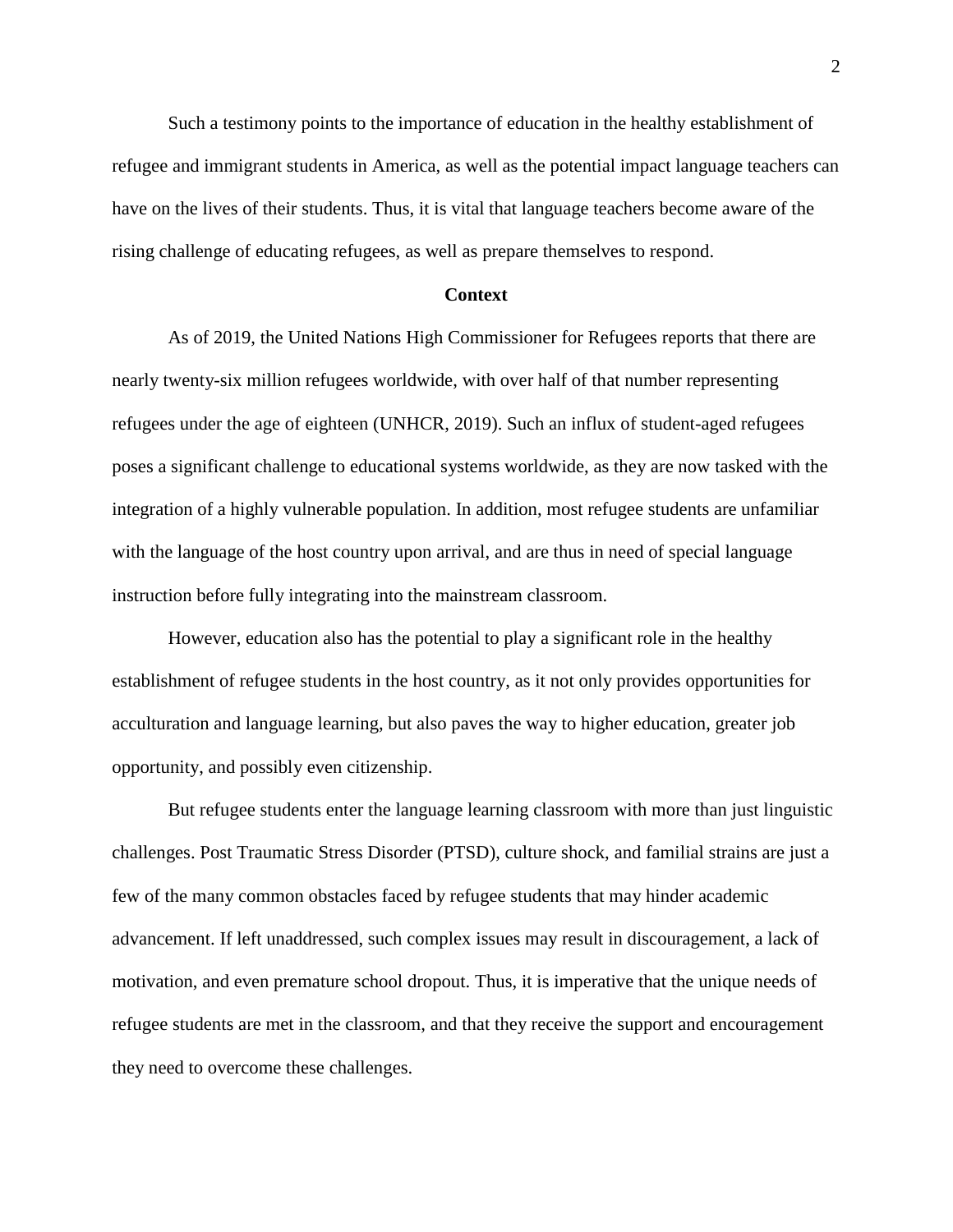#### **Problem Statement**

The problem, however, is that many language teachers are uninformed and ill-equipped when it comes to educating refugees. Language teachers often lack awareness and understanding in regards to the refugee experience, and are not equipped with the practical tools and strategies needed to effectively engage specific refugee needs in the classroom. This lack of preparation can result in both teacher and student frustration, leading to tension, discouragement, and apathy in the classroom. Because of this, many refugee students do not complete their education, and ultimately continue in the cycle of poverty their parents so desperately hoped they would escape.

### **Overview of Methodology**

In order to address this issue of educating refugee students, the following questions must be considered: *How does the trauma of the refugee experience impact refugee students? What specific needs do refugee students have? How can language teachers meet these specific needs and further engage refugee students in the classroom?* In order to answer these questions, this review of the literature has surveyed current research evaluating the pre-migration, transmigration, and post-migration experiences of refugees in order to first provide the context for refugee trauma. Next, it synthesizes current research explaining how young refugees are affected physically, emotionally, behaviorally, culturally, socially, and academically by their experiences, and how teachers can practically address these specific needs in the classroom.

### **Limitations and Delimitations**

The focus of this literature review is on young refugee students, and therefore does not provide an in-depth discussion of immigrant youth, youth of the host country who have been affected by trauma, or adult refugee students. In addition, the majority of studies and surveys included in this review were conducted among refugees from the Middle East, Africa, Southeast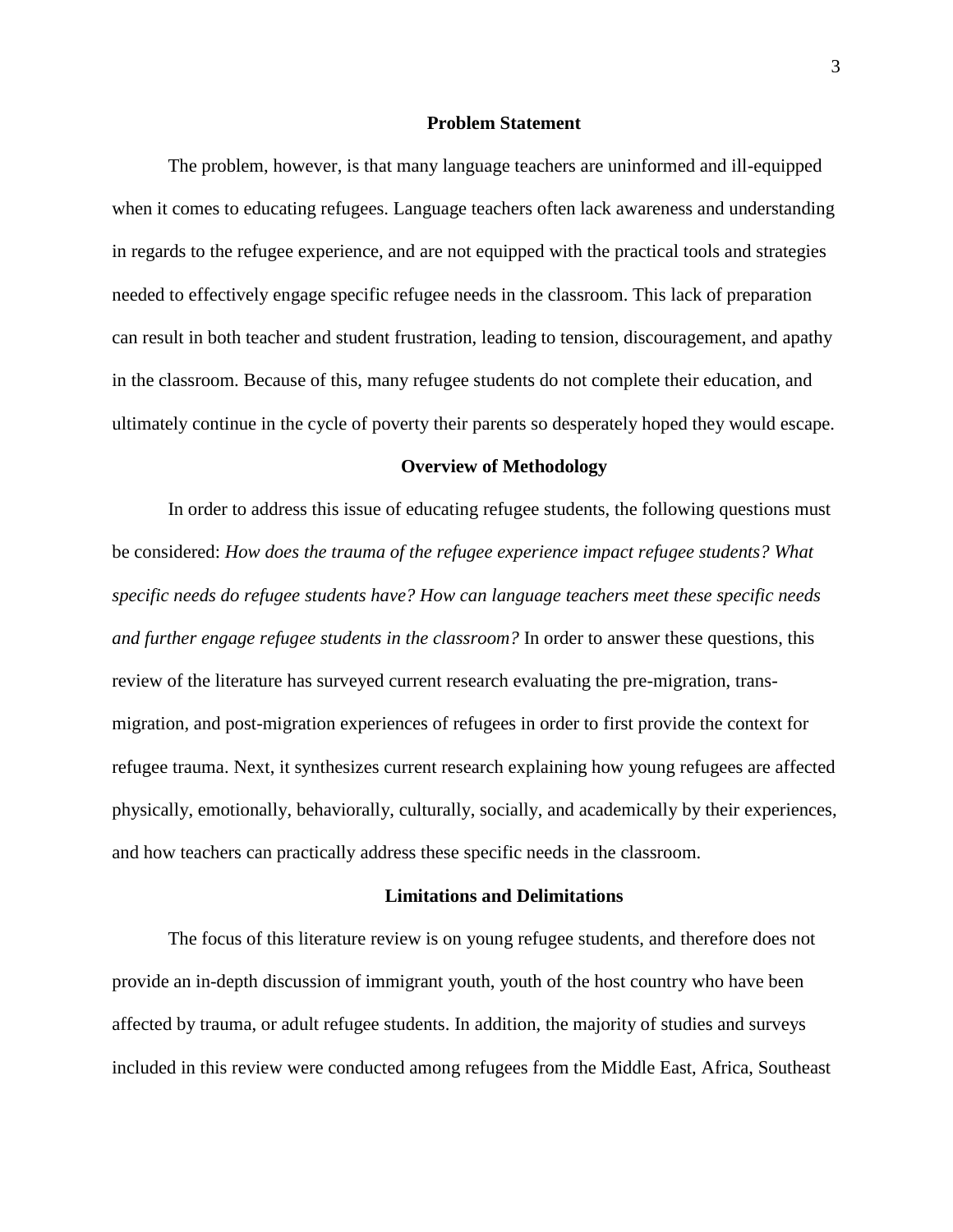Asia, and Australia, with very few documenting refugees from Central or South America. Thus, in order to obtain a comprehensive understanding of the experience of refugee students and best teaching practices to serve them, further research needs to be done among refugees from different regions. Further research is also advised among at risk populations not discussed in this literature review, as growing numbers of immigrants and victims of urban violence enter educational systems.

#### CHAPTER 2

## UNDERSTANDING THE REFUGEE EXPERIENCE

"Refugees are the uprooted...suffering losses of every description, including social identity, place, family, livelihood, and support systems, and must struggle to find their way in a new, often hostile, environment with a foreign language and customs. The conditions associated with refugees clearly put them in the category of risk for physical and psychological distress, because embedded within them is the often unspeakable violence associated with the refugee experience," (George, 2010, p. 5).

Before teachers are able to understand the challenges refugees face in the classroom or how to respond, they must first understand the context of those challenges within the refugee experience. In other words, teachers must be familiar with the circumstances that have created these challenges before they will ever be fully prepared to address them. Thus, the following chapter will attempt to address this context by discussing the common pre-migratory, migratory, and post-migratory experiences of refugees as presented across the existing literature.

#### **Pre-Migration Experience**

Refugees come from all over the world and from a wide range of circumstances. Some flee from natural disasters such as famines or earthquakes; others flee from persecution, whether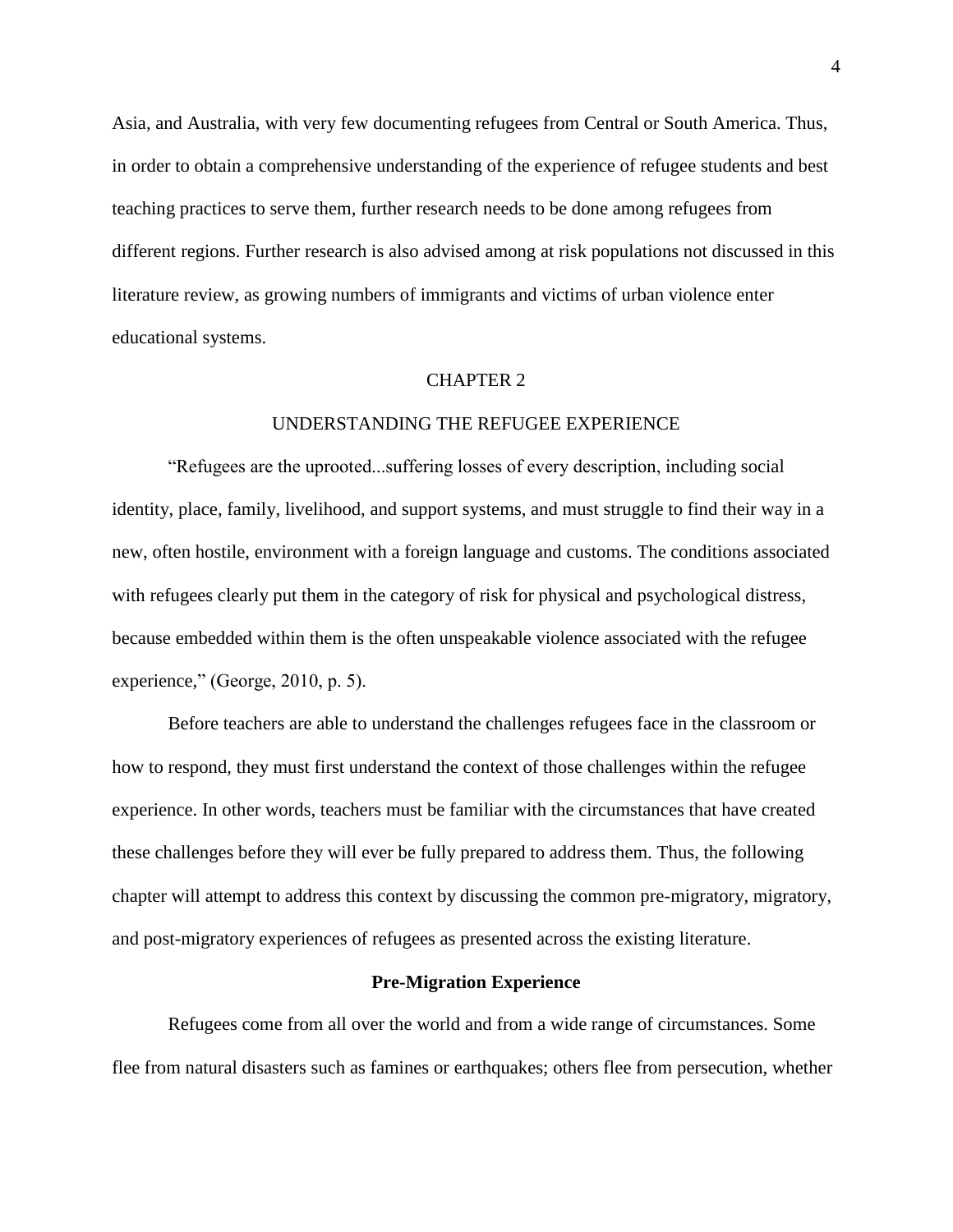it be political, ethnic, or religious; and others flee from war. Some have lived in affluence, others in poverty. Some have been well educated, and others do not know how to hold a pencil. Regardless, it is impossible to fully understand the refugee experience until it is personally experienced, and even so, the experience of each individual refugee differs drastically. Because of this, it is of utmost importance to know refugee students on an individual level and to listen to the stories of their own personal experiences. However, in an attempt to familiarize and prepare English teachers for what may lie ahead, this section surveys the literature for some of the common traumatic experiences faced by refugees in their home countries in order to prepare teachers for some of the common tragedies and experiences that may present themselves in the classroom.

# **Traumatic Experiences**

According to The National Child Traumatic Stress Network (NCTSN), children in particular are susceptible to the traumas of war. The traumatic experiences of refugee children may include witnessing and/or being victims of violence; lacking basic necessities such as food, water, and shelter; experiencing physical injuries, infections, and diseases; enduring torture, forced labor, or sexual assault; lacking medical care; being separated from family members; and not having easy access to schooling (NCTSN, n.d.).

McBrien (2005) also discusses some of the travesties endured by children in war-torn countries such as rape, abduction, trafficking, becoming child soldiers or child brides, and taking on the responsibility of caring for younger siblings after parents are arrested or killed. McBrien also notes that these traumatic experiences often result in PTSD, which often contributes to additional challenges in the classroom (McBrien, 2005). In their study of Bosnian refugees in the United States, Vojvoda, Weine, McGlashan, Becker, and Southwick (2008) discovered that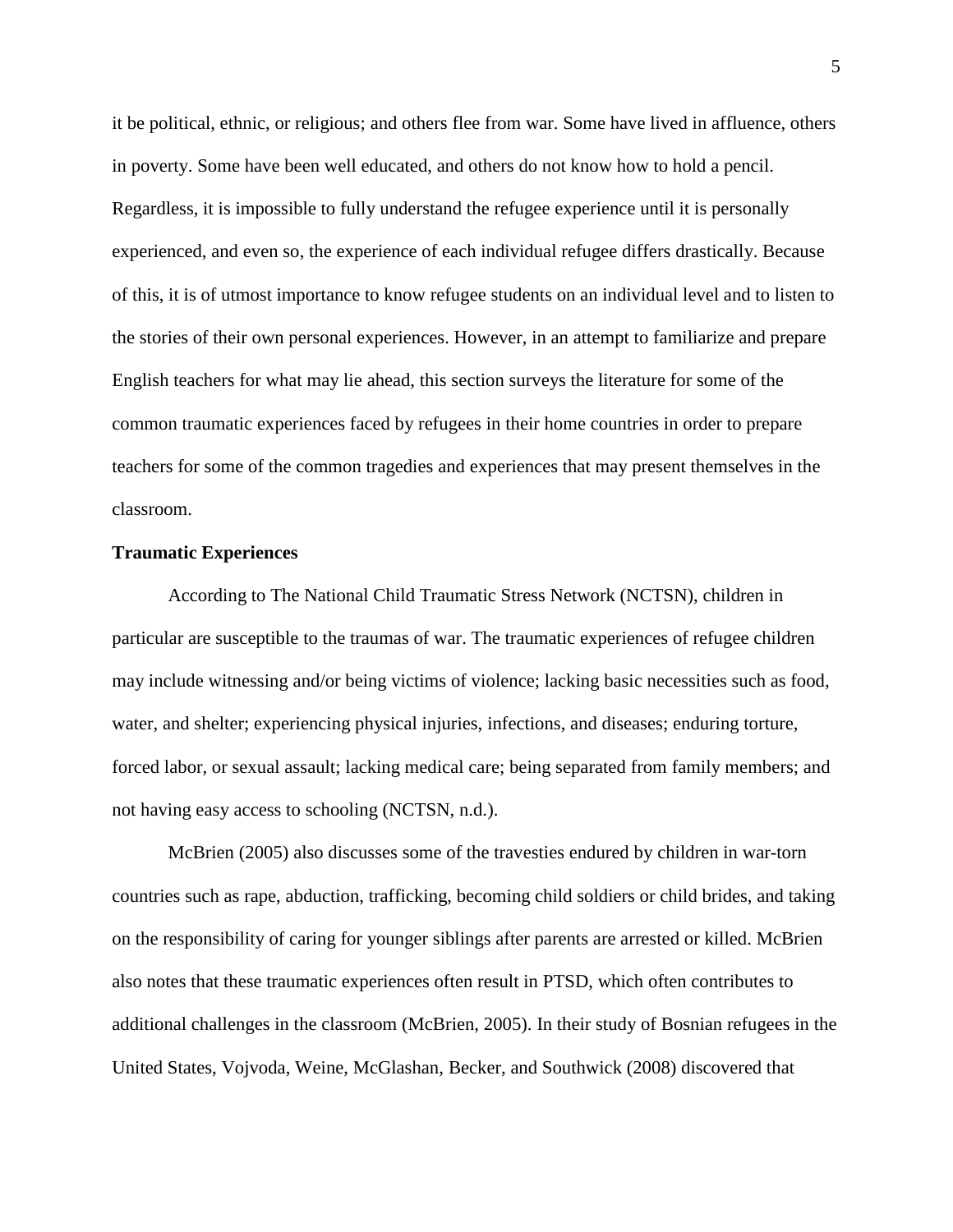traumatic experiences among their participants included "forced march, death of a family member, exposure to a firefight, forcible removal of personal property, detention in a concentration camp, witness to violence or death, being beaten or tortured, and lack of food or water," (p. 2).

# **Cultural Trauma**

Beyond the trauma of war, persecution, and natural disasters, a refugee's pre-migratory experience is also characterized by a culture--the culture of their home country. While this culture exists outside of tragedy, certain aspects of the culture that are heightened during tragedy may harm the refugee. For example, Hattar-Pollara discusses the ways in which the "patriarchy, tradition, and religious practices" (Hattar-Pollara, 2019, p. 1-2) of Syrian culture, combined with the stressors of war, make it virtually impossible for Syrian girls to receive any form of education and put them at a higher risk for "gender-based physical and psychological...abuses" (Hattar-Pollara, 2019, p. 5). In Hattar-Pollara's study, the participants reported being "not as equally valued or supported as their male siblings," "kept away from school," and "perceived as a liability and a burden" until they married, especially during wartime (Hattar-Pollara, 2019, p. 5). Participants also reported being discouraged from doing homework and told that their education had "no value to their role as wives and mothers" (Hattar-Pollara, 2019, p. 6). These abuses, while indirectly related to war trauma, are representative of how a refugee's culture can intensify the trauma experienced during war. Thus, language teachers should not only be aware of the trauma caused by war-related violence, but also the trauma related to a student's cultural background.

While these traumatic experiences do not characterize the experience of every refugee, teachers need to be aware of these common experiences in order to prepare a response and not be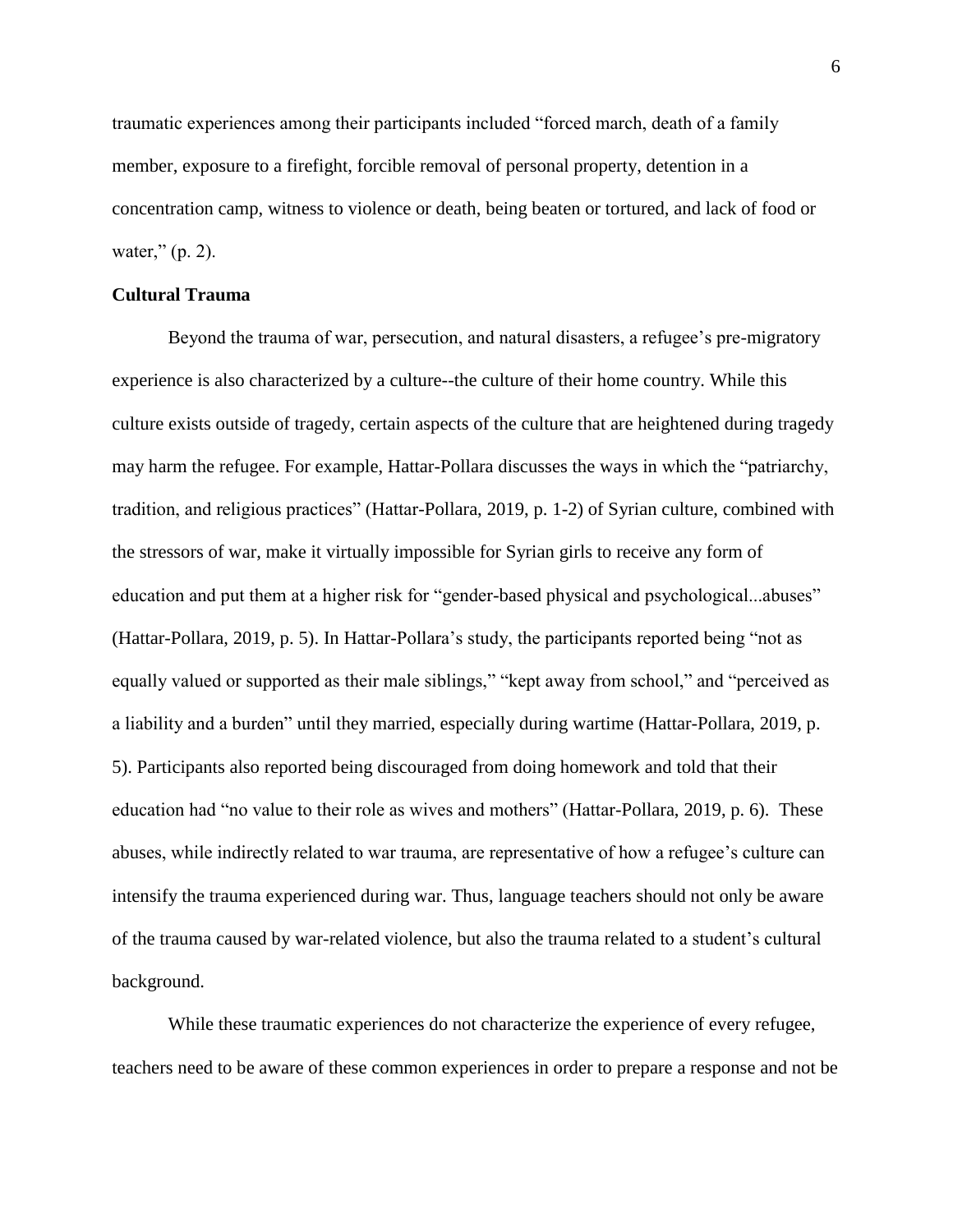caught off guard should such experiences be brought up in class. Teachers should also be aware of the fact that many students may not admit to having certain traumatic experiences because they are either ashamed of them or do not want to receive any special treatment because of them. Either way, such traumatic experiences are a reality for many refugees, and knowing the stories of each and every student is necessary in order to give them the support that they need.

# **Trans-Migration Experience**

It was a normal day in my adult English class. We did a warm up, I taught vocabulary, we did our reading for the day and then worked on some fluency exercises. For our final activity, I asked my students to reflect back on the reading for the day, in which one of the characters had to make a big decision. I asked my students to write about a time when they had to make a big decision. As usual, I asked them to share with the class. I will never forget the student who held her paper with trembling hands, squinting through tears welling up in her eyes. With a quivering voice barely above a whisper, she began to recount the decision she had made almost fifty years prior to flee her home country of Cuba for the United States and leave her aging mother behind. The pain of that decision, personified by the tears dripping off her chin, was still as raw as it had been fifty years earlier.

The decision to leave is probably one of the hardest decisions refugees must make. The decision is not just about leaving their country. Refugees are also choosing to leave their culture, their heritage, their home, and their family behind for an unknown place, often times without knowing when or if they will ever return, and that is only the beginning. Often times the journey that lies ahead will bring even more pain than the leaving itself, and there is always the possibility of never reaching the destination at all. It is no wonder my student could not contain her pain. Such an experience, especially for young refugees who do not fully understand why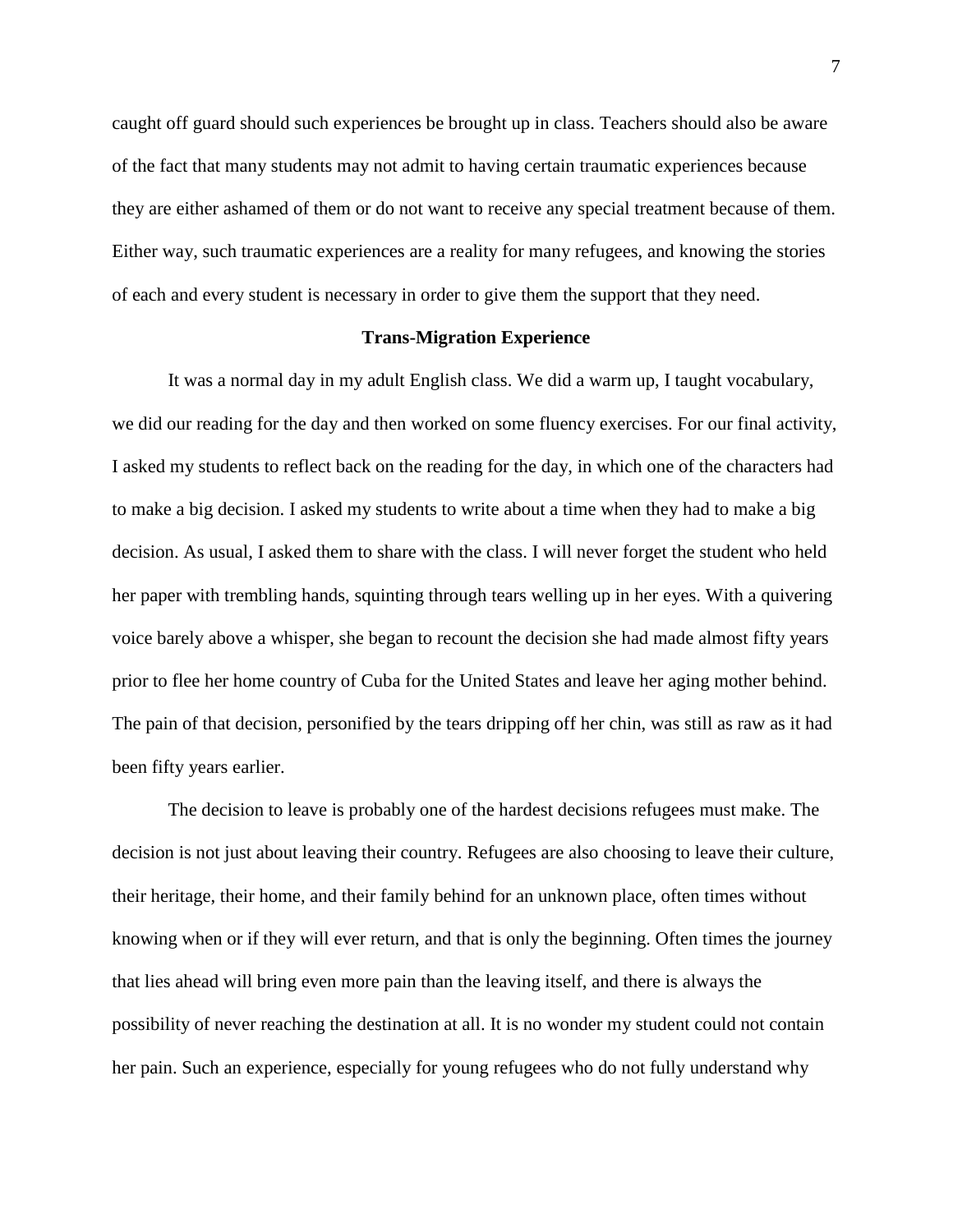they are having to leave, must be extremely disorienting and painful. Though my student was well into her seventies, having fled her homeland in her mid-twenties, her response demonstrated the immense pain faced by all refugees, regardless of age, as they are forced to leave their homelands.

# **Trauma During Flight**

According to the NCTSN, the hardship and trauma of living in the host country does not relent during displacement (n.d.). Refugees may endure threats of violence, separation, hunger, exposure, family separation, living in refugee camps, harassment by local authorities, and traveling long distances by foot during the trans-migration process. In addition, some refugees travel as unaccompanied minors, which only intensifies the trauma of these experiences and the resulting PTSD (O'Toole Thommessen, Corcoran, & Todd, 2017). According to the UNHCR, "75,000 unaccompanied or separated children under the age of 18 were reported to have claimed asylum in 2016 in 70 countries," (UNHCR, 2016, para. 56).

In a study on the trans-migration experiences of refugee children, Meda reports some of the intense trauma experienced by refugees trying to cross over the border of Zimbabwe into South Africa. Some of the major contributors to this trauma include the lack of sufficient funds and documentation. Without a passport or money for a flight, many refugees must turn to crossing the border illegally, which could include swimming across crocodile-infested rivers, bribing drivers, riding on the inside of chemical or gasoline trucks, or crossing long distances by foot into gang-infested territory (Meda, 2017). These illegal means often result in going long periods of time without food, contracting deadly diseases such as cholera, being taken advantage of and assaulted by gang members, being beaten and raped, being arrested or killed by soldiers, and witnessing murder (Meda, 2017). Other commonly reported experiences during trans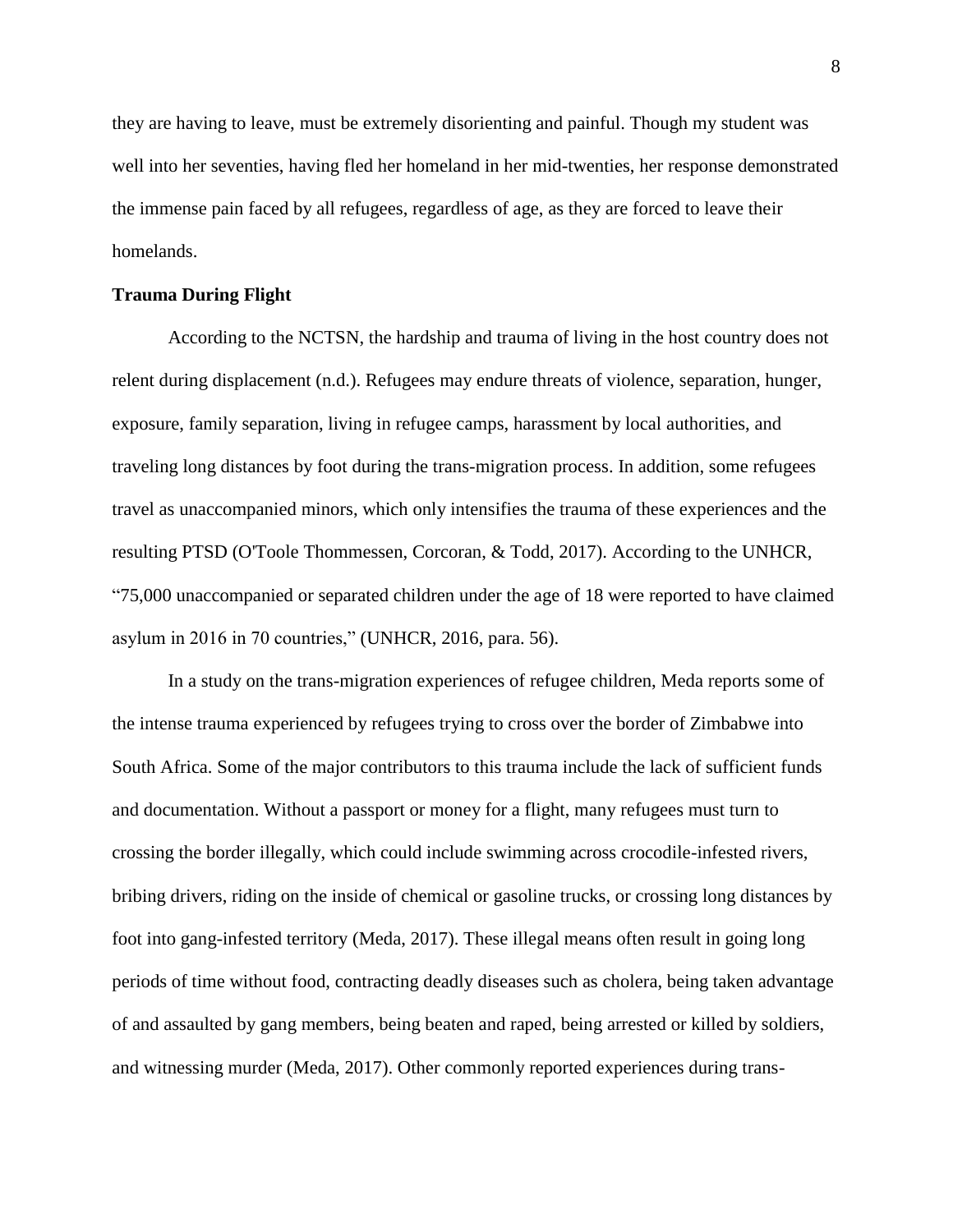migration include traversing desert on foot and crossing long stretches of water in makeshift boats. Meda reports that these tragedies result in a 10% mortality rate due to dehydration, drowning, or pirate attacks (as cited in Meda, 2017).

# **The Refugee Camp Experience**

Apart from the trauma of crossing borders, refugees also experience hardship during their stay in refugee camps. In the camps, refugees are still susceptible to the same acts of violence such as harassment, arrest, sexual assault, and abuse, as well as disease outbreaks, food shortages, lack of medical care, overcrowding and lack of accommodations (Westermeyer & Wahmanholm, 1996). According to Trueba et al. (1990), such living conditions often contribute to significant, often chronic ailments, such as tuberculosis, hepatitis, malaria, kidney damage, and liver damage. Within the camps, refugees are also often taken advantage of in regards to work. Many refugee children are forced to work to supplement family income during their residence in camps. They work long days for minimal pay. They are also often tricked and lied to by their employers and not paid according to their agreements. Despite this injustice, refugees remain helpless to protest for fear of being reported or arrested due to their illegal status, (Meda, 2017).

#### **Disrupted Education**

In addition to the trauma experienced in refugee camps and crossing borders, the transmigration experience also results in the disruption of education. According to UNHCR Malaysia and the U.S. Department of State, "only 39% of primary school aged refugee children (ages 6 to 11) and 7% of secondary school students (ages 12 to 18) are getting a rudimentary education via refugee schools," (as cited in O'Neil et al., 2018, pp. 7-8). One cause of this, according to a study conducted in Malaysian schools for Burmese refugees, may be the fact that many refugee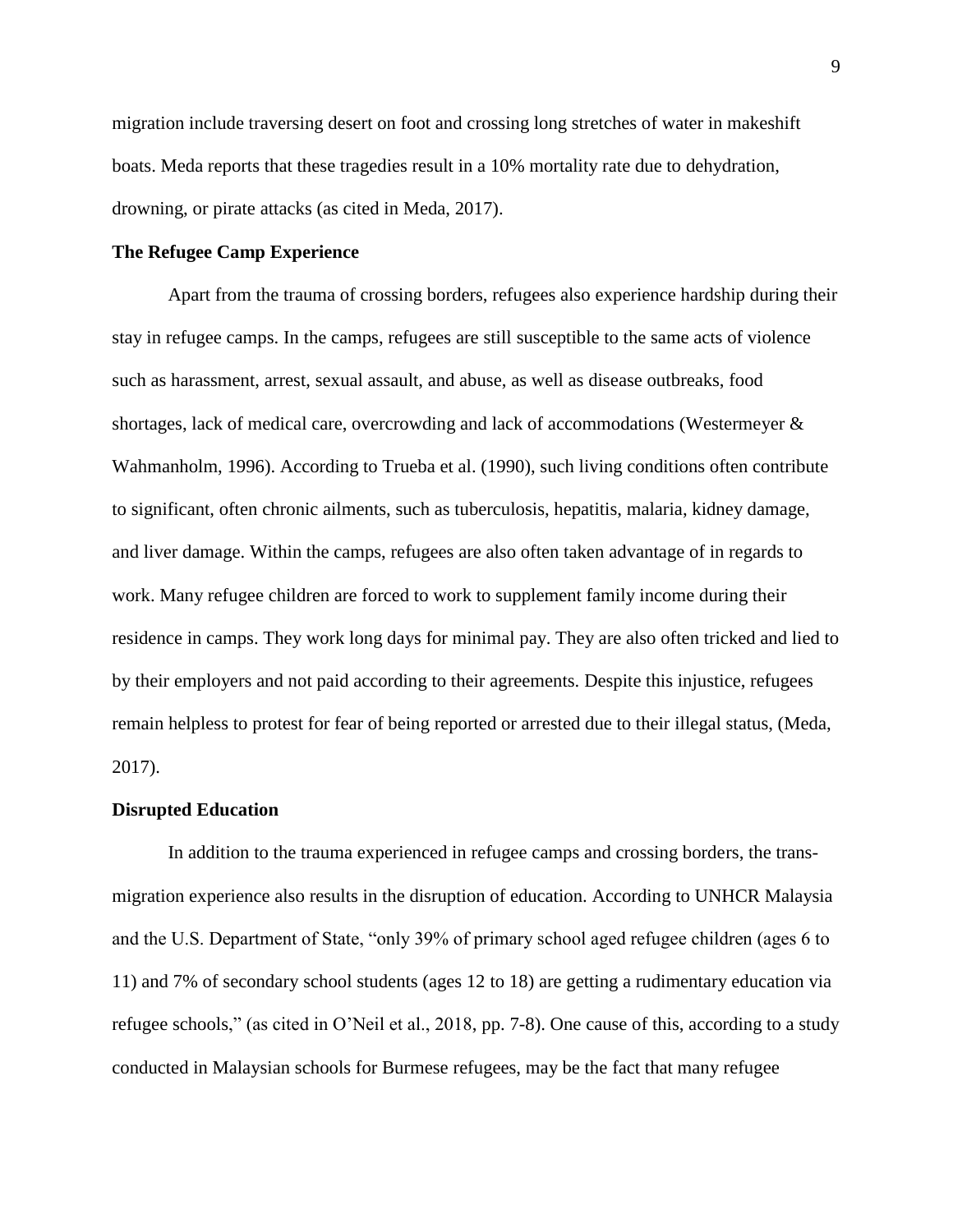students seem to view their stay in refugee schools as temporary, and therefore do not feel the need to do homework or engage in class (O'Neil et al., 2018). Nonetheless, even refugee students who are motivated to pursue their education still endure many challenges.

Refugee teachers, who are dealing with the same struggles as their students, often lack the formal training, education, and language proficiency needed to run a language learning classroom. Wide age ranges, socioeconomic backgrounds, and education levels are also represented in these schools, providing an enormous challenge even to the most experienced teacher (O'Neil et al., 2018). In addition, refugee schools often lack sufficient funding, resulting in a lack of materials and overcrowded classrooms, often "hidden in...apartments, garages, and basements" (O'Neil et al., 2018, p. 8). But the most challenging aspects of running these refugee schools is obtaining adequate curriculum. The curriculum used in these schools is rarely recognized by any national authority, making accreditation virtually impossible. Without an accredited education, many of these refugees will have little to no prospect of higher education in the future (Wachob & Williams, 2010).

Whether the trans-migration experience is only a couple of days or spans many years, the challenges that arise in the process are sure to leave a lasting impact. As I saw with my student in English class, the reminder of her experiences brought immense pain even after fifty years. Thus, teachers must be aware of this traumatic process and understand how it affects their students. Language teachers must recognize that refugees in flight continue to experience separation, hunger, and violence, often making the migration experience just as traumatic, if not more traumatic, than their experiences in their home country. Language teachers must also be aware of the fact that refugees in flight also experience a disruption in their education. Thus, language teaches must not only be sensitive to the hardships and trauma endured by refugee students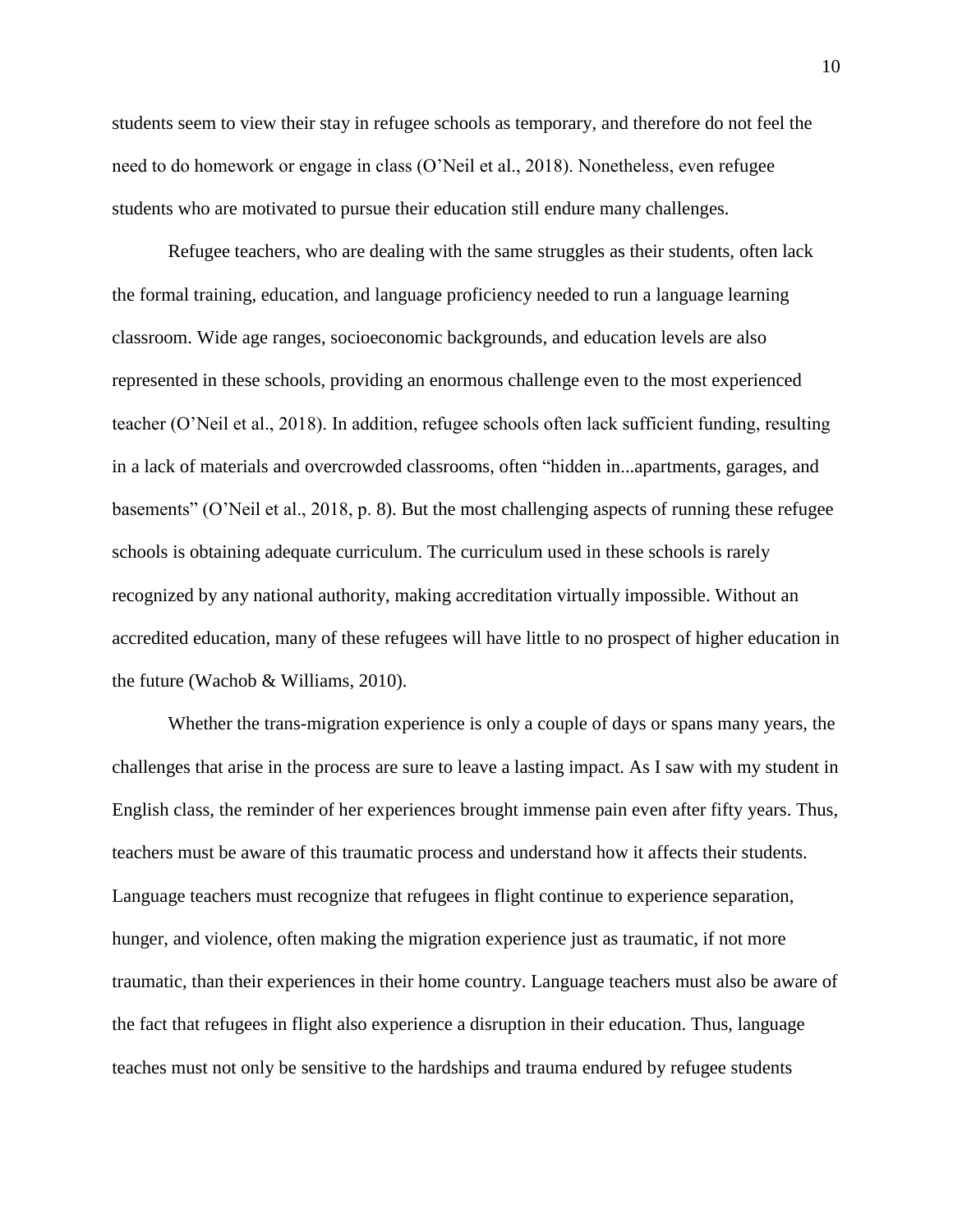through the migration experience, but also understand how this trans-migration experience has affected their education.

# **Post-Migration Experience**

Until this point, refugees have experienced immense tragedy and hardship. However, these struggles do not end upon arrival to the host country; in fact, even more challenges arise. These challenges can include, but are not limited to culture shock, language difficulties, familial strains, social challenges and discrimination, as well as practical difficulties such as finding work and learning to navigate a new city. According to Montgomery (2011), these stressful life conditions actually have a greater impact on refugee mental health and overall well-being than "previous traumatic experience-related to violence," (p. 32).

According to the NCTSN, there are four core stressors faced by refugees throughout the pre-migration, trans-migration, and post-migration experience. However, three of these core stressors occur primarily during the post-migration phase. These stressors include resettlement stress, acculturation stress, and isolation stress. Resettlement stress may include financial stressors, housing difficulties, finding employment, loss of community, transportation difficulties, and other practical challenges. Acculturation stress describes the challenges of navigating between two cultures, which can include familial and generational conflicts, conflicts with peers over cultural misunderstandings, fitting into school, and forming an integrated identity with elements from both cultures. Lastly, isolation stress describes social challenges such as being a minority in a new country; feeling lonely from a loss of social support networks; discrimination; harassment from peers, adults, or law enforcement; and loss of social status (NCTSN, n.d.).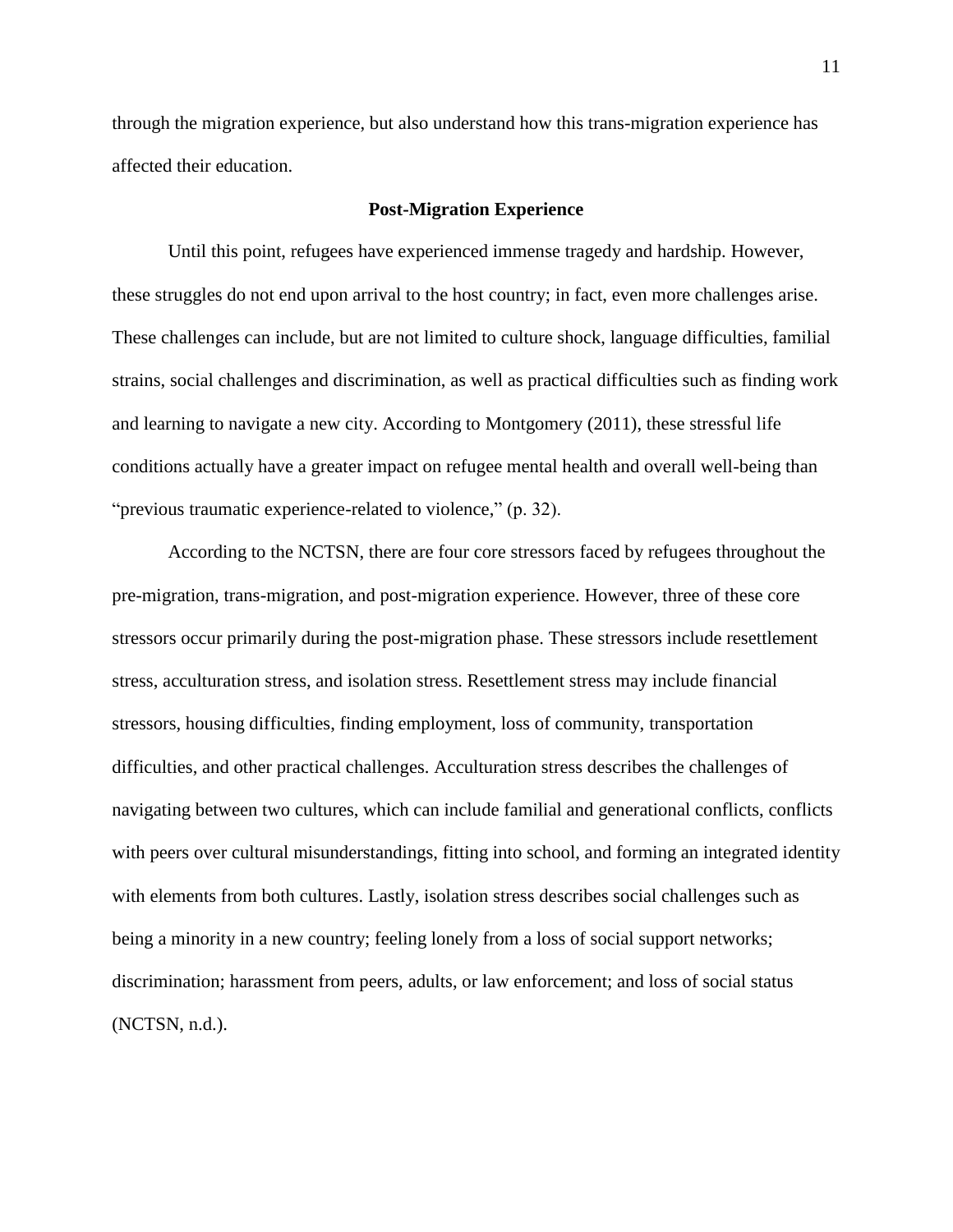# **Culture Shock**

Kim (2016) argues that sociocultural factors after resettlement can affect a refugee's mental health even more so than pre-resettlement factors because they compound the effects of post-traumatic stress. Culture shock, as defined by Merriam-Webster, is "a sense of confusion and uncertainty sometimes with feelings of anxiety that may affect people exposed to an alien culture or environment without adequate preparation." Common effects of culture shock include boredom, withdrawal, feelings of isolation, feelings of helplessness, excessive sleeping, irritability, suffering from body pains and aches, extreme homesickness, and cynicism of host culture ("Stages and symptoms of culture shock", n.d.). These symptoms, compounded by the symptoms of PTSD, may have a detrimental effect on refugee students during resettlement, as they may result in a lack of motivation to participate in school or severe anxiety.

Another component of culture shock is language. Without knowing the language of the host country, seemingly simple tasks become exhausting and frustrating, only adding to the stress of resettlement. But language goes deeper than communication. Language is tied to culture (Weine et al., 2004), and therefore remnants of culture shock will remain until the language of the host country is mastered.

# **Employment and Financial Stress**

Practical difficulties such as enrolling in school, finding a place to live, figuring out public transportation, and grocery shopping comprise much of the initial stress upon arrival in host countries, and are only compounded by refugees' lack of language proficiency and unfamiliarity with the host country's systems. However, one of the most difficult and stressful challenges for newly arrived refugees is finding employment. Not only is employment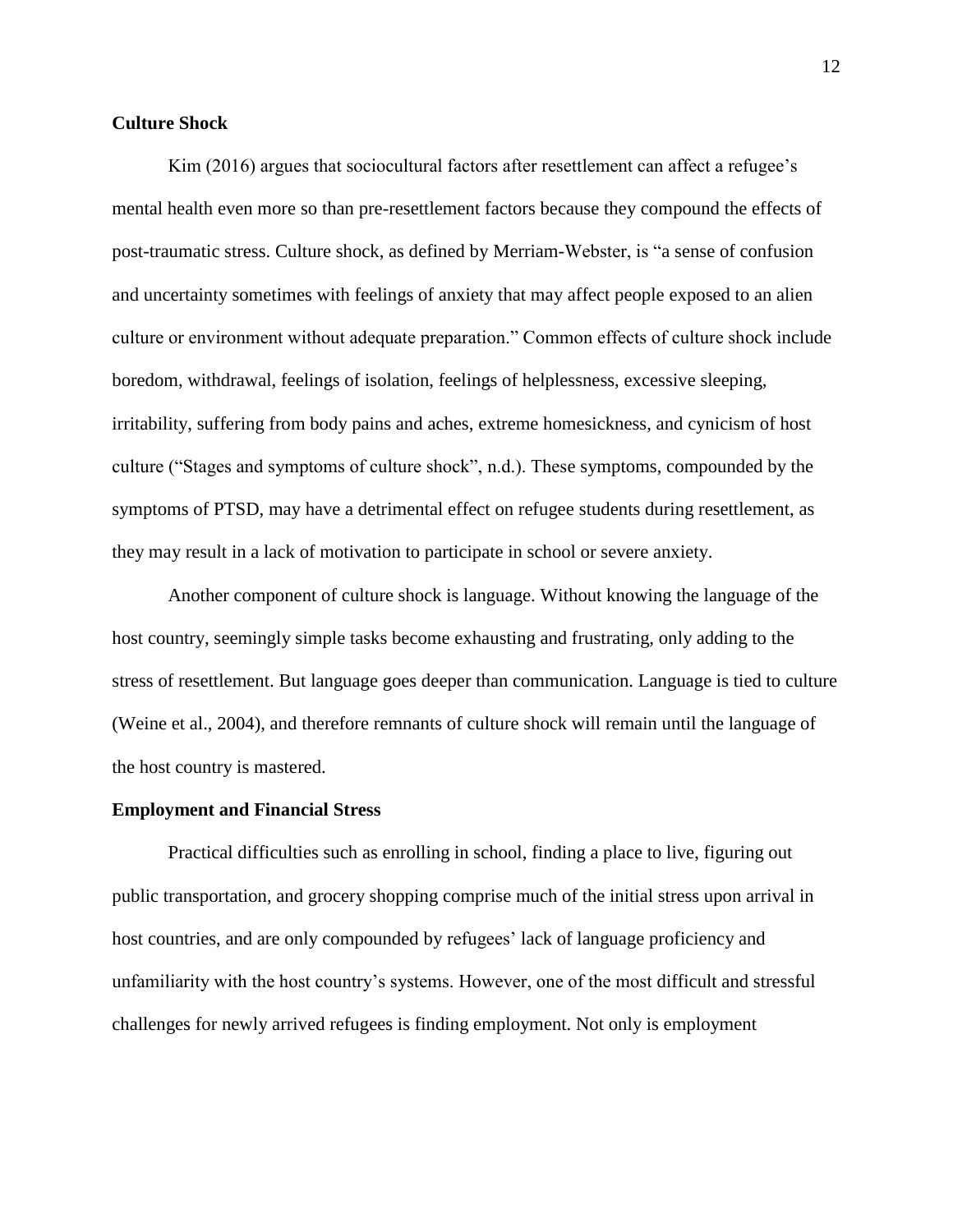fundamental to establishing a new life, but it plays a major role in shaping other aspects of resettlement, such as identity and familial roles.

Whether it be a lack of language proficiency or unprocessed paperwork, the initial stages of settlement can be especially stressful financially as refugees begin the search for employment. When refugees are able to find work, the job usually requires long hours for minimum pay, meaning that parents must often work multiple jobs, and adolescents must find work after school to supplement the family income. The tragedy of this is that many refugees who resettle are highly educated and experienced. For example, Morrice (2009) looks at highly educated and qualified refugees in the UK, and explains that even the former engineers, medical staff, and professors cannot find work in their respective fields because their degrees often do not transfer to the host country. These highly qualified and educated refugees find themselves working minimum-wage, blue collar jobs or completely unemployed altogether. One participant described his shock and frustration towards being unable to use his education and work experience as an engineer to contribute to society:

*We think that it's our responsibility to give something for the community that gives us*  lots. We try our best but actually still the system does not fit with us. We try to do what we *can, just to give some of that we take. We are not that kind of family that we always take, we appreciate what we have and we appreciate that you give some of that to other people. So we try to help in our specialist area but still the system puts some barriers in the way. (Morrice, 2009, p. 6)*

This inability to contribute to society only intensifies the challenge of acculturation, as it forces refugees to find a new career path and reestablish their identity in relation to the community (Morrice, 2009).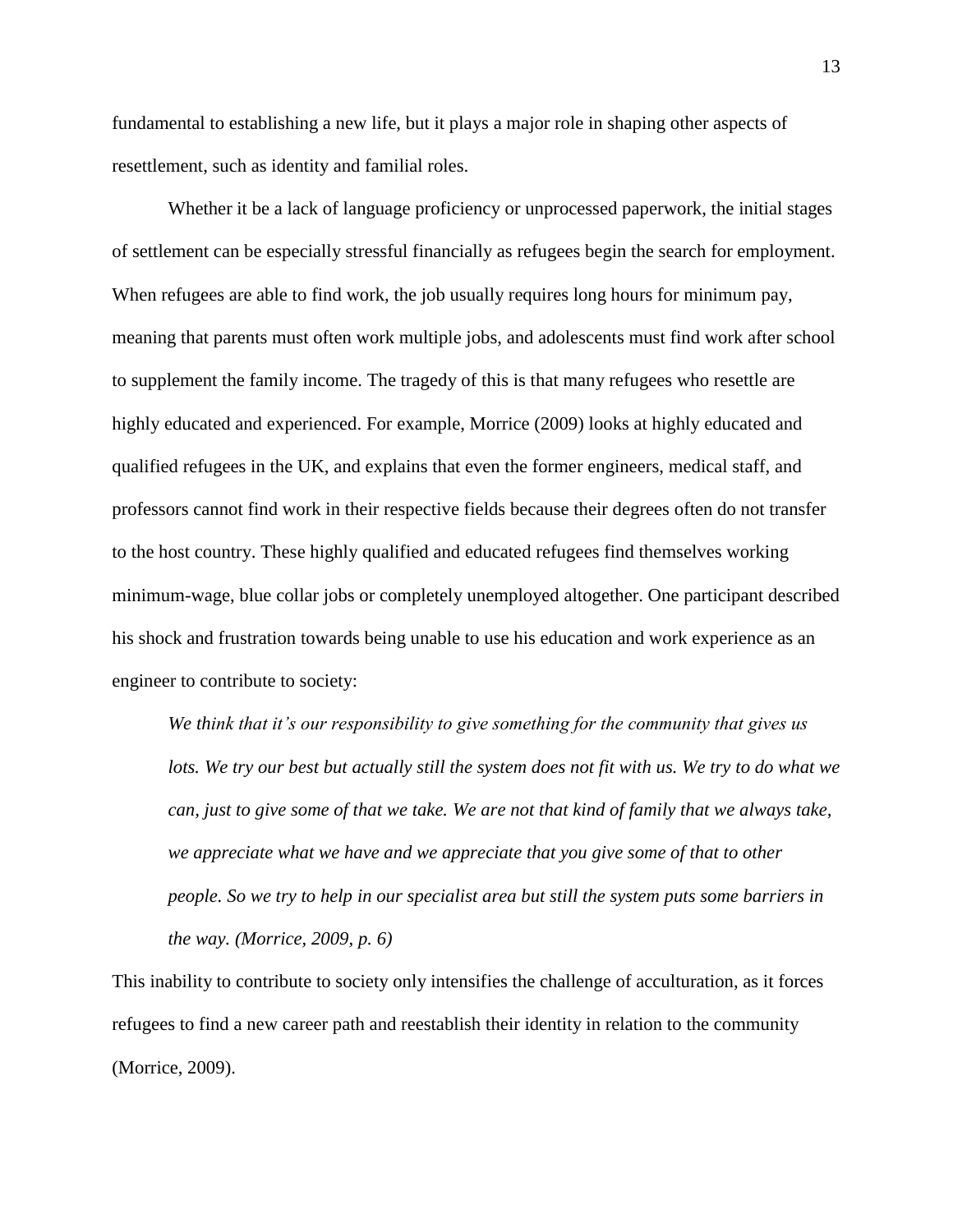# **Familial Challenges**

According to Weine et al. (2004), there are four core challenges for refugee families during resettlement: "family roles and obligations, family memories and communication, family relationship," and connections with ethnic and cultural identity (p. 5). Family roles and obligations are often redefined because of employment. As new members of the family are having to find work in order to support their new life, men, in their role as provider, are often displaced. This role reversal can be challenging for families who come from highly patriarchal societies, causing internal strife within families. In addition, children and teens often become the primary translators because they are able to more quickly pick up the language. This often forces adult reliance on children, causing a complete role reversal. Children are soon needed not only for translation in meetings and appointments, but also to do things like write checks and pay bills. Unfortunately, this role reversal can "create identity confusion and conflict between the generations" (as cited in McBrien, 2005, p. 2), which further complicates the acculturation process.

In addition, families often face challenges in regards to family communication and memories. The communication within a family is often weakened simply because they have less time to spend together after resettlement. Refugee families have reported that there is "too little time to spend together as a family...because they often have multiple jobs and conflicting schedules" (Weine et al., 2004, p.152). In addition, the pain of memories is often far too much for families to bear, and in coping with this pain, refugee families also struggle with emotional communication. Some refugees have reported that they do not want to burden other family members with their pain, and therefore revert to completely ignoring their painful memories and never discussing them. For adults especially, relating to their children and communicating the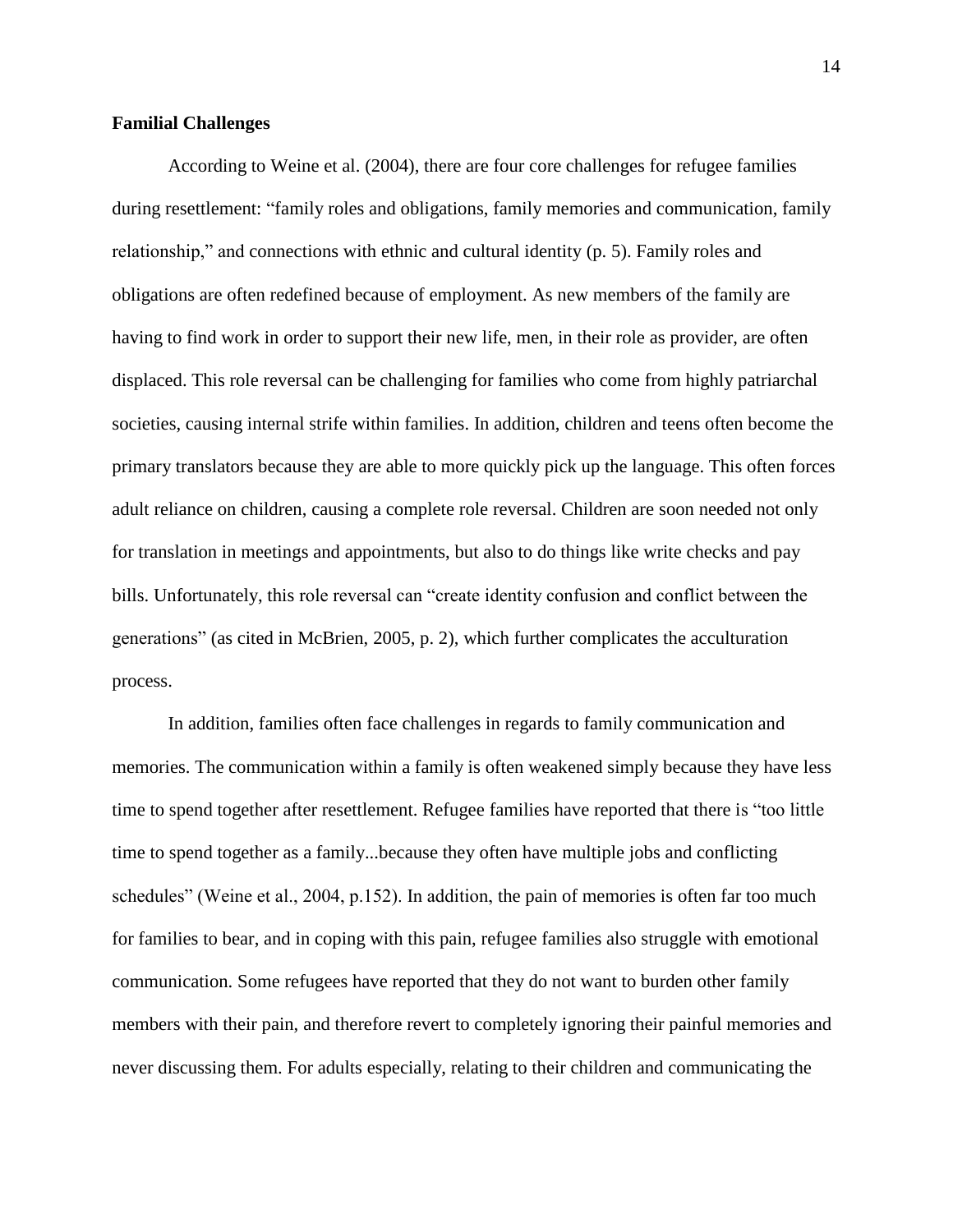pain they are feeling from past experiences can be hard. Children also try to ignore this pain, often fully embracing their new life and culture instead and not wanting to dwell on past experiences. Older generations, on the other hand, often find the idea of leaving everything behind unbearable. They resort to over-communication, telling the same stories of home over and over, unsure of how to balance the memory of past pain and ethnic cultural identity with a life and future in a new place. These generational differences in dealing with pain and trauma inhibit communication between generations, often leaving children without the emotional support and guidance they so desperately need at home (Weine et al., 2014). In addition, these differences also contribute to the disintegration of family relationships. While older generations may become frustrated with the younger generation's lack of value for ethnic culture, the younger generation may become annoyed with the traditional views of older family members and seek to fully assimilate to the host culture despite family concerns.

Lastly, familial relationships are strained by the enormous pressure put on young refugees to succeed in their new country. Because parents often find "little sense of purpose or meaning" in their new lives, they often cope with these feelings by living vicariously through their children's lives (Weine et al., 2004, p. 152). Such pressure may result in immense stress for young refugees in school, only intensifying the frustration and discouragement they experience when struggling with classroom material or after performing poorly on assessment.

These strains put on family are particularly detrimental to the success of refugees in their new home, as family is often "the most important remaining social institution" refugees have (Weine et al., 2004, p. 2-3). Thus, language teachers must not only become aware of refugee students' home environments, but also seek to bridge the gap between home and school and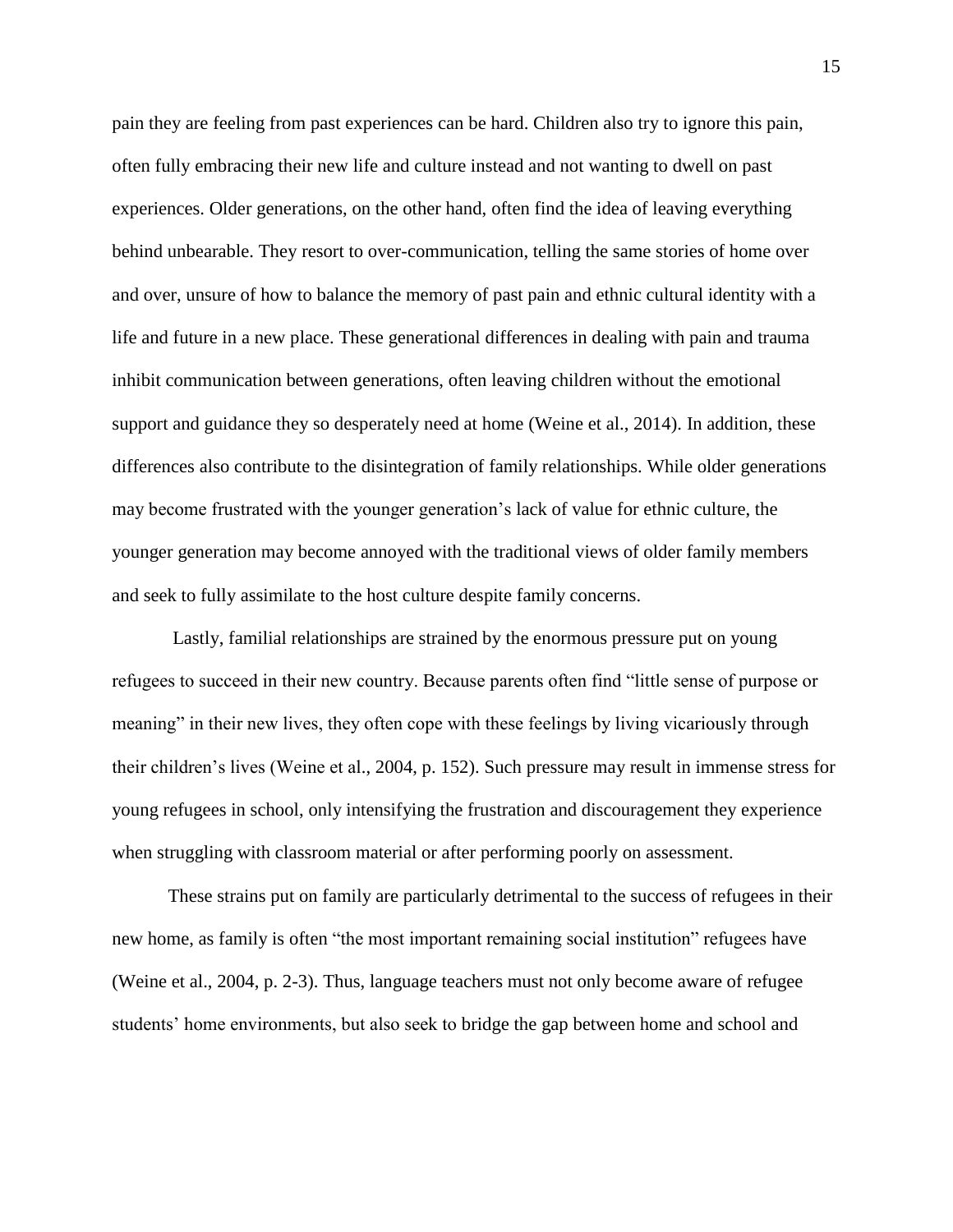cultivate trusting relationships with student families (as cited in O'Toole Thommessen & Todd, 2018).

# **Social Challenges**

Refugees, like any other minority, experience social challenges such as discrimination, bullying and harassment (O'Shea et al., 2000). As cited in Kovinthan, "racism, discrimination, unfair treatment, exclusionary actions, and disrespectful comments" (2016, p. 4) characterize the experience of many refugees, often resulting from "cultural misunderstandings" (as cited in McBrien, 2005, p. 2). Religious backgrounds, historical conflicts between ethnic groups, and cultural differences may also contribute to discriminatory practices and bullying among peers (Gibson, 2002; as cited in McBrien, 2005). According to McBrien, this alienation from peers, in addition to familial conflicts, may result in students feeling that "they do not belong anywhere, as they become alienated from their parents but are not truly accepted by their peers" (2005, p.24). Recognizing this experience of isolation in refugee students is imperative for successful teaching. The classroom environment must be as inclusive and welcoming as possible.

#### **Conclusion**

In her article "Learning and Teaching with Loss," Thursica Kovinthan admits that "one of the greatest challenges I experienced both as a refugee student and a preservice teacher was the lack of awareness by teachers regarding their students' pre-migration, trans-migration, and post-migration experiences" (Kovinthan, 2016, p.6). Thus, until language teachers are fully aware of refugee students' unique stories and experiences outside the classroom, they will never be able to effectively engage them. However, understanding how those experiences presently affect refugee students in the classroom is equally important. The trauma of pre-, trans-, and post-migratory experiences leave lasting impacts on refugee students, often creating many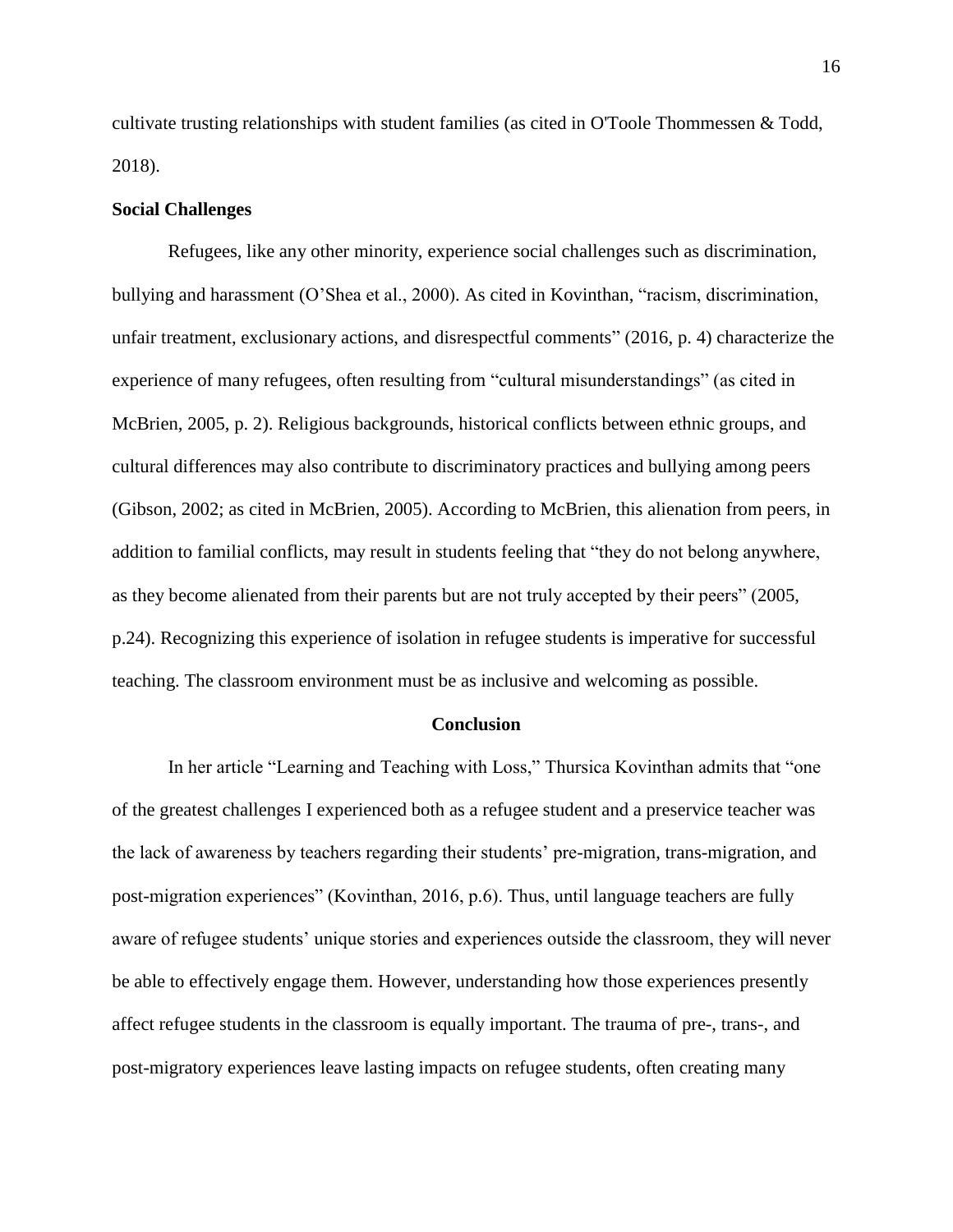additional challenges for them in the classroom. Because of this, it is vital that teachers of refugees are aware of the specific needs of refugee students as a result of their traumatic experiences, as well as how to effectively address those needs.

# CHAPTER 3

# UNDERSTANDING AND MEETING THE PHYSICAL NEEDS OF REFUGEE STUDENTS IN THE CLASSROOM

Whether it be traumatic instances of physical assault, countless nights without sleep, or dehydration on the long and arduous journey, it is no secret that the refugee experience takes a toll on the human body. However, even after recovering from the initial physical stress of traumatic experiences, there are certain, more subtle, residual health effects that may linger as a result of PTSD and its related symptoms. Thus, rather than focusing on the direct health effects of specific traumatic instances, the following section will focus on the residual health effects associated with the refugee experience as a whole, and explain how those effects impact refugee students in the classroom.

# **Understanding Physical Challenges**

According to Bond et al. (2007), traumatic experiences result in numerous and varied health issues among refugees. Physical symptoms of PTSD include hyperactivity, which can lead to inattention, fidgeting, and distractibility in the classroom (Hart, 2009; O'Shea et al., 2000), as well as exhaustion, resulting from sleep disorders such as nightmares, tiredness, lack of sleep and/or disturbed sleep (Hadfield, Ostrowski, & Ungar, 2017; O'Shea et al., 2000). Similarly, the NCTSN echoes the concerns that sleeping disorders as a result of PTSD may result in insufficient rest and excessive tiredness in the classroom (n.d.). The NCTSN also suggests that refugee students may experience physical symptoms such as jumpiness, a pounding heart,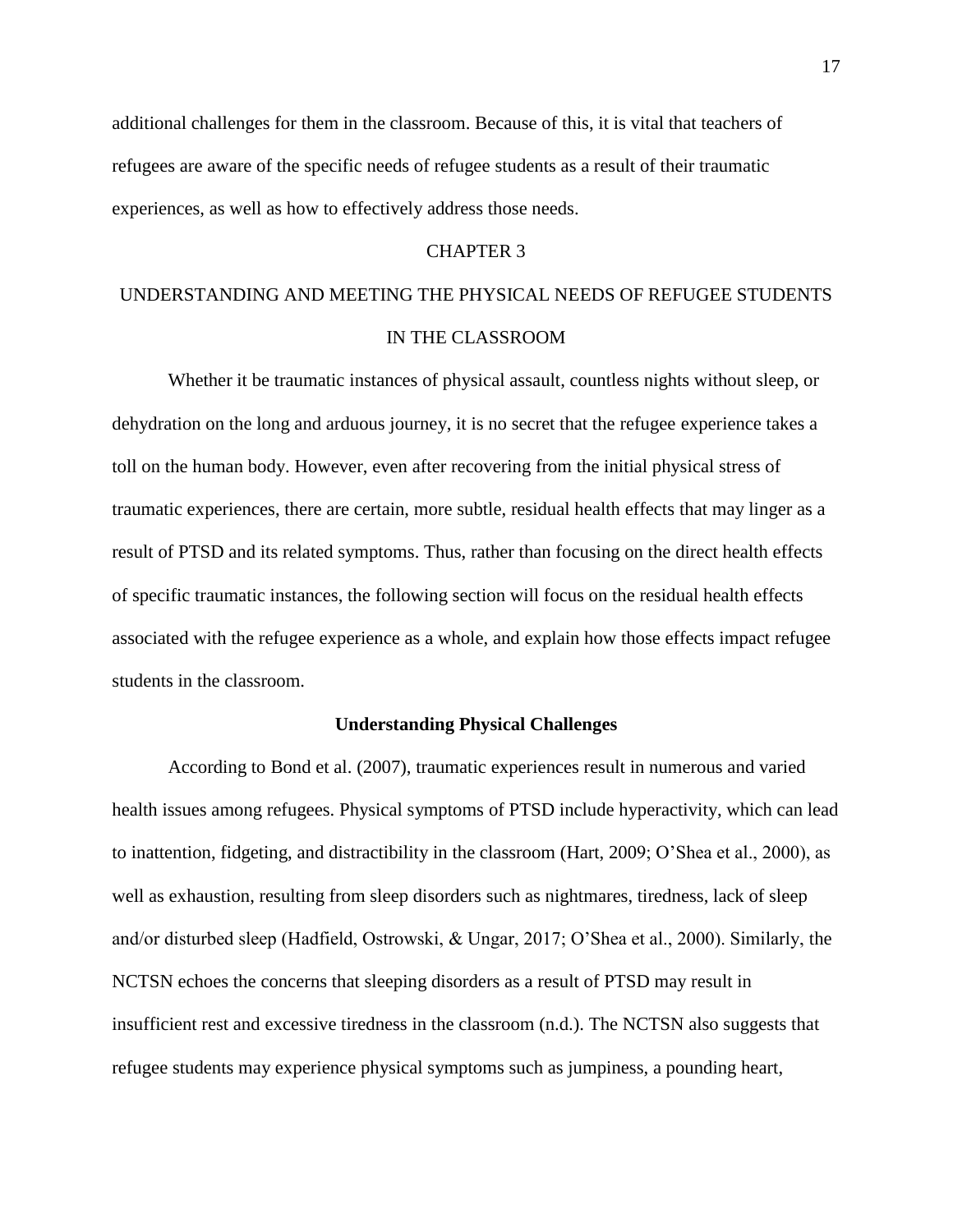stomach aches, headaches, and other unexplainable aches and pains as a result of the traumatic refugee experiences (NCTSN, 2014). These symptoms may intensify "after being around people, places, sounds, situations or other things" that remind the student of traumatic instances or of a person who has died (NCTSN, 2014, para. 8). The article also notes that students "may minimize these physical reactions," or "exaggerate minor ailments or injury," and encourages teachers, regardless of the situation, to acknowledge the physical discomfort a student may be feeling and lead them in "physical activities to release tension…like deep breathing or gentle stretching," (NCTSN, 2014, para. 9). Other physical health issues resulting from PTSD include, "nausea, constipation, angina, shortness of breath, dizziness, fatigue, headaches, and back aches," as well as medical conditions such as "asthma, irritable bowel syndrome, heart disease, and fibromyalgia," (Pacella, Hruska & Delahanty, 2013, p. 2). Physical signs of anxiety such as tension in the neck and hands are also commonly found among refugee students (Gormez et al., 2017).

Beyond the physical challenges directly related to the consequences of PTSD, there are other physical challenges that may arise simply as a result of acclimating to life in a new country. For example, in the initial stages of assimilation, refugees, just as any other immigrants, will have to adjust to the diet of their new home. New foods and limited access to familiar foods from their home country may result in digestive issues or a loss of appetite. Refugees may also find themselves sleep deprived, not necessarily from nightmares or sleep disorders as a result of PTSD, but because they work multiple jobs and take care of siblings to make household ends meet, resulting in insufficient sleep.

These symptoms only represent a portion of the physical challenges which may arise with refugees in the classroom, as each refugee is different and will be affected differently by their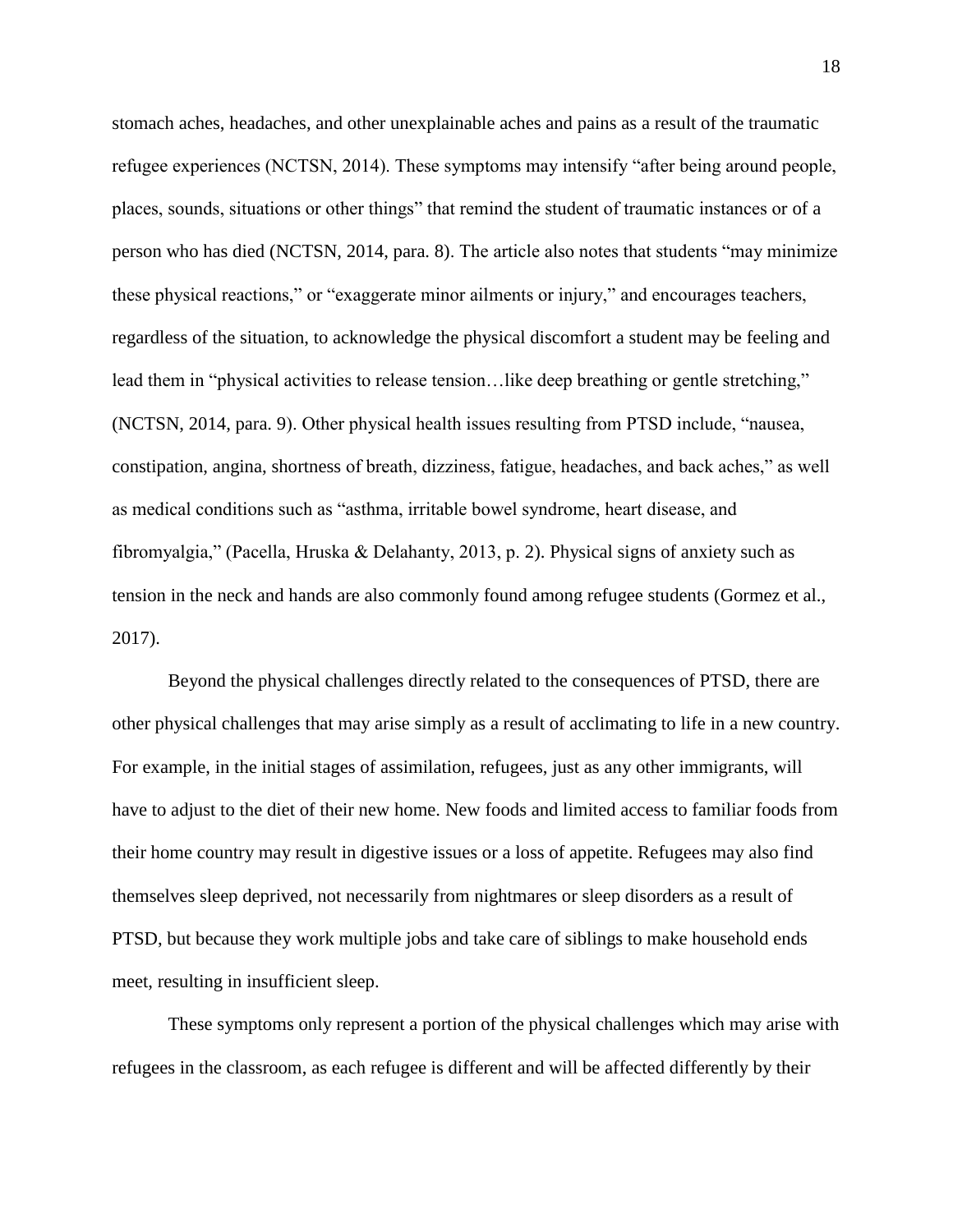own unique experiences. With this in mind, teachers should be prepared to deal with such physical disruptions in their classrooms, and actively seeking how to meet the physical needs of refugee students in order to more effectively engage them in the classroom.

# **Meeting Physical Needs**

While teachers are by no means medical personnel, there are a few practical things that can be done in order to address some of the physical challenges and needs of refugee students in the classroom. First and foremost, it is important to note that physical activity in the classroom enhances academic performance and concentration (Erwin, Fedewa, Beighle, & Ahn, 2012). Anything teachers can do to get their refugee students active in the classroom, even simple breathing exercises or gentle stretching will help curb any concentration issues as well as release tension in the body and provide a much needed physical outlet for those who are experiencing hyperactivity (NCTSN, 2014; O'Neal et al., 2018).

When addressing the needs related to sleep, there are several things that teachers can do. First, one simple way teachers can address the sleep issue is to educate their students on healthy sleeping habits (Bond et. al, 2017), such as following a routine sleep schedule, eating a healthy diet, drinking lots of water, not drinking caffeine late in the day, and not viewing electronic screens before bed. Some of these habits can even be implemented during the school day, allowing students and teachers to hold one another accountable throughout the day. While implementing these habits may not completely resolve the immediate issue of sleep deprivation, instilling healthy habits in young refugees will greatly contribute to their long-term health.

Another way teachers can address the sleep issue among refugee students as well as physical signs of anxiety is by leading students in relaxation techniques and by simply allowing students some quiet rest time during the day (Gormez et al., 2017). As simple as it may seem,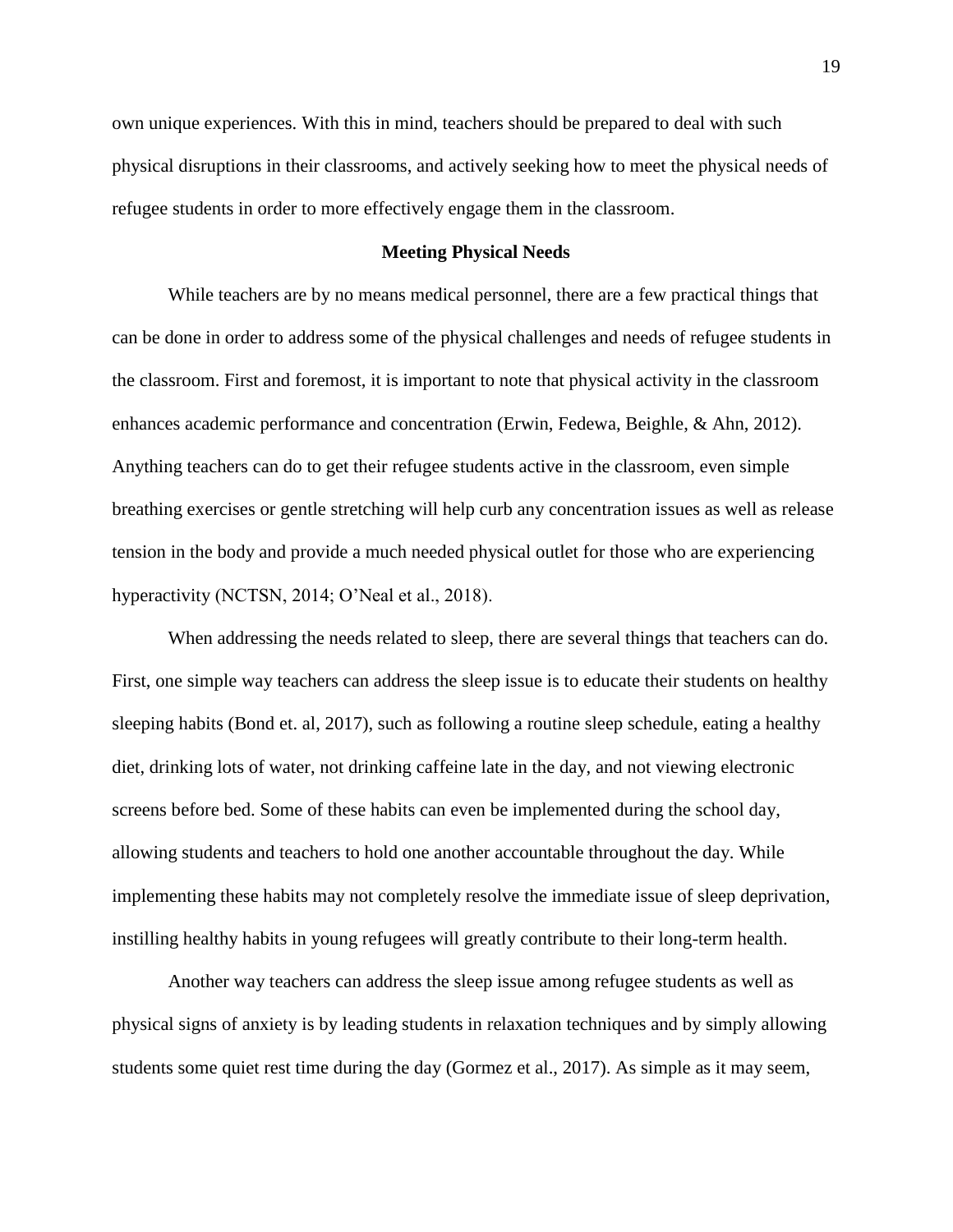giving students a five minute break after lunch to put their heads down or lay on the floor will not only help calm anxious students, but will make a world of difference in energy levels throughout the rest of the day.

Lastly, while medical conditions such as asthma, heart disease, and fibromyalgia should only be addressed by medical personnel, there are ways teachers can meet refugee needs in regards to other physical symptoms such as headaches, stomach aches, back aches, and nausea. Again, teachers can encourage healthy habits such as keeping students hydrated, allowing them rest breaks, giving them outlets for activity and leading them in stretches.

Refugees enter our classrooms with numerous needs, many of which may seem more pressing than the fact that they are dehydrated or sleep-deprived. But until we overcome these surface level obstacles, we will never be able to effectively engage our refugee students in the classroom or meet their deeper needs. Because of this, it is important that language teachers are not only aware of the physical needs of their students, but are also equipped with practical ways to address them. Once students feel comfortable in their classroom physically, the other areas of well-being will eventually follow suit.

#### CHAPTER 4

# UNDERSTANDING AND MEETING THE EMOTIONAL NEEDS OF REFUGEE STUDENTS IN THE CLASSROOM

According to Kovinthan (2016), refugee students are often dealing with a variety of emotional issues upon arrival in the classroom, and because of this, may encounter additional difficulty while transitioning into the school setting. However, while there are most definitely areas of emotional trauma that teachers are not qualified to handle, Kovinthan also notes that education can be "a key aspect of refugee children's social and emotional rehabilitation,"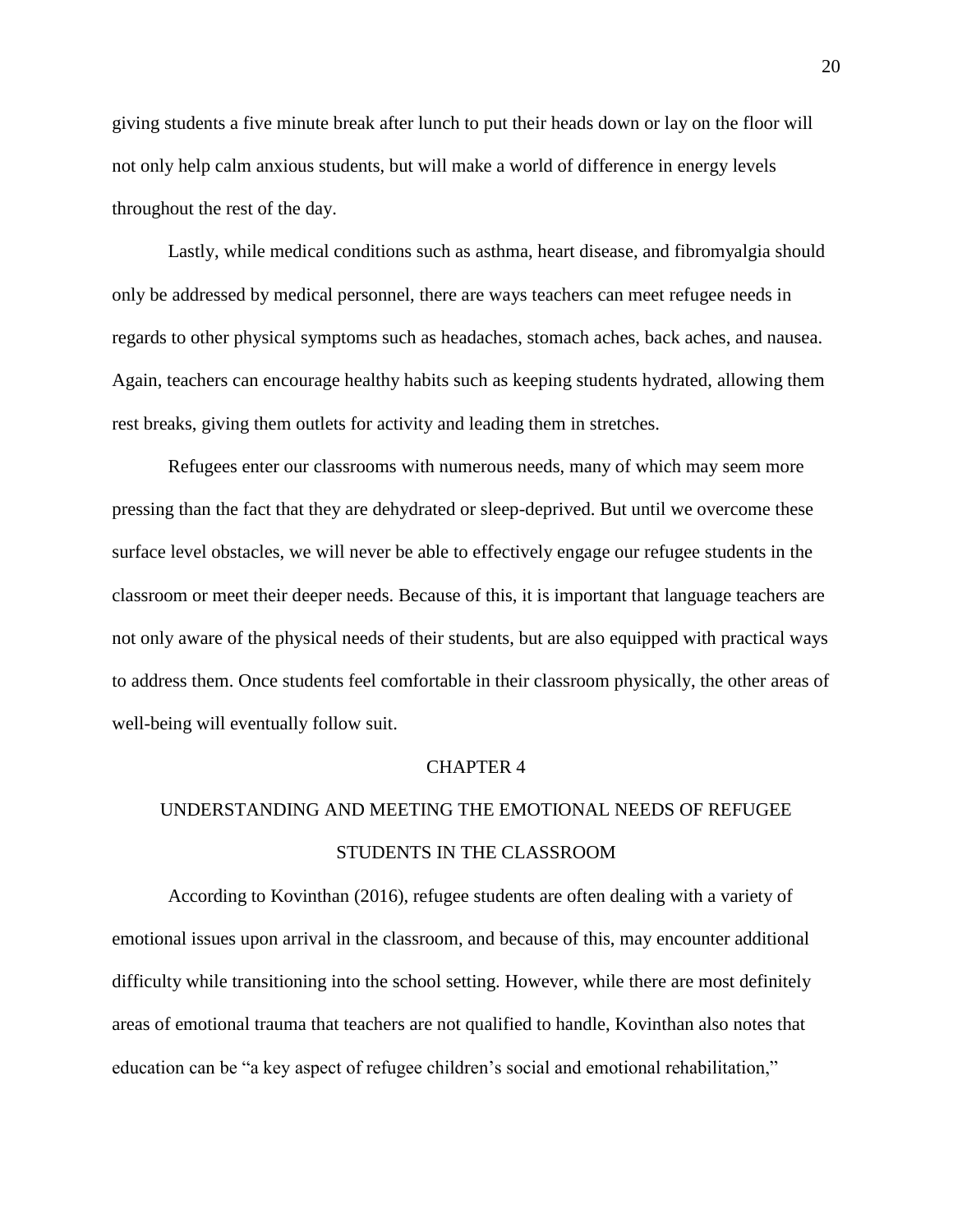(Kovinthan, 2016, p. 3). Teachers can play a vital role in helping students find a sense of stability and security within the classroom, which not only contributes to an increased willingness to share and process emotional needs and challenges, but also helps students find a stability in other areas of their lives as well. (Kovinthan, 2016). If teachers are aware of the emotional consequences of trauma and make an effort to create a welcoming classroom environment, they will gain the trust of their students as well as insight into how they can best support refugee students and meet their emotional needs (Allen et al., 2016).

### **Understanding Emotional Challenges**

Emotion regulation is defined by "a person's capability to evaluate, manage, experience, express and improve emotional reactions in a way that helps proper functioning," (as cited in Khamis, 2019, p. 2). Unfortunately, the consequences of PTSD severely inhibit this ability, often resulting in quite tragic expressions of emotional dysfunction. In their survey of Sri Lankan provinces affected by armed conflict, Elbert et al. reports that 68% of the surveyed children ages ten to fourteen experienced emotional disturbances, and 26% had been diagnosed with PTSD and were at a current risk for suicide (2009). While these statistics may not be representative of the refugee population at large, they do present the significance and importance of emotional awareness in the classroom.

Some of the most commonly suggested symptoms of emotional dysregulation resulting from the refugee experience are anxiety and depression (Gormez et al., 2017; Hadfield et al., 2017; Hart, 2009; Kaplan & Stolk, 2015; Lerner, 2012; Montgomery, 2011; O'Shea, Hodes, Down, & Bramley, 2000). In addition, low self-esteem, lack of confidence, outbursts of anger, homesickness, confusion, loneliness, social withdrawal, problems interacting with peer groups, blaming others, self-criticism, resignation, and feeling misunderstood can also be seen as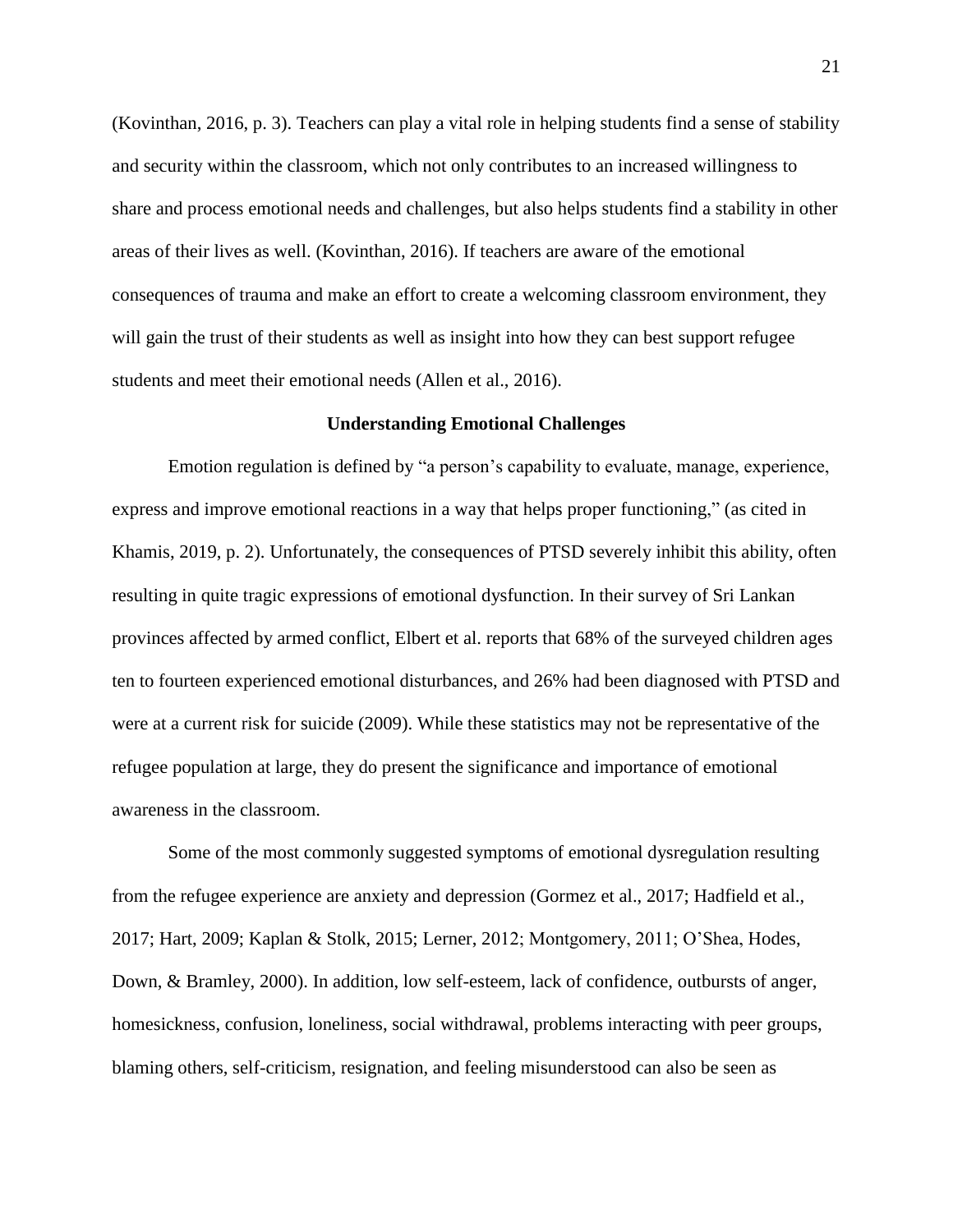expressions of this dysregulation (Baker & Jones, 2006; Dieterich-Hartwell & Koch, 2017; Elbert et al., 2009; Hart, 2009; Kaplan & Stolk, 2015; Khamis, 2019; Lerner, 2012; O'Shea et al., 2000). According to the NCTSN, common emotional challenges may also include excessive crying, deep sadness, irritability, fear, anxiety, hopelessness, lack of motivation, emotional avoidance, shame, embarrassment, and feelings of helplessness (n.d.).

The NCTSN also notes that the outward expression of emotion may vary with age, as the impact of traumatic events may differ based upon a child's stage of development. For example, preschool aged children may throw temper tantrums, elementary aged children may withdraw from others and cling to their parents, and middle and high school aged students may experience difficulty in relationships and social interactions (n.d.). However, it is also not uncommon for refugee students to exhibit age-inappropriate behavior as a result of their emotional distress.

In addition, it is also important to recognize that oftentimes the symptoms of PTSD are not expressed right away. In Khamis's (2019) study of Syrian refugee children ages seven to eighteen, 25.6% of participants experienced delayed onset of PTSD. The study found that certain symptoms may not surface for up to 6 months after the initial trauma. Therefore, it is difficult to predict how any particular student may respond to emotional trauma, as their emotional stability may change over the course of time.

These findings suggest that teachers must continually assess the emotional stability of their students, and avoid making assumptions about student emotions based on previous assessment. Teachers must also be aware of the many expressions of emotional distress in order understanding why students exhibit such behaviors and be prepared with how to address such issues through practical means. Lastly, if teachers are aware of the potential emotional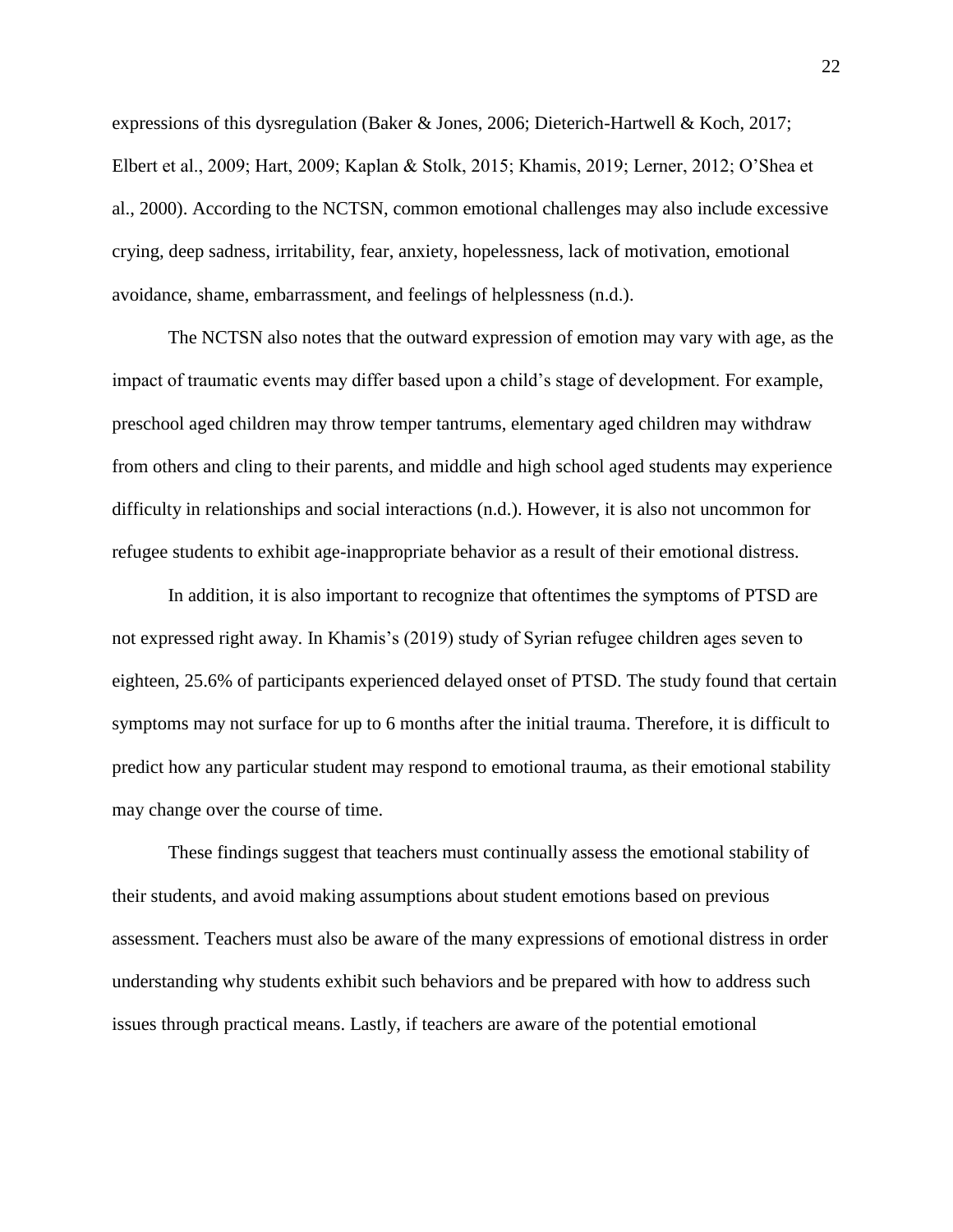challenges faced by refugee students, they may be proactive in addressing some of these needs in order to prevent such disruptions in the classroom.

# **Meeting Emotional Needs**

Many of these emotional challenges are rooted in much deeper internal trauma which many teachers may not be equipped to address. However, teachers may be able to provide a welcoming, stable, and understanding environment that does not punish students for emotional disturbances, and gives them space to explore and share their emotions. Teachers may also find that there are a number of practical techniques that can be used to address some of the symptoms of emotional trauma and even give refugee students themselves some tools to examine and understand their own emotions.

The first step in addressing emotional dysregulation in the classroom is teaching basic emotions such as happy, angry and sad in language instruction. Techniques such as assigning hand gestures or symbols to, drawing pictures of, and role playing different emotions are all effective techniques that will help students remember the language associated with different emotions (Szente, Hoot, & Taylor, 2006). Incorporating such instruction into the language learning process not only helps students recognize certain emotions, but also gives them the means to clearly express such emotions to their teachers and peers (Lerner, 2012; Szente et al., 2006). This capability is vital to a refugee student's emotional stability, because if students are unable to communicate how they are feeling within the school context, they will feel isolated, misunderstood, and lonely, which will only further contribute to their emotional instability (as cited in Baker & Jones, 2006). In addition, if students are unable to clearly express their emotions in the language of their teachers and peers, teachers will not be able to address their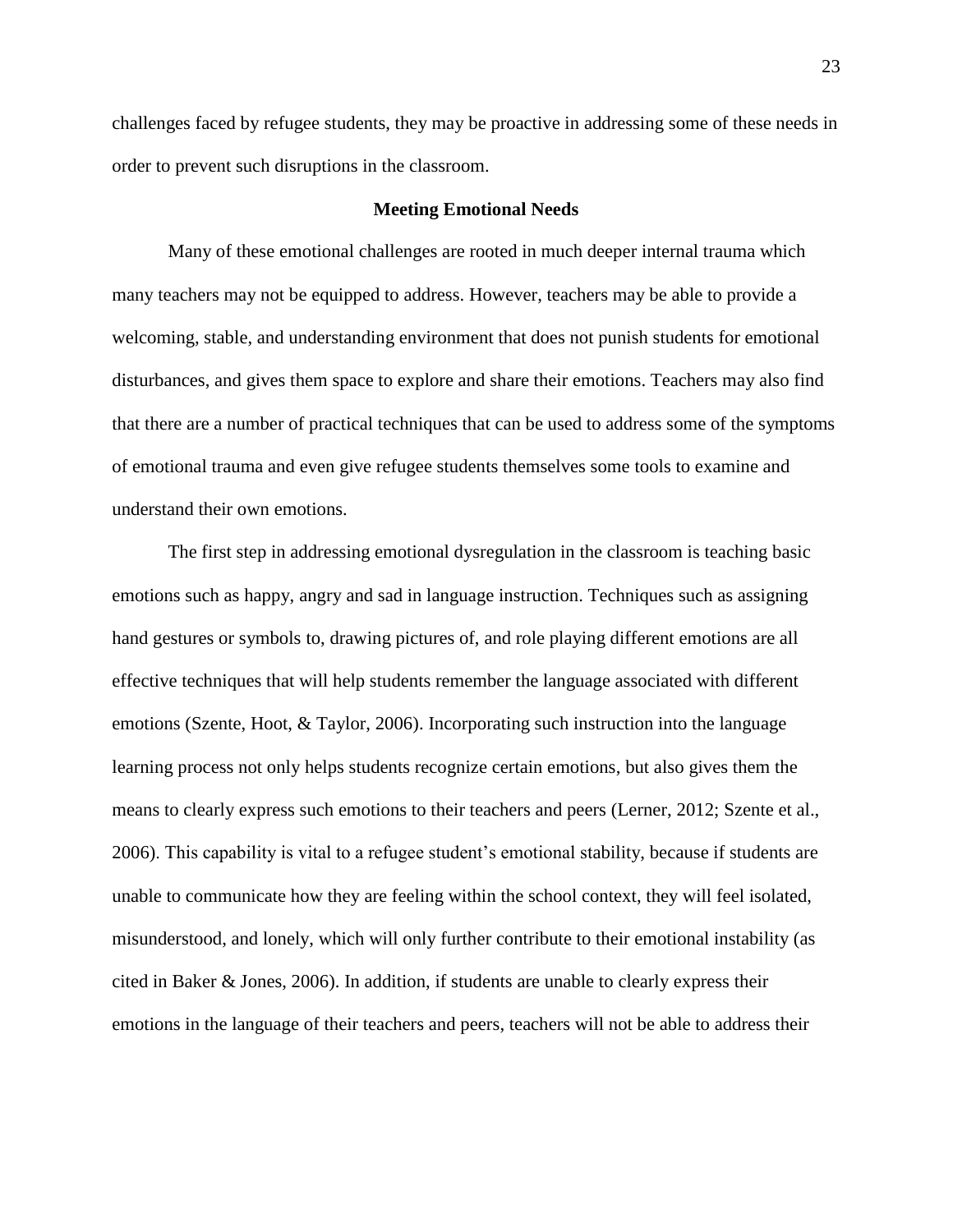emotional needs. Thus, identifying emotions in the language of the host country is the first step to meeting the emotional needs of refugee students.

It is important to note here the importance of cultural considerations when teaching refugee students about emotions, as this may be a foreign concept to some refugee students. For instance, according to O'Neal, "Korean Americans and Asian Americans displayed fewer observable emotions, such as exuberance and sadness, than European American children," (2018, p.33). In addition, "children of some Eastern cultures are less likely to communicate negative emotions than children of Western cultures," (O'Neal et al., 2018, p.33). The resulting hypothesis is that "emotion containment may be a function of culture," (O'Neal et al., 2018, p.33). One teacher from Burma described it this way:

*We do not focus on such feelings as it is not our culture to do so. We, as teachers, cannot control our students' emotions because it is not our culture to do so. We focus on the subject matter and we run the school to teach them for their future. (O'Neal et al., 2018, p. 24)*

This sort of inattention to emotional development in the classroom may be the standard for refugee students, and therefore the attention devoted to understanding emotions in the classroom may be uncomfortable for refugee students at first. However, teachers may be able to counteract this disposition by first understanding this cultural difference, as well as by creating an exceptionally welcoming and safe classroom environment.

It has been noted that "children and adolescents who perceived their school environment positively tended to have lower levels of emotional dysregulation," (Khamis, 2019, p. 8). Giving refugee students the language they need to express their emotions is crucial to meeting their emotional needs, however, students must also feel welcome, safe and secure in the classroom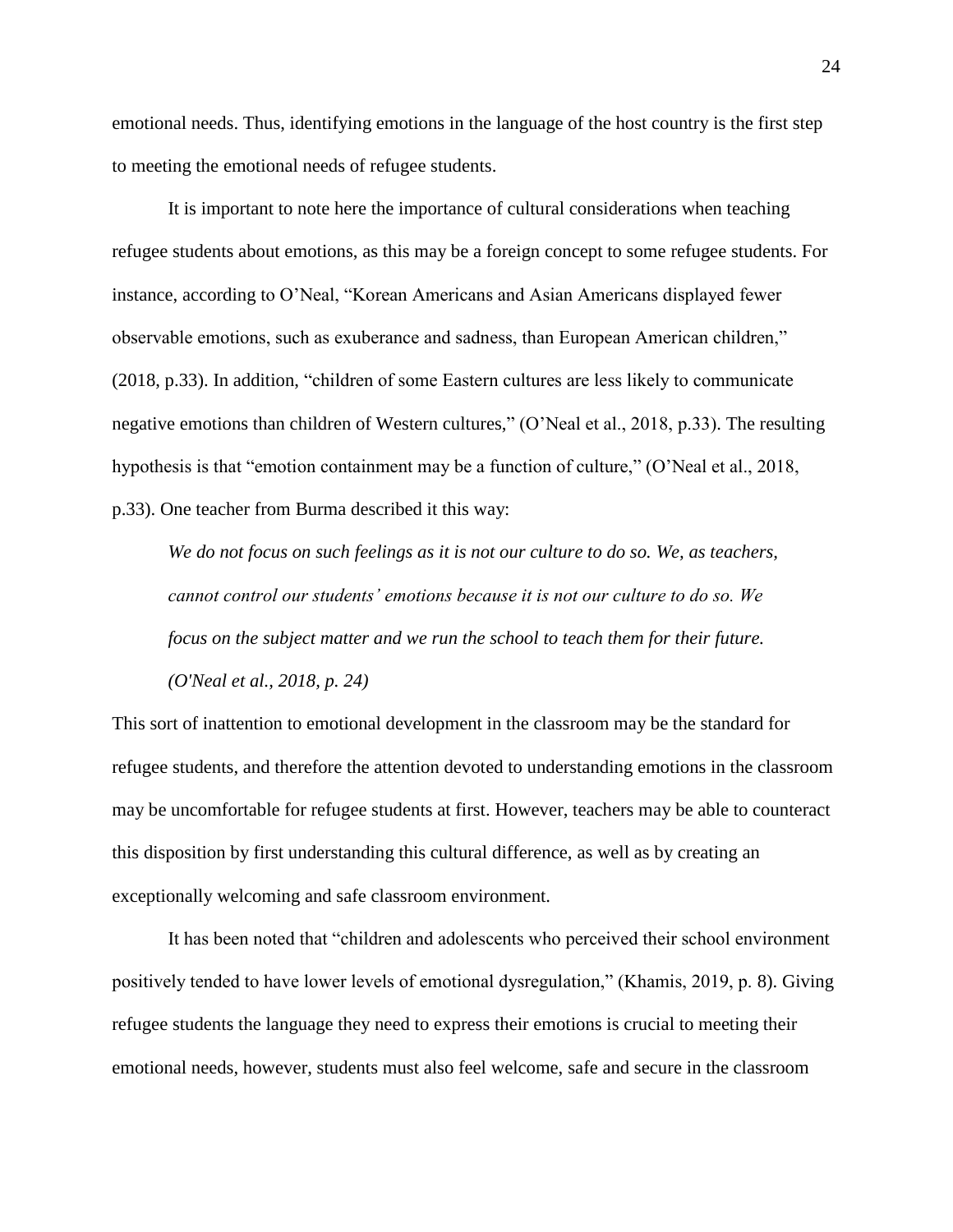environment before they will be willing to express their emotions. Once an emotionally supportive environment has been established however, studies have shown how impactful they can be for students suffering from emotional dysregulation (Khamis, 2019). Thus, teachers must prioritize the establishment of a welcoming classroom environment that fosters emotional expression before they attempt to address any specific emotional needs.

The first step a teachers must take in order to establish a safe and welcoming classroom environment is to examine their own emotions and attitudes upon entering the classroom. Even non-English speaking students are able to perceive teacher attitudes and emotions, which, if negative, may hinder the formation of a welcoming classroom environment (Hek, 2005). In addition, one simple way a teacher can contribute to a welcoming classroom environment is by smiling, as it is not only encouraging and affirming for students to see a reassuring smile, but it also establishes a positive tone for the class (Lerner, 2012; Szente et al., 2006).

The next step in creating a safe and welcoming classroom environment is to be a willing listener (Hek, 2005). According to Allen et al., listening to student stories and getting to know them on an individual level is foundational to the establishment of trusting relationships and a welcoming classroom environment (2016). Refugees must first be convinced that the teacher is their friend before the teacher can make any further progress (David, 1943). Feuerverger also suggests that the first step in helping refugees is to simply "listen to their stories when they are ready to tell them," (2011, p.9). This will not only provide a point of connection between refugees and teachers, but will also greatly contribute to their sense of belonging in the classroom, which is key to fostering emotional stability and growth (O'Toole Thommessen & Todd, 2018).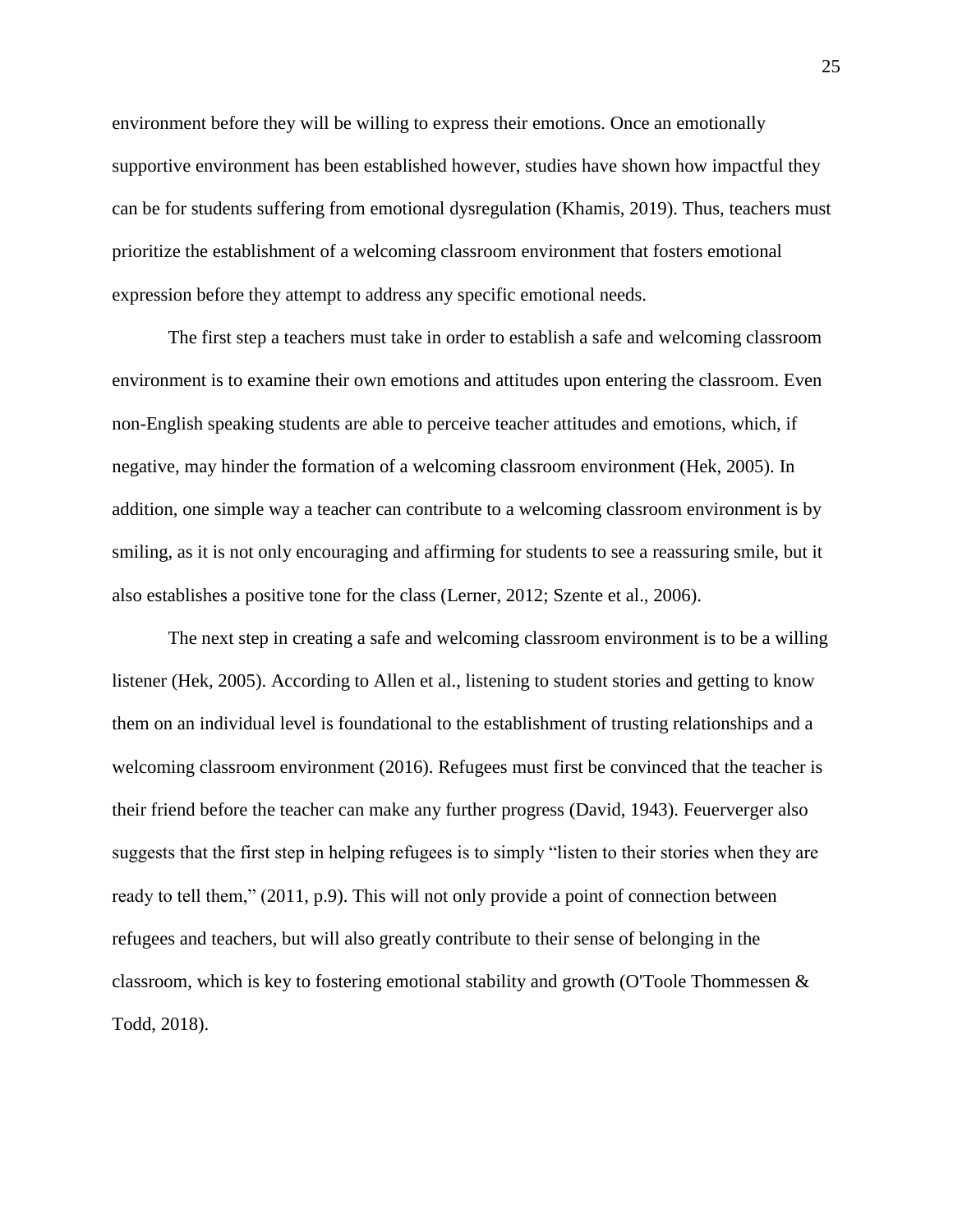Lastly, teachers can foster a comfortable classroom environment by allowing students to build connections between home and school (Prior & Niesz, 2013, p. 11). According to Prior and Niesz, one way to foster this connection is by allowing students to have "something from their home environment represented in their classroom" (2013, p. 11), such as utilizing toys in the classroom that are similar to the ones refugees have at home, or by simply letting them share a fond memory or experience from their home life with the class. Such connections will not only provide a sense of security and familiarity in the classroom, but may also significantly contribute to emotional development from feelings of "loneliness, anger, fear and sadness," to "excitement, comfort, happiness, and community" (Prior & Niesz, 2013, p. 9). However, teachers will not be able to foster such a bridge between home and school for their students if they are not familiar with the home life of their students. One way to resolve this issue is by making home visits. If a teacher feels comfortable and the school district permits it, visiting the homes of students will not only provide insight into the lives of students outside of school, but will help teachers establish positive, trusting relationships with students and parents (Lerner, 2012; Szente et al., 2006).

Once a welcoming and safe classroom environment has been established and students have built a trusting relationship with their teachers and peers, students will feel more comfortable expressing their emotions and teachers will soon be able to address specific emotional needs in the classroom. One highly effective method of not only providing a means for emotional expression, but also addressing emotional issues resulting from trauma is creative therapy. Mediums such as visual arts, music, drama, creative writing, and dance may all offer much needed creative outlets for refugee students to express themselves, and have been shown to directly improve emotional well-being (as cited in Quinlan, Schweitzer, Khawaja, & Griffin, 2016; as cited in Rousseau, Drapeau, Lacroix, Bagilishya, & Heusch, 2005). Creative therapies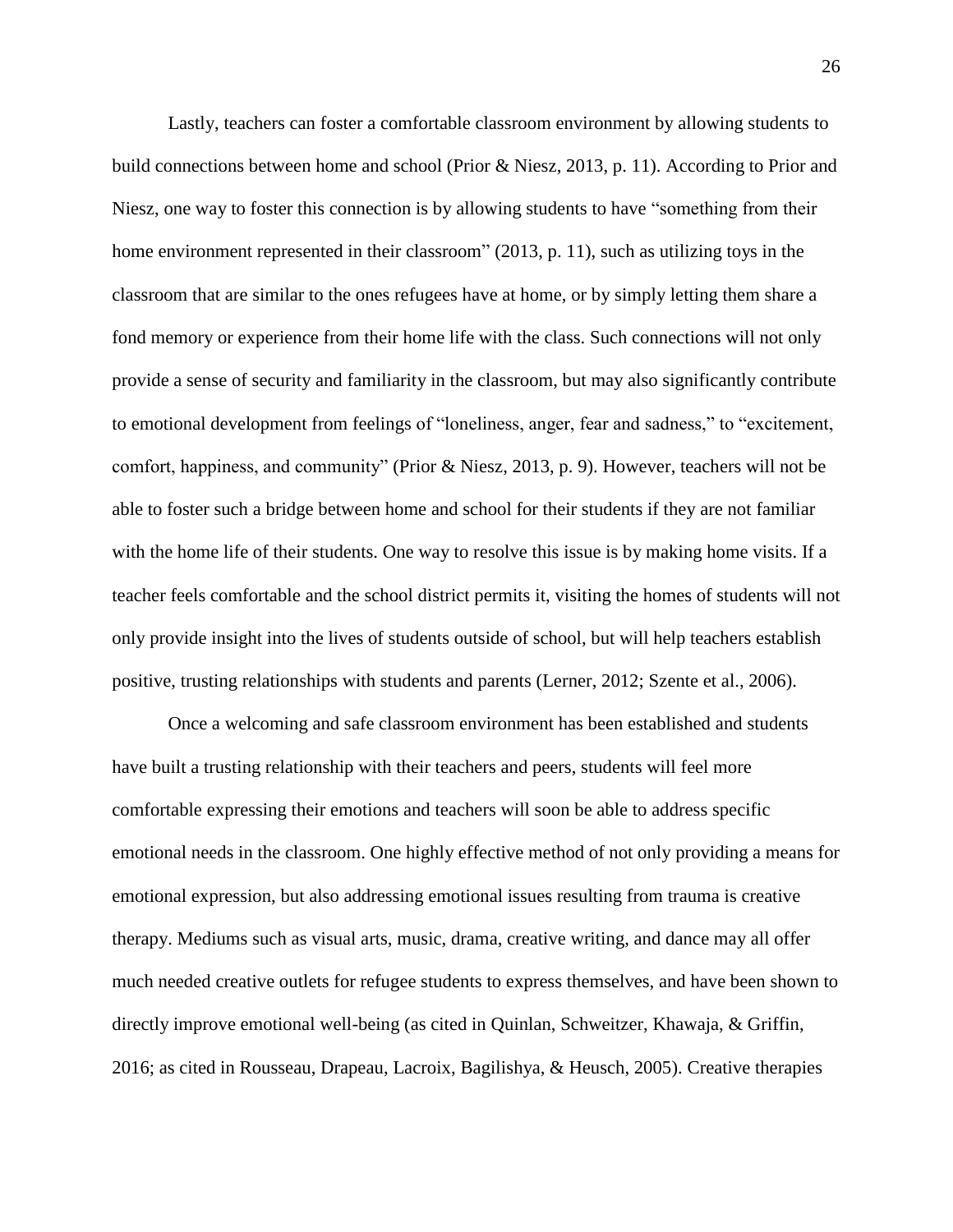have been linked to reductions in depression, anxiety, and PTSD symptoms, as well as improvement in self-reported mental health, self-esteem, and general emotional well-being (as cited in Quinlan et al., 2016). Creative outlets also provide opportunities to "channel frustration, anger and aggression into experiences of creativity and mastery," reducing the expression of these negative emotions through poor behavior (as cited in Baker & Jones, 2006, p. 9). For example, in studying how the stories and artwork of young Karen refugees changed overtime, Prior and Niesz found that while at the beginning of the school year refugee artwork depicted "emotions of sadness, anger, and loneliness," by the end of the school year it was marked by "smiles and stories of friends," (2013, p. 9). These findings suggest that creative therapies not only provide insight into the emotional needs of refugee students, but also help students gain emotional stability. According to Khamis (2019), encouraging emotional expression by providing creative outlets plays a significant role in addressing emotional dysregulation.

While these therapies will always be implemented best by trained professionals, there are certain ways to incorporate creative therapies into the classroom even when professional therapists are inaccessible due to logistical or monetary barriers. One particularly useful avenue of creative expression that can be easily implemented by teachers is music therapy. Activities such as lyric analysis, song-writing, group singing, relaxing with music, listening to favorite songs, sharing songs from original cultures or religious backgrounds, dancing, and learning a musical instrument are all musical outlets that can be implemented in the classroom as a means of emotional expression (as cited in Baker & Jones, 2006; as cited in Quinlan et al., 2016). Even if a teacher has no musical background, many of these activities may be easily implemented throughout the school day as an emotional outlet for expression through music.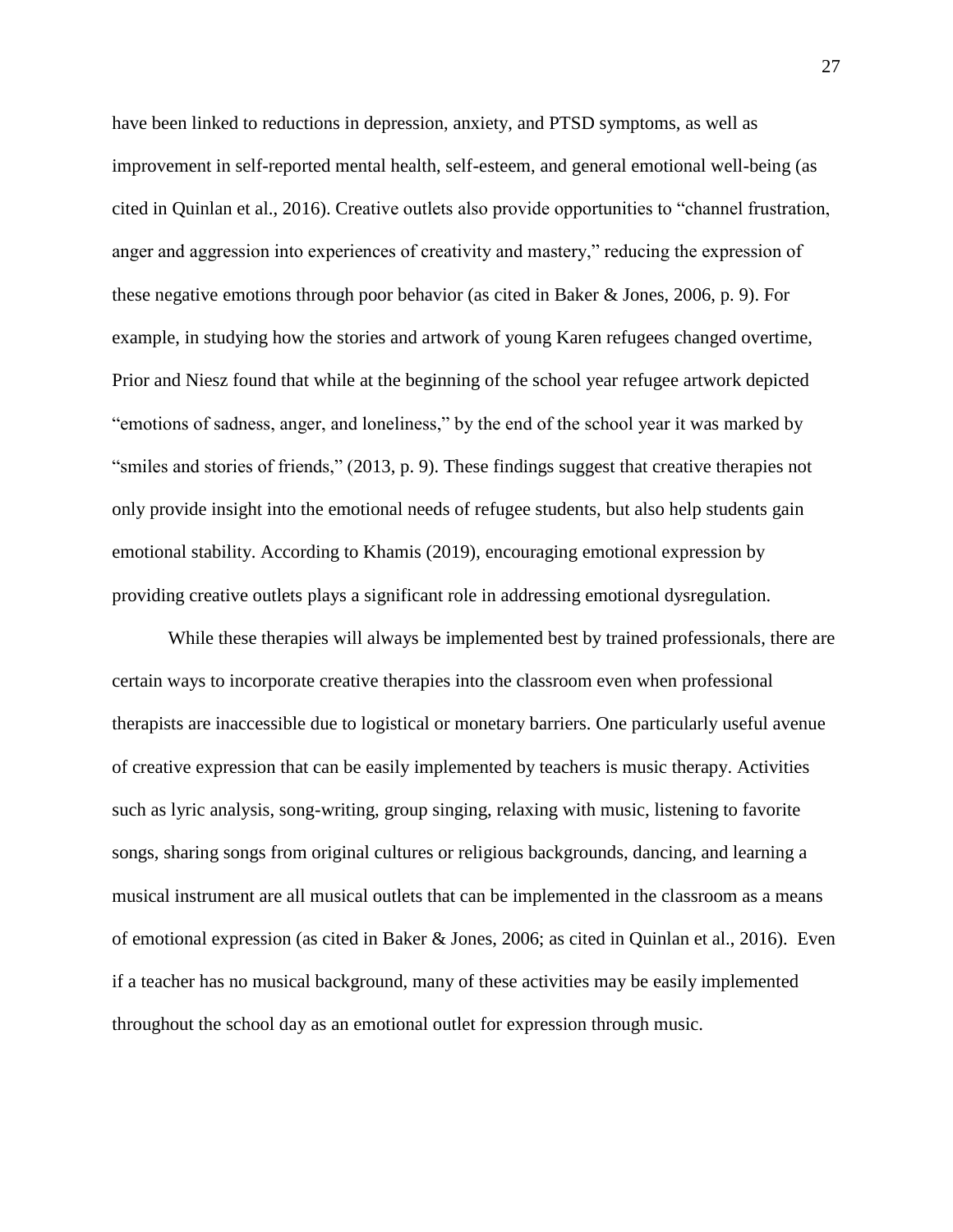Musical therapies in general have been especially helpful for young refugees processing trauma, as they provide "a common starting place for the discussion of personal issues," as well as a safe place for the "authentic voice" of students to be heard (as cited in Baker & Jones, 2006, p 4). Research has also shown that music therapies provide channels for negative emotions such as "frustration, anger and aggression," (as cited in Baker & Jones, 2006, p 4). Even if teachers are not trained to conduct professional therapies, the implementation of the most basic creative outlets throughout the day will not only contribute to a sense of security in the classroom, but will also provide a safe medium through which students may express and communicate their feelings and experiences to their peers and teachers (Dieterich-Hartwell & Koch, 2017; Gormez et al., 2017; Lerner, 2012; Prior & Niesz, 2013; Szente et al., 2006). Only after this selfexpression will teachers be aware of the specific emotional needs of their students, and until teachers are aware, they will never be able to address these emotional needs in the classroom.

Meeting the emotional needs of refugee students may be quite the challenge for teachers, as traumatic experiences pose significant emotional barriers to healthy functioning in the classroom. In addition, many refugee students are also at a "crucial emotional developmental life stage" as they establish their "self-concept, self-perception, identity...autonomy and morality," further complicating this process of emotional healing (as cited in Baker & Jones, 2006, p.3). However, this only highlights the importance and significance of a teacher's role. Language teachers have the opportunity to both positively impact refugee students as they endure this difficult transition and potentially become the determining factor in a student's healthy establishment in the host country. Thus, teachers must not only be aware of the emotional needs of refugee students, but also be open to trying new, unconventional methods in order to meet the emotional needs of their students.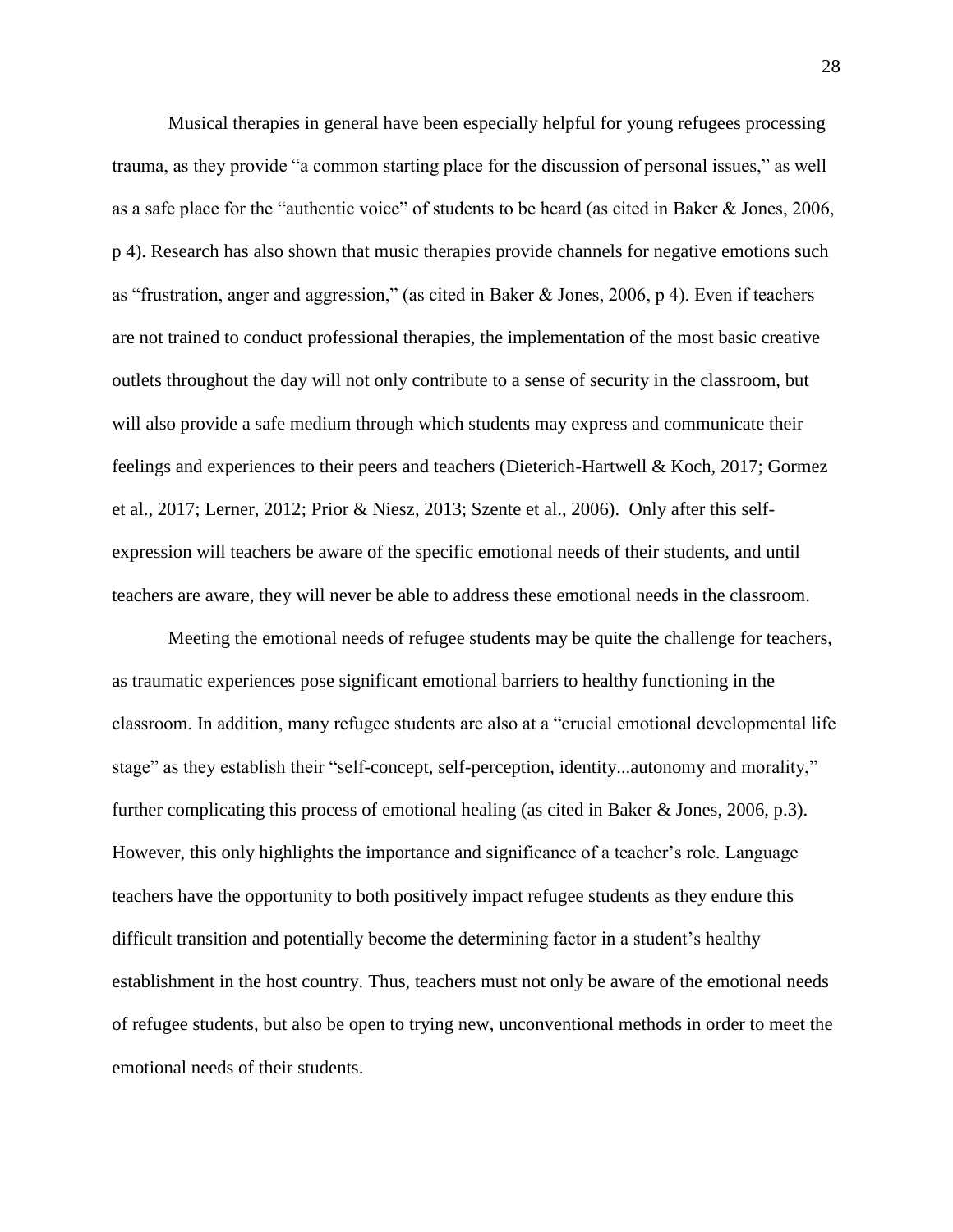#### CHAPTER 5

# UNDERSTANDING AND MEETING THE BEHAVIORAL NEEDS OF REFUGEE STUDENTS IN THE CLASSROOM

Classroom management can be the most difficult aspect of running a classroom. This difficulty is only exacerbated when teachers must learn to manage students from multiple cultures who are dealing with significant emotional disturbances. Thus, the following section will address the many common behavioral issues found among refugee students recovering from trauma, as well as practical ways in which teachers can prepare for such behavioral issues and establish a healthy classroom of respect and cooperation.

# **Understanding Behavioral Challenges**

Salman was a sixth-grade refugee student from Lebanon "who spoke little to no English," (Kovinthan, 2016, p. 7). Salman could not write the alphabet or his numbers, and displayed disruptive behavior both in the classroom and on the playground. To keep him occupied in class, the teacher had him staple handouts, pass out papers, fold papers, color, and work on his English homework. One week, while acting-out in class, Salman broke a chair, resulting in a parent teacher conference to discuss his behavior. In this meeting, the teacher learned that Salman had come from a refugee camp in Palestine, where he had "almost no schooling" and "experienced significant abuse," (Kovinthan, 2016, p. 7). Afterwards, the teacher admitted to being "unable to let go of the feeling that I had failed these...students by not seeing them for who they were but rather for the labels attached to them: ESL, behavioral, modified program, and so forth" (Kovinthan, 2016, pp. 7-8).

This example not only demonstrates the importance of knowing students on an individual level, but also how refugee behavior is not always as straightforward as it may seem. Many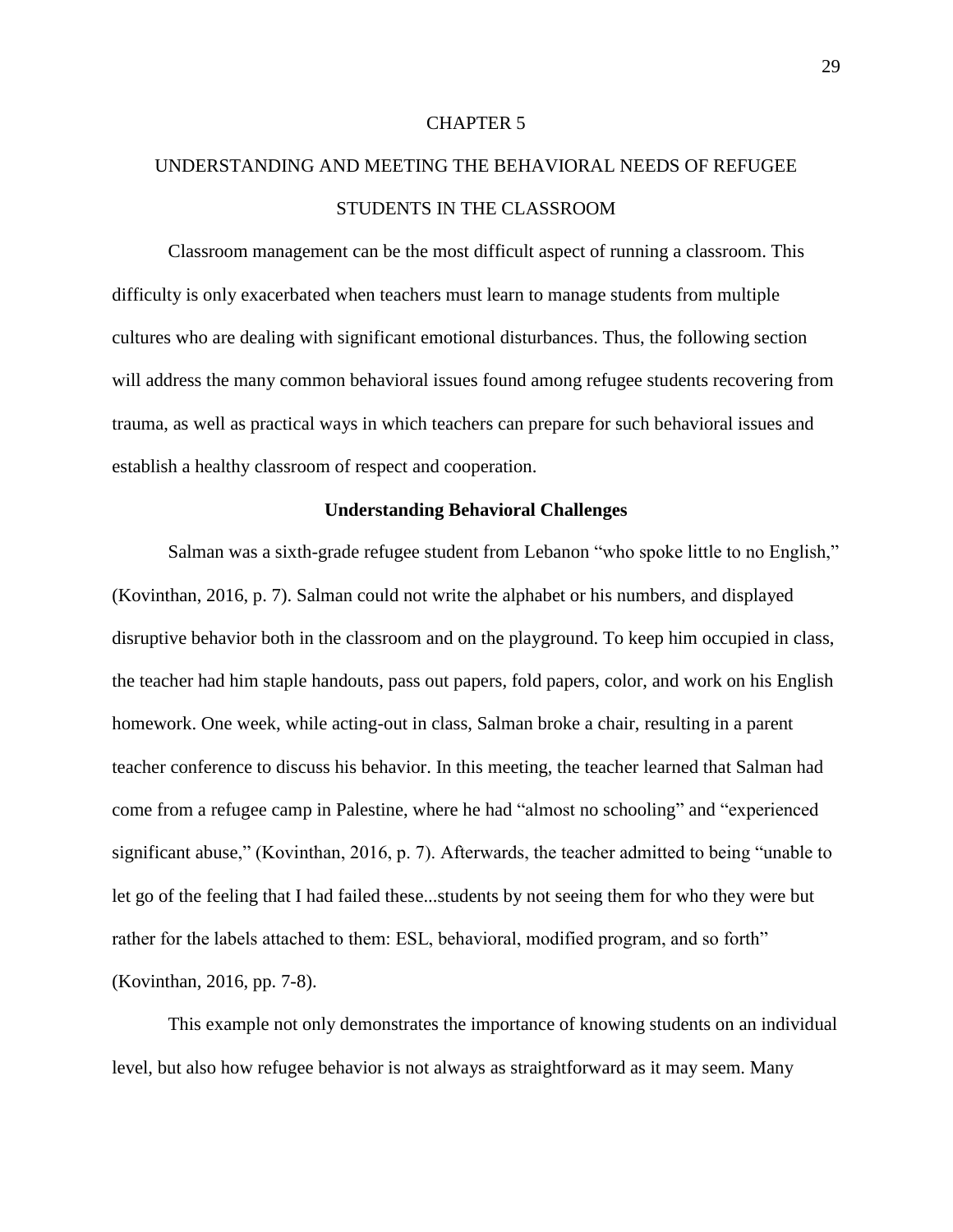interwoven and complex issues contribute to poor behavior in the classroom, and teachers must seek to understand these underlying issues before they may appropriately address behavior issues among refugee students. According to the literature, some common contributors to this misbehavior include, but are not limited to emotional dysregulation, cultural adjustment issues, and trauma-related behavior.

According to the literature, behavioral issues are often the result of poor coping mechanisms in response to emotional dysregulation (Khamis, 2019). As discussed in the previous section, emotional dysregulation occurs when a student is unable to understand or regulate their own emotions (as cited in Khamis, 2019). Students may cope with unwanted emotions through the internalization and externalization of emotional problems, resulting in a variety of behaviors (Hadfield et al., 2017; O'Neal et al., 2018). Internalizing behavior may include lack of concentration, unwillingness to participate in classroom activities, disengagement, distractedness, exhaustion, withdrawal, excessive shyness, apathy, lack of motivation, and not caring for or making eye contact with the teacher (Kovinthan, 2016; O'Neal et al., 2018). On the other hand, externalizing behaviors may include outbursts of anger, rule testing, seeking revenge, irritability, problems with authority, troubled relationships with peers and teachers, age-inappropriate behavior, overreacting to situations, distracting classmates, disruptive behavior, outward expressions of frustration, insolence, physical aggression, temper tantrums, self-injury, risky sexual behavior, drug or alcohol use, and other conduct issues (Kovinthan, 2016; NCTSN, n.d.; NCTSN, 2014; O'Neal et al., 2018; O'Shea et al., 2000).

In addition to emotional contributors, cultural adjustment issues may result in misbehavior in the classroom. One primary cultural contributor is a refugee student's desire to fit in and quickly assimilate into the culture of the host country (McBrien, 2005). For example, a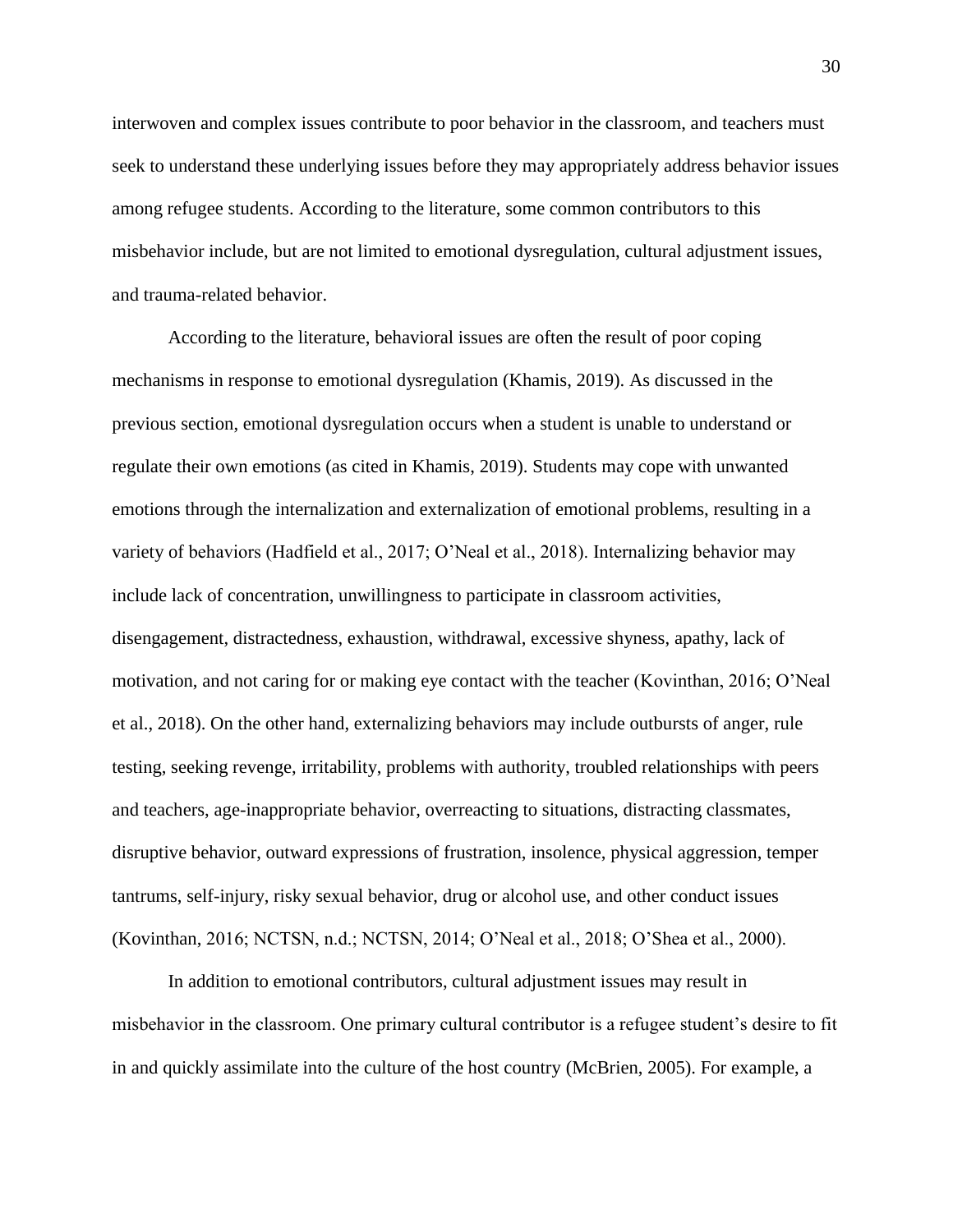refugee student arriving in an inner-city American high school or poor neighborhood may seek acceptance by adopting harmful behavior for the sake of status such as drinking, self-injury, or sexual behavior ("Helping Teens with Traumatic Grief," n.d.). Another issue prevalent with the desire to assimilate quickly is the alienation from traditional and conservative family members. This identity confusion, resulting from a lack of complete acceptance by peers or family, may cause many refugee students to "turn to gangs, drugs, school dropout, and sexual promiscuity" (McBrien, 2005, pp. 18-19).

Another cultural factor that may contribute to misbehavior in the classroom is the cultural difference in school discipline. According to McBrien, refugee students may come from "places of authoritarian rules and harsh punishments," making American schools look as if they have no disciplinary system at all in comparison (2005, p. 28). In addition, discrimination and bullying as a result of cultural differences among peers often result in retaliation, and many refugees may respond with survival tactics learned in refugee camps in order to defend themselves (McBrien, 2005). Lastly, another cultural challenge that may contribute to behavior issues is culture shock and assimilation in general. Learning the customs and culture of a new place can be emotionally exhausting and frustrating, and oftentimes the only way students may know how to express these frustrations is through misbehavior.

In addition, it is important to note that misbehavior in the classroom is often times a direct result of traumatic experiences. PTSD has been linked to the formation of Attention Deficit Hyperactivity Disorder (ADHD) among refugee students, which often exhibits itself in poor behavior among distracted and hyperactive students (Hadfield et al., 2017). The traumatic experiences also often result in a distrust of authority figures, which may contribute to ruletesting and insolence with adults. This distrust and test of authority often develops because of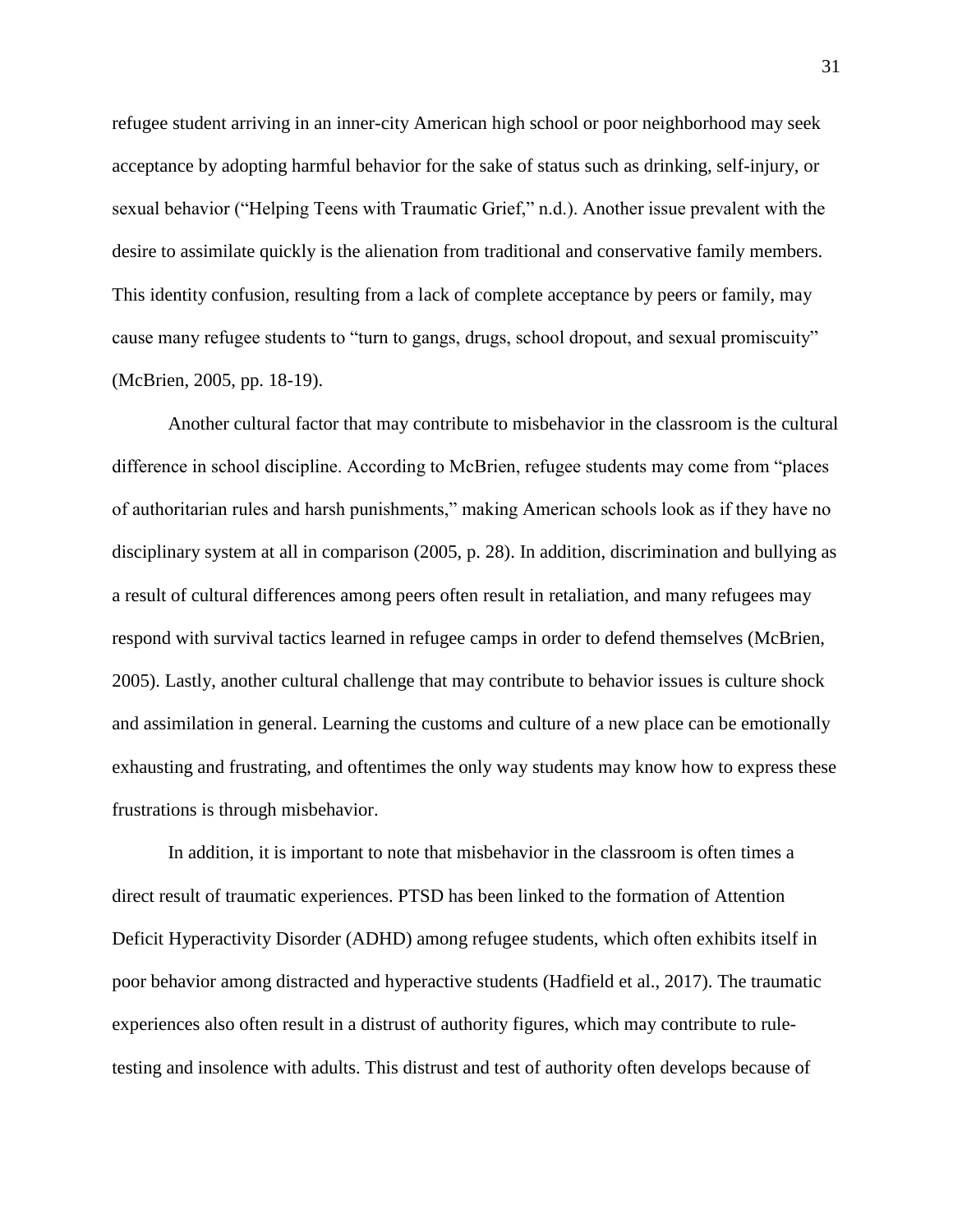strain on familial authority figures, culturally insensitive social workers, negative experiences with pre-migration counselors, and even untrustworthy political figures (Hadfield et al., 2017).

Traumatic experiences may also result in the formation of certain instinctual responses that may result in culturally unacceptable behavior. For example, a student who has experienced food insecurity in a refugee camp may try to push to the front of the lunch line to get food, or a student may react fearfully to loud noises that remind him or her of past trauma, and run out of the classroom (NCTSN, n.d.; NCTSN, 2018). Such behaviors should be closely monitored, and teachers should not only make an effort to distinguish between such instinctual and traumarelated behaviors, but also be aware of students' pasts in order to best understand why they behave the way they do in certain situations and know how to best address these issues.

## **Meeting Behavioral Needs**

While a spectrum of behavioral issues may display themselves in the English language classroom, there are several general classroom management techniques presented throughout the literature that have proven effective in addressing and even in preventing these behavioral issues. The first of which is setting explicit, clear, and consistent classroom rules and expectations, explaining to students the consequences of their actions, and enforcing these expectations with authority (Allen et al., 2016). Holding clear and consistent expectations gives refugee students a sense of security and control over their own lives (NCTSN, 2006). If refugee students are aware that certain behaviors will be rewarded, and others will have consequences, they will have greater control over their environment because they will be able to foresee the outcomes of their actions. In addition, teachers must also make sure to explicitly state expectations that stem from cultural norms, as these often unspoken and implied expectations may not be so obvious to students with different cultural backgrounds. Expectations such as raising your hand to speak or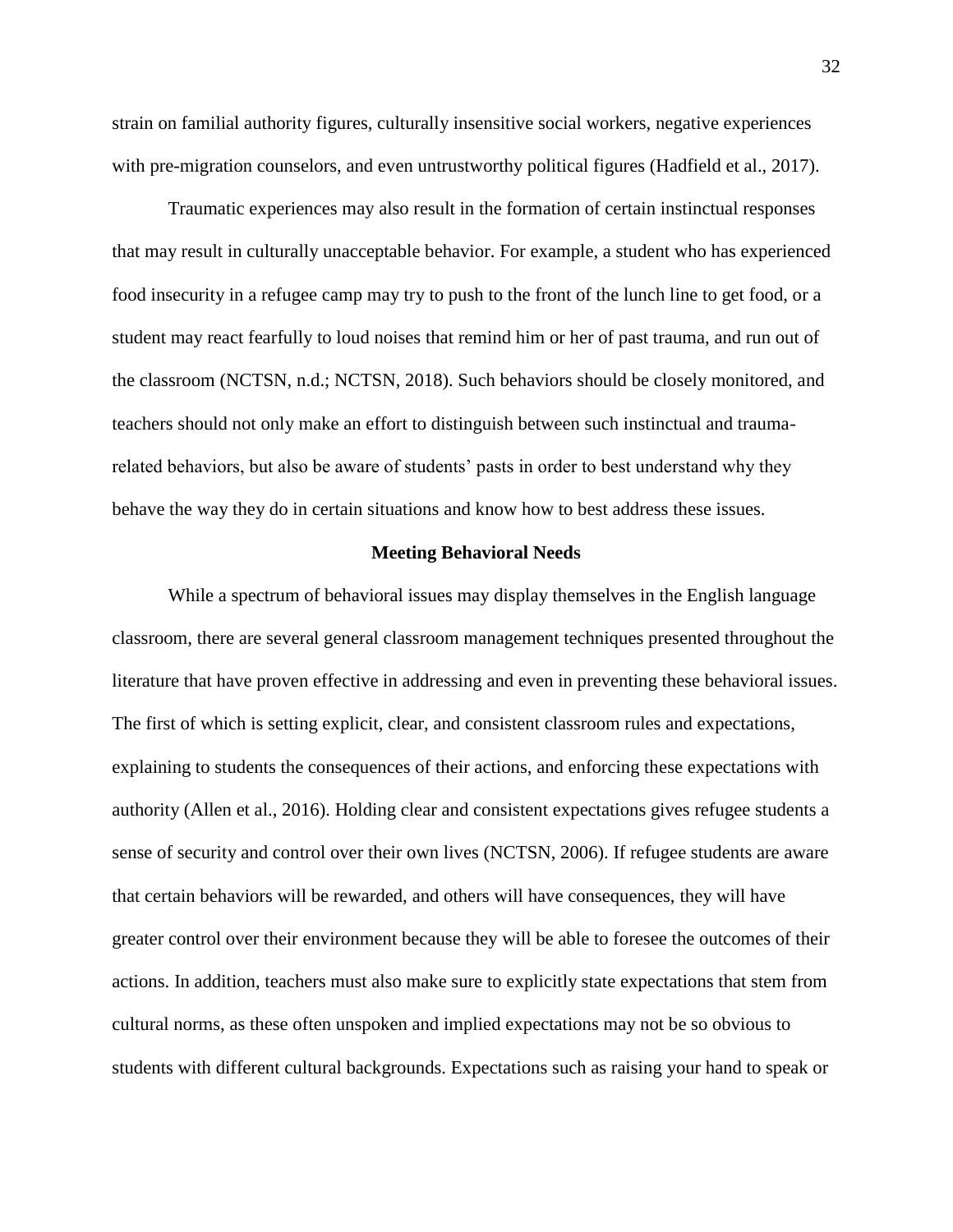asking to use the restroom before leaving class may "not be obvious to a student from another culture," (NCTSN, 2006, p.1). Thus, teachers should state such expectations from the beginning and should not punish refugee students for violating cultural norms which have not been explicitly stated.

Along with consistent expectations, refugee students also respond well to consistent routines and structures. The pre-, trans-, and post-migration processes often lack the structure that developing youth need, and the classroom may be the only opportunity they have to experience this structure even after resettlement. Thus, for refugee classes especially, teachers should establish and follow a routine from the beginning, and when improvements or adjustments need to be made to the schedule, teachers should warn students in advance and explain how the schedule will be changing.

Another important aspect of addressing refugee behavior is to understand students' cultural contexts. Certain behaviors that are inappropriate in the context of the host culture might be culturally appropriate in a student's home country. Other behaviors in the classroom may be a "culturally specific way to express mental health distress," (NCTSN, n.d.). Thus, before teachers can effectively address behavioral issues, they must be familiar with the cultural contexts of their students. In addition, it is important to note the differing cultural perspectives on parental involvement. Certain cultures may view the teacher as solely responsible for student behavior in the classroom and may see parent involvement as disrespectful to the teacher's authority, while others may find frequent involvement in their child's educational behavior necessary (NCTSN, n.d.). Teachers should take this into consideration when communicating with parents about student behavior and progress, as well as when they are trying to fully understand a student's cultural context. Teachers should also be aware that often times, students have different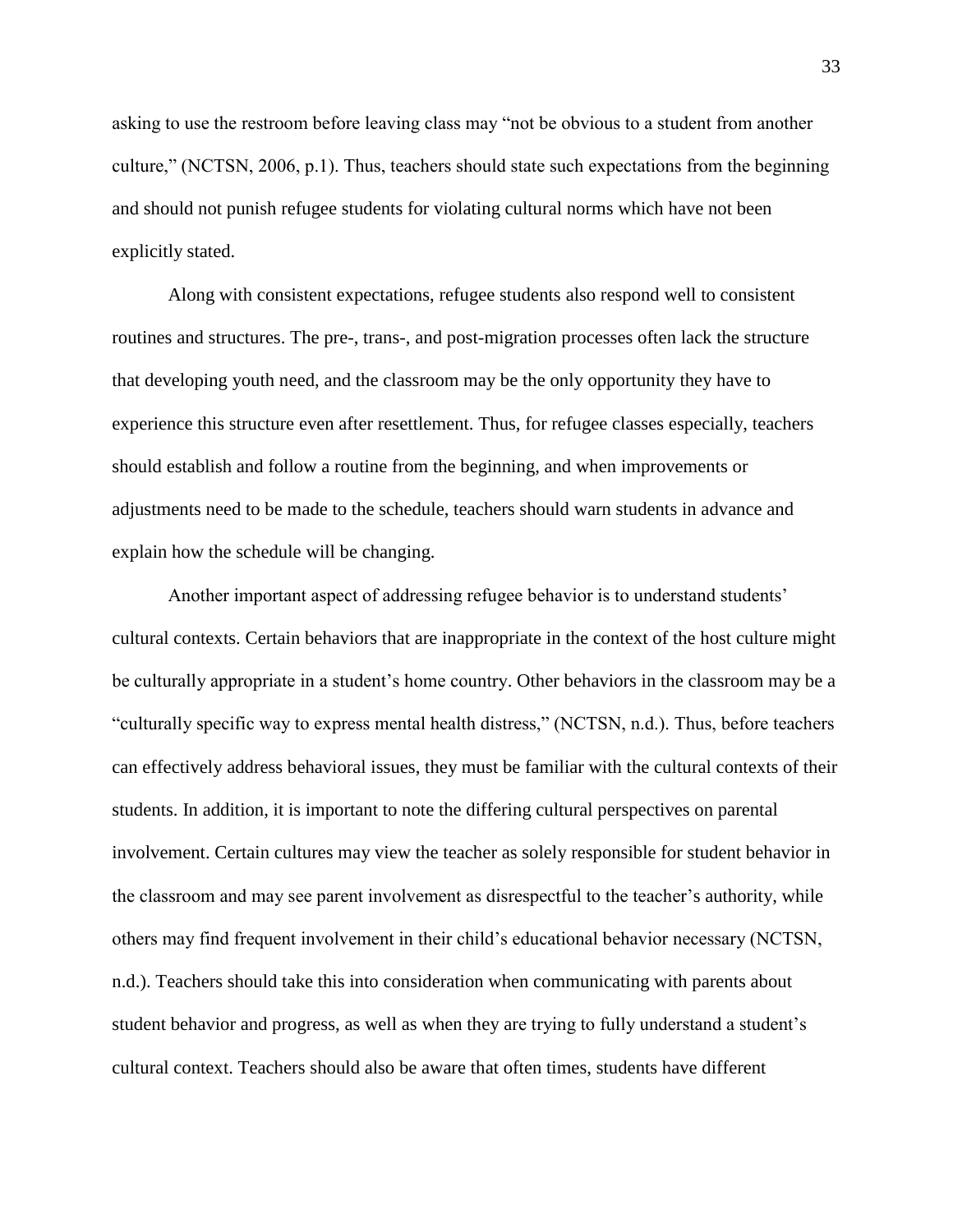behavioral needs based on their cultural backgrounds. For example, in their survey of refugee students, Allen et al. found that Hmong refugee students were positively motivated by strict instruction, while "Somali and Latino youth responded to positive reinforcement and encouragement rather than strictness," (2016, p. 8). Lastly, teachers must be intentional about not allowing "misunderstandings to result in prejudice and judgement," and reserve any prejudgements of student behavior based on "ethnicity, dress, or cultural/familial background." These prejudices and judgements will only end up being "barriers to identifying student needs and...potential," and will result in "resentment towards teachers," and "undermined teacheryouth relationships," (Allen et al., 2016, p. 10).

Allen et al. also states that "while both teachers and youth workers identified clearly articulated high expectations for achievement and behavior as crucial, students emphasized that rule-setting and enforcement could only be carried out within a caring relationship," (2016, p. 11). These findings imply that the foundation of any behavioral management is building trusting relationships with students. According to interviews conducted among refugee students, Allen et al. found that trust between students and teachers is built when clear behavioral expectations are set, and when teachers show interest in the students on a personal level and are willing to listen (2016). Trust is also built through respectful communication. Allen et al. also notes that by "making eye contact, smiling, not yelling, and conveying an interest in what students have to say," teachers demonstrate their respect for students, which is reciprocated by student trust (2016, p. 10). If a student feels threatened or stressed by their environment, they may respond instinctively with poor behavior (NCTSN, n.d.). Therefore, it is vital that teachers have patience and remain calm through even the toughest behavioral situations, as this will greatly contribute to the security and safety found in a welcoming classroom environment (NCTSN, 2014). Once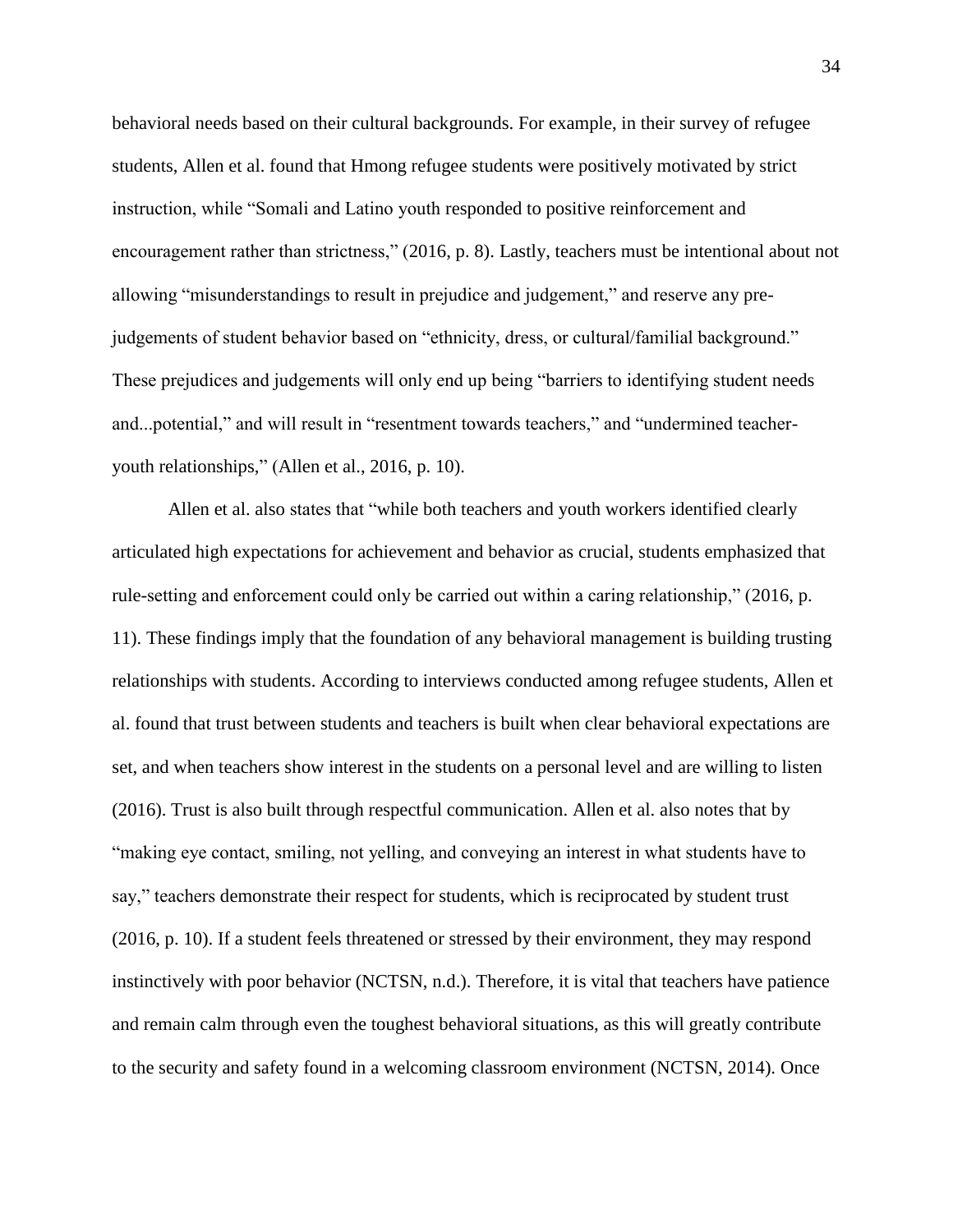teachers have established a welcoming classroom environment and built individual relationships with each of their students, they will have gained the trust needed for students to be receptive of behavioral correction.

Once these foundational aspects of teacher-student relationships have been established, there are additional practical techniques presented by the literature that may be particularly effective when dealing with behavioral issues among refugees. O'Neal et al. suggests positive reinforcement such as "stickers, gifts and prizes for engaging in and completing work" to be a helpful tool in managing classroom behavior (2018, p. 26). Engaging activities are also an important feature of well-behaved classrooms, as such activities have been noted to not only help students better remember the material, but also provide an outlet for hyperactive students (O'Neal et al., 2018). One teacher noted that different classroom arrangements, such as having the students face the teacher and one another in a group circle, may also provide additional classroom management support (O'Neal et al., 2018).

Creative activities especially may help address behavioral issues, as they have been directly linked with "lower levels of teacher reported internalizing and externalizing behaviors in children," (Quinlan et al., 2016, p.3), as well as effective means for "managing disruptive and maladaptive behaviors in young people," especially those linked with "hyperactivity and aggression," (Baker & Jones, 2006, pp. 2-4). Research suggests that because creative therapies encourage appropriate expression of emotions by allowing refugee students to explore "issues of self-identity, adjustment, acculturation, anti-racism and feelings of failure," as well as allow students to practice "impulse control, turn-taking, listening and respecting each other," they in turn reduce incidences of "inappropriate expression (of emotions) in poor behavior" (Baker & Jones, 2006, p. 9). When there is a reduction in negative and disruptive behavior in the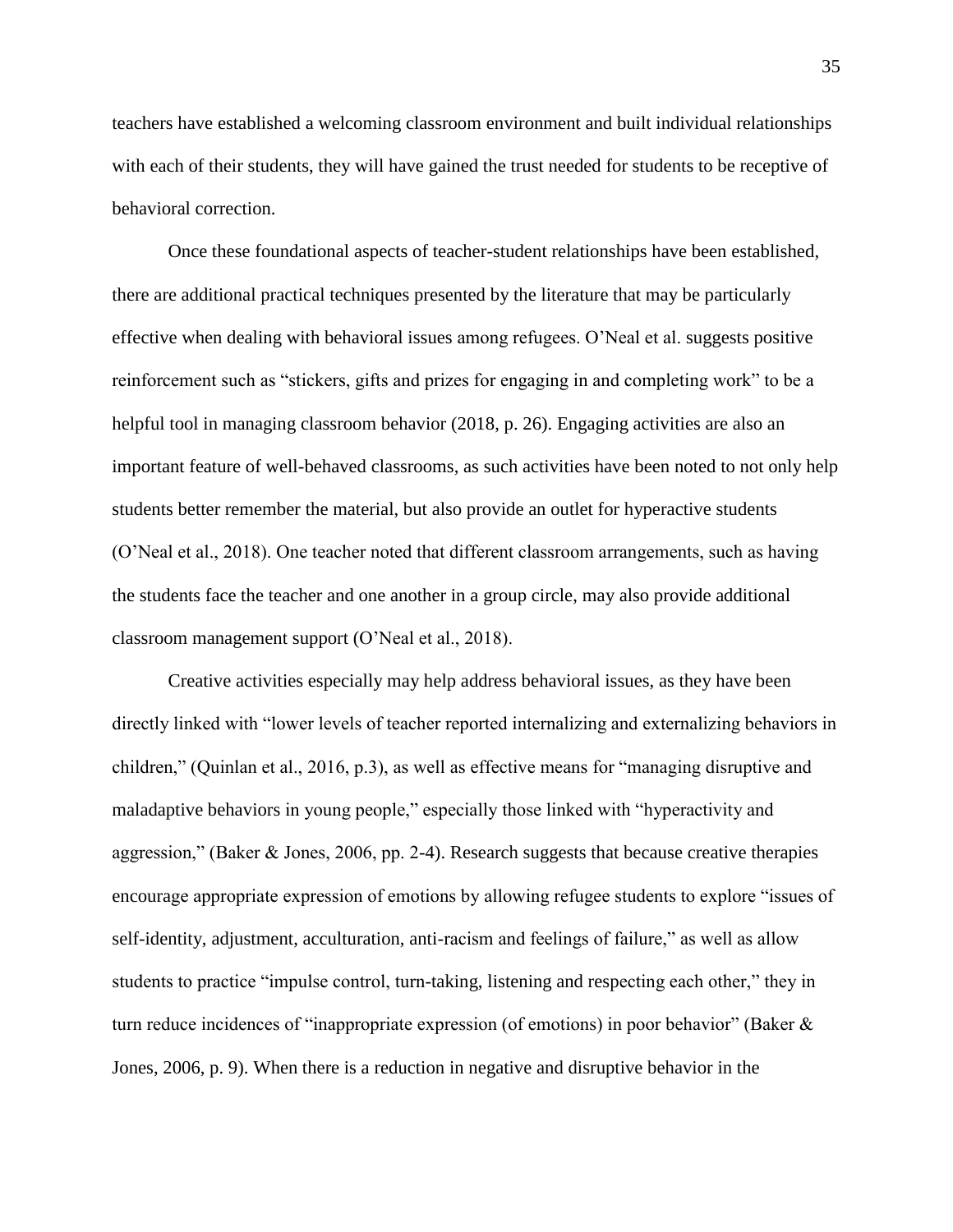classroom, distractions will also be minimized, further enhancing and improving the classroom learning environment for all students (Baker & Jones, 2006, p. 11).

Yet even with the numerous classroom management techniques, behavior issues among refugees may still prove too challenging for teachers to address due to their deep emotional and psychological roots. Thus, teachers should never be afraid to ask for professional help, especially if the behaviors are risky or harmful to the student or anyone else (NCTSN, 2014). However, whatever is done to address behavioral issues, teachers and administration should avoid expelling students at all costs, as doing so would only expose an already at-risk population to even greater danger (O'Neal et al., 2018). Rather, it should be the goal of teachers and administration to in no way allow disciplinary action to deter refugee students from coming to school, as it may be the only opportunity to build a different life for themselves.

### CHAPTER 6

# UNDERSTANDING AND MEETING THE CULTURAL AND SOCIAL NEEDS OF REFUGEE STUDENTS IN THE CLASSROOM

The process of acculturation is challenging for nearly everyone, whether they have had time to prepare for the transition or not. Conflicts between one's native culture and the host culture persist even after many years in a host country, and this conflict often results in what is known as acculturation stress, which may lead to feelings of depression, anxiety, confusion, shock, anger, panic, shame, and despair (Feuerverger, 2011; Lerner, 2012; McBrien, 2005; O'Toole Thommessen, & Todd, 2018). This stress may also be heightened for refugee students as they may have had to flee with little to no warning or without any idea of where they were going. Additionally, as people adapt to new cultures, they are not only challenged to leave certain aspects of their own culture behind but may also be challenged in their "sense of identity, values,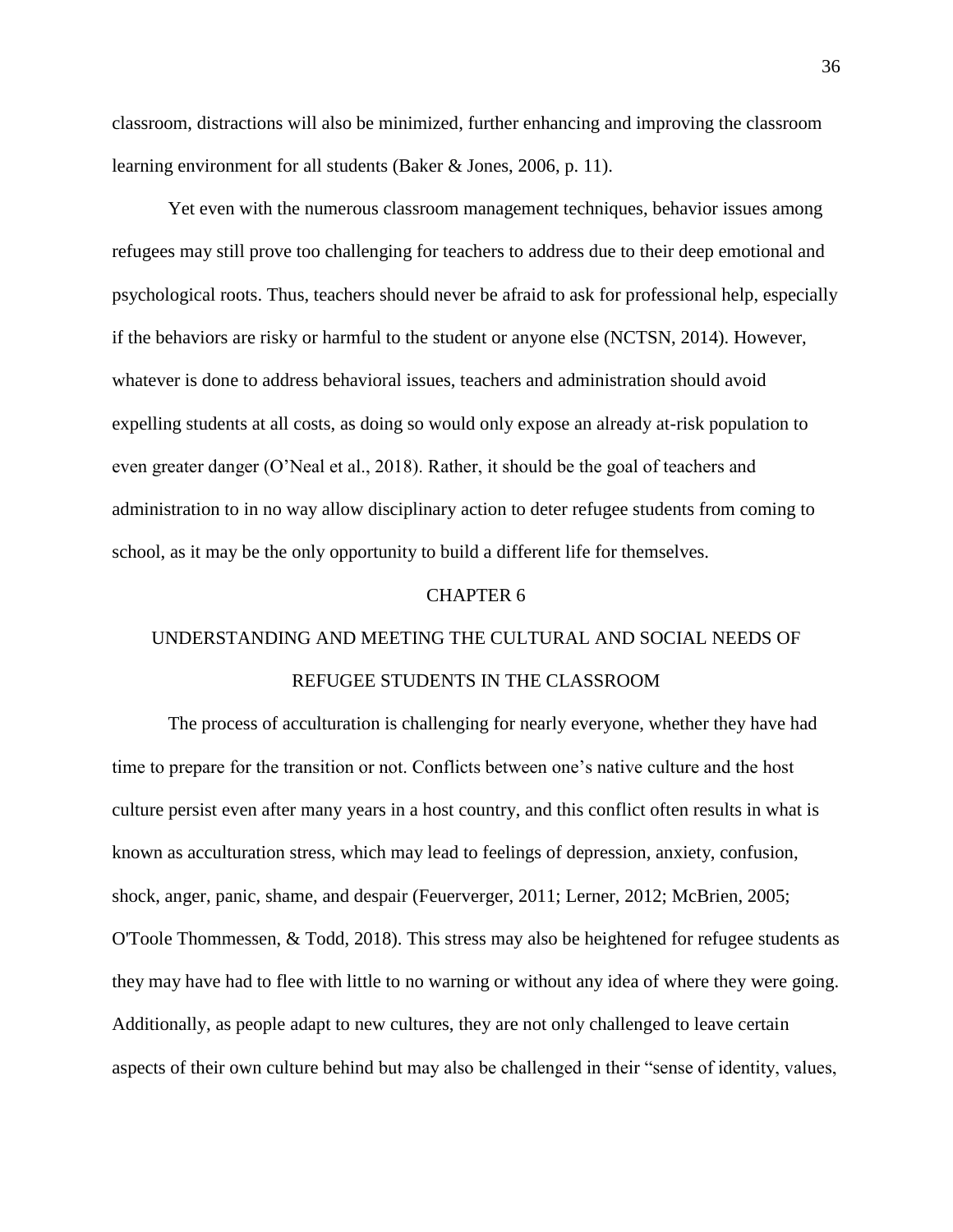and beliefs," (McBrien, 2005, p. 2). Such challenges may prove too overwhelming for young refugee students, especially if the support that they need is unavailable at home (Feuerverger, 2011). Because of these factors, there is "an urgent need to facilitate their (refugee students') integration into asylum-countries," (as cited in O'Toole Thommessen & Todd, 2018, p. 1). However, it has also been suggested that the best way to integrate refugees into the host country is "through the…school environment," (as cited in O'Toole Thommessen & Todd, 2018, p. 1). Thus, teachers must take an active role in not only understanding the cultural and social needs of refugee students, but also in facilitating healthy acculturation in the classroom.

## **Understanding Cultural and Social Challenges**

There are a number of cultural and social challenges for refugees that are presented by the literature, however, some of the most prominent are challenges as a result of bullying, hostility, discrimination, and racism due to a lack of cross-cultural understanding among classmates and even teachers (Hadfield et al., 2017; Hart, 2009; Lerner, 2012; as cited in Mendenhall, Bartlett, & Ghaffar-Kucher, 2017; as cited in Taylor & Sidhu, 2012). These challenges often contribute to conflicts among classmates of differing cultural backgrounds, as well as "feelings of alienation, an awareness of being different," (Gibson, 2002, p. 9) and a sense that one does not belong anywhere (as cited in Maryam, 2007; as cited in Mendenhall, Bartlett, & Ghaffar-Kucher, 2017). As a result, students may often try to avoid being identified as a refugee by "minimizing their uniqueness, and avoiding talking about war or past experiences," (Gibson, 2002, p. 9; Hek, 2005). Such practices will often contribute to "social isolation and a loss of identity," (Morrice, 2009, p. 10; Strekalova & Hoot, 2008), which, along with the stress of acculturation, can be detrimental to a child's proper development. So much of a child's social, emotional, and behavioral functioning is shaped by culture that when the culture is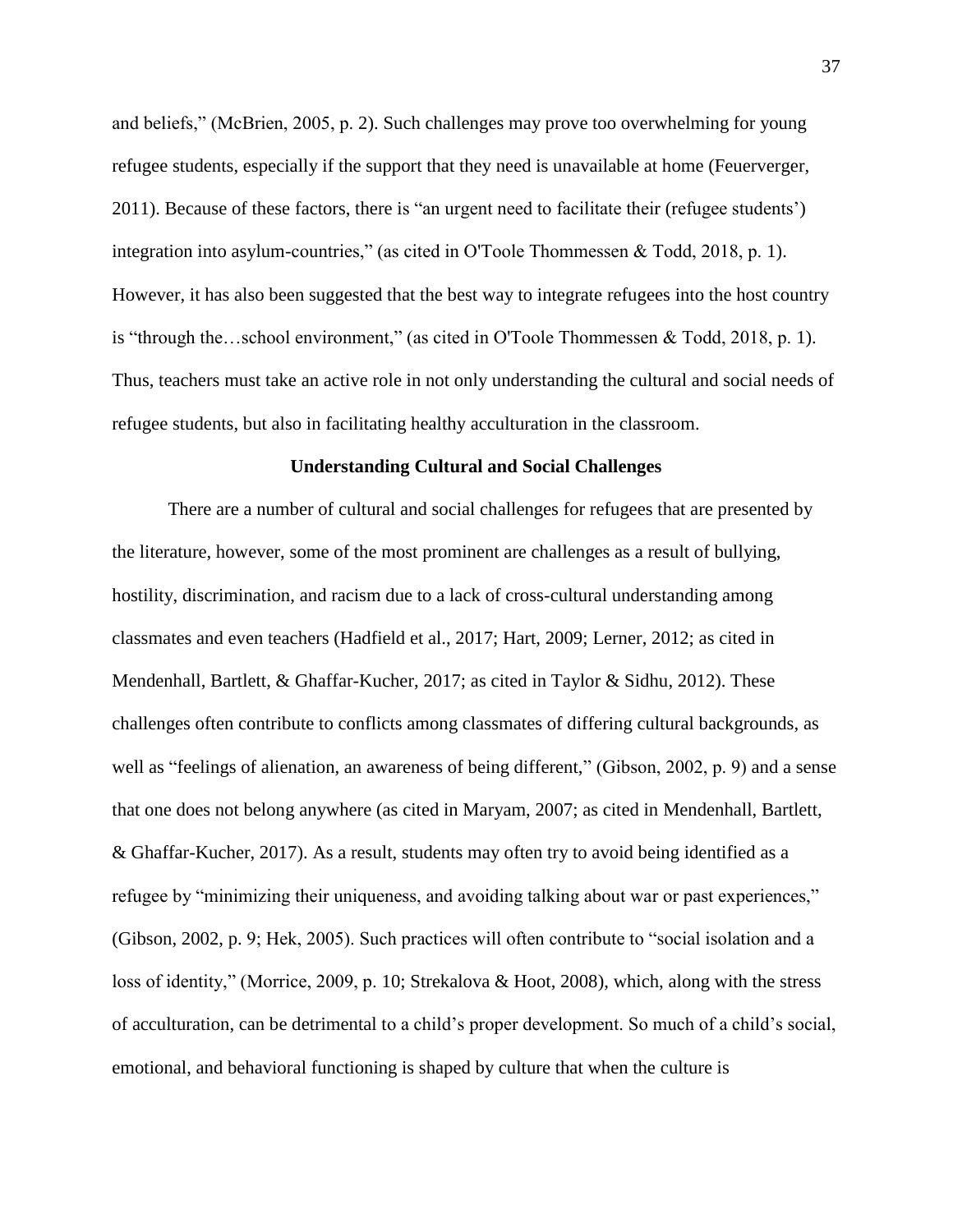discontinuous, it inhibits proper child development (Bond et. al, 2007; Gibson, 2002; Kaplan & Stolk, 2015; Lerner, 2012; McBrien, 2005).

Cultural challenges may also arise from a conflict of cultural values. For example, In Hattar-Pollara's interview of female Syrian refugees, many participants described the "troubling exploitative and abusive practices used to keep Syrian girls in line with traditional cultural and religious teachings," (Hattar-Pollara, 2019, p. 9). Such teachings often include a strictly domestic female existence, arranged marriages, and little if any female education (Hattar-Pollara, 2019). These cultural expectations would not fare well in most western societies, where females fight for total equality, and are encouraged to express their opinions and seek an education. Such cultural conflict may obstruct healthy acculturation by hindering the full participation of refugee students in the classroom. An example of this may be incomplete homework or a lack of participation in class discussion. It is possible that a student's family might discourage them from doing homework, or maybe ingrained cultural norms keep them from voicing their opinion in discussion. As a result of this, the cultural transition into a western style or host country classroom may not be as smooth as teachers might hope, and it may take time for refugee students to acculturate to these educational expectations.

Cultural challenges may also arise from the more specific teenage or youth culture of the host country. For example, Bosnian refugees in Gibson's survey describe their shock at certain realities of teenage American life, such as "teenage drinking, drug use, crime, and violence," (2002, p. 8). Soon after the initial shock of these realities however, refugee students may try to adapt to this broader youth culture in hopes that they may be better accepted by their peers (as cited in Allen et al., 2016). While not only harmful to themselves, these popular cultural practices may often conflict with a refugee's native culture and family tradition, sometimes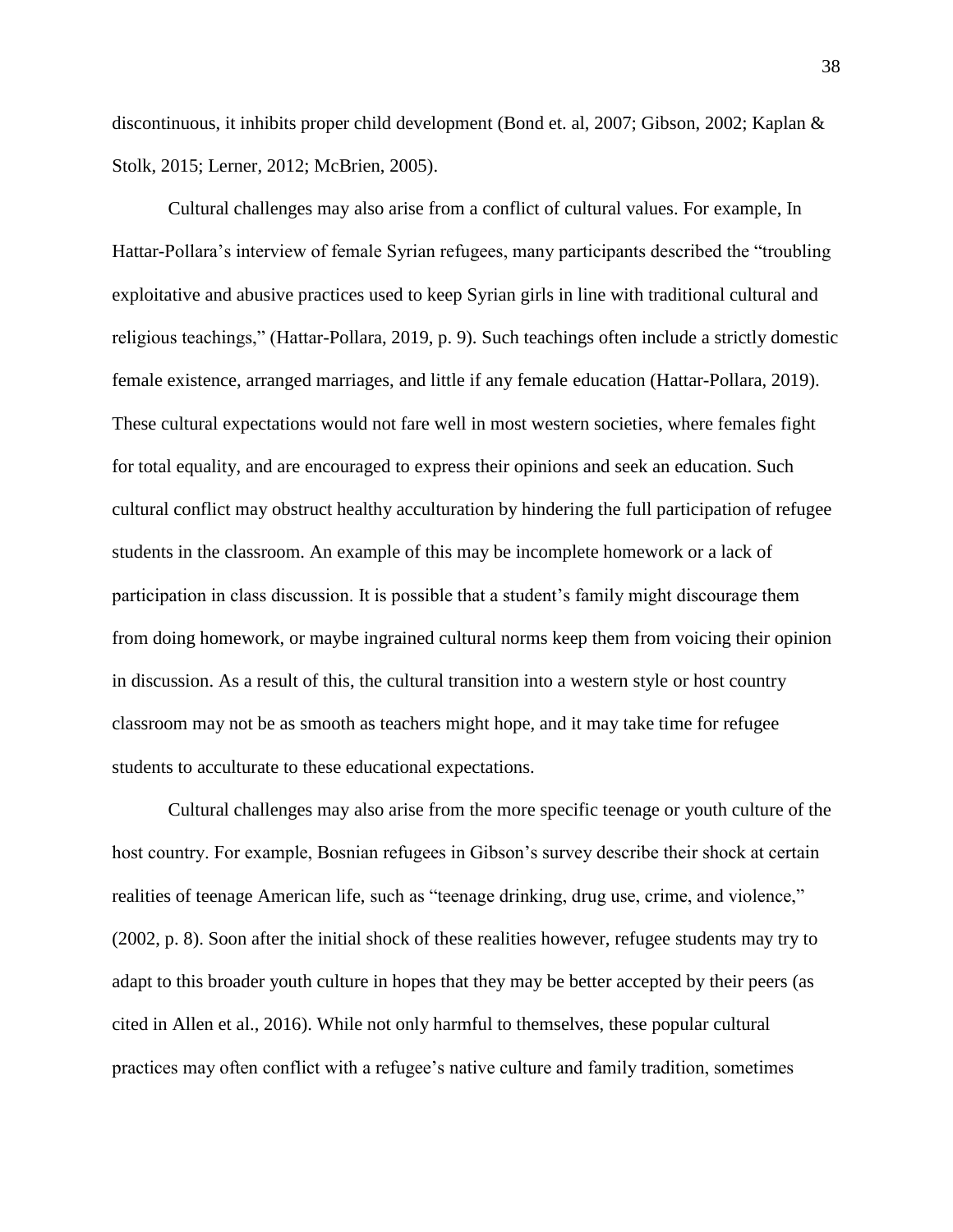causing refugees to be alienated from their traditionally-minded family members (O'Toole Thommessen, & Todd, 2018). Such alienation from native and host cultures may contribute to isolation and loss of identity among refugee students, who, like any other developing child, need affirmation and social support to properly function (Hek, 2005; O'Toole Thommessen & Todd, 2018).

These identity issues resulting from cultural conflicts point to the complexity of cultural identity. For instance, some refugees who come from particularly traumatic backgrounds may not want to associate themselves with their former life in any way. For instance, the participants in Gibson's study reflect on the complexity of "what it means to be Bosnian in the aftermath of a war that killed people and destroyed property based on ethnic identity," (2002, p. 14). While this may not deter students from accepting their cultural heritage, it may add to the complexity of redefining their new cultural identity.

### **Meeting Cultural and Social Needs**

Four themes have emerged from across the literature in regards to meeting the cultural and social needs of refugee students. These themes include the importance of teacher awareness in regards to culture, fostering a school-wide awareness and appreciation for diversity, encouraging students in their cultural identities and social belonging, and utilizing a holistic approach to education.

One of the greatest and most sobering cultural challenges faced by refugee students as presented through the literature is a lack of teacher understanding when it comes to culture (McBrien, 2005; Suarez-Orozco et al., 2009). This challenge not only highlights the importance of teachers making themselves aware of culture, but also indicates where meeting the cultural and social needs must begin. Before teachers can address any further cultural challenges or meet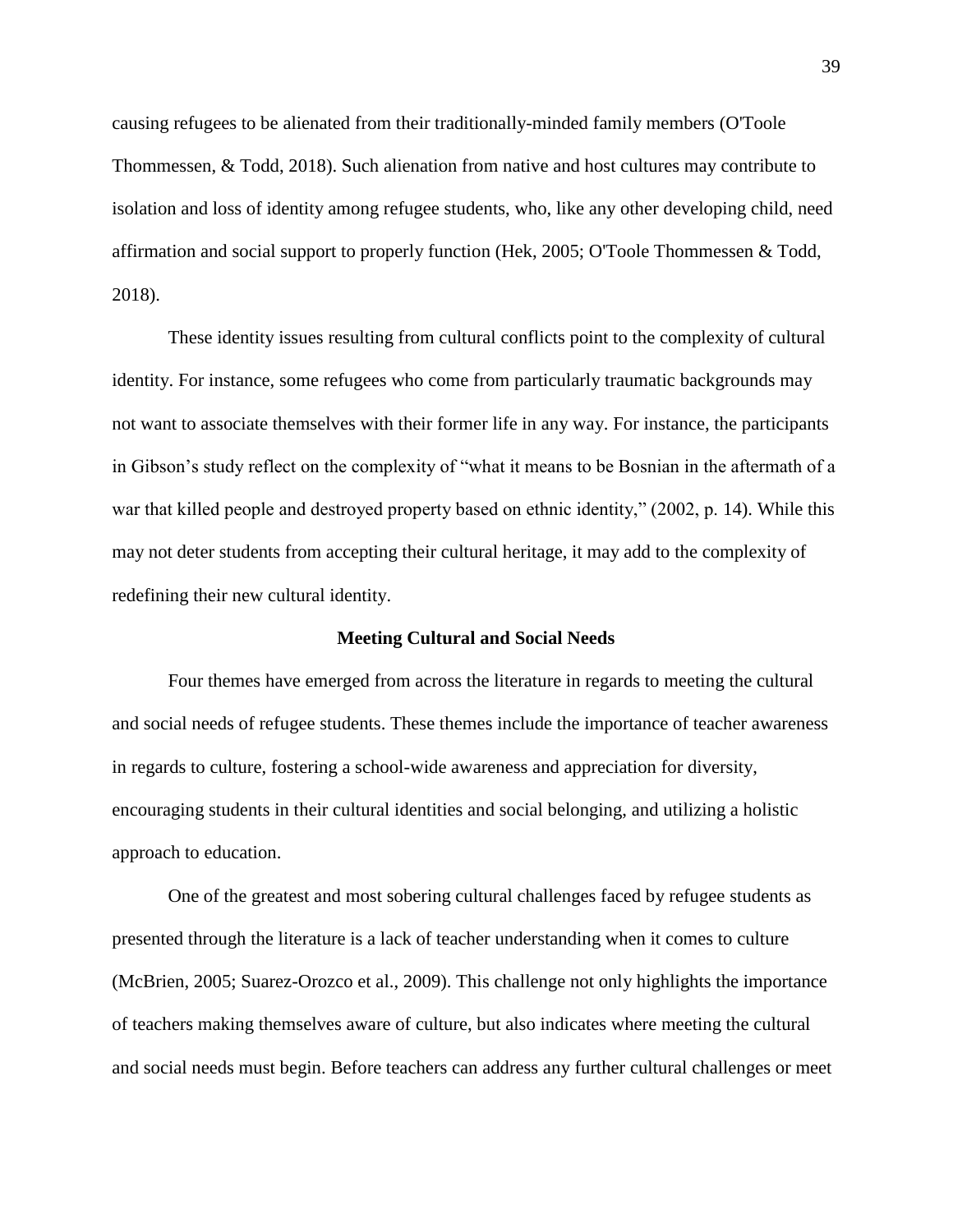any other social needs, they must first make themselves aware of the cultural composition of their classrooms and show a genuine curiosity and desire to understand student cultures better (Gibson, 2002; O'Toole Thommessen, & Todd, 2018).

One practical way teachers can learn more about the cultural composition of a classroom is by recognizing refugee students as the experts on their culture and allowing them to give a presentation on their native cultures to the class (Allen et al., 2016; Lerner, 2012; O'Toole Thommessen, & Todd, 2018; Pryor, 2001). This serves a dual purpose, as it not only helps to educate the teacher and class on that student's cultural background, but it also encourages students to take proud ownership of their culture and to actively embrace their heritage (O'Toole Thommessen, & Todd, 2018; Taylor, Sidhu, 2012). If students do not know enough of the language to present to the class, are too timid, or simply do not want to present, another way teachers can learn more about the cultures of their students is by connecting with community members or more established refugee students who are from that same culture. By asking about the culture and the process of acculturating from that specific culture, teachers may gain insight into the more culturally specific needs of their students.

Another important aspect of meeting refugee students' social and cultural needs is by fostering a school-wide environment that is inclusive, open and accepting of diversity, as well as supporting a positive view of refugees in the classroom (as cited in Allen et al., 2016; Hek, 2005; O'Toole Thommessen, & Todd, 2018; Taylor & Sidhu, 2012). Before this environment can be established however, teachers must first check their own attitudes and ensure that they not clouded by judgements of prejudices based on students' cultural or religious backgrounds (Allen et al., 2016). Once a teacher has established his or her own sense of appreciation and openness towards diversity, the foundation will be laid for a class-wide and even school-wide atmosphere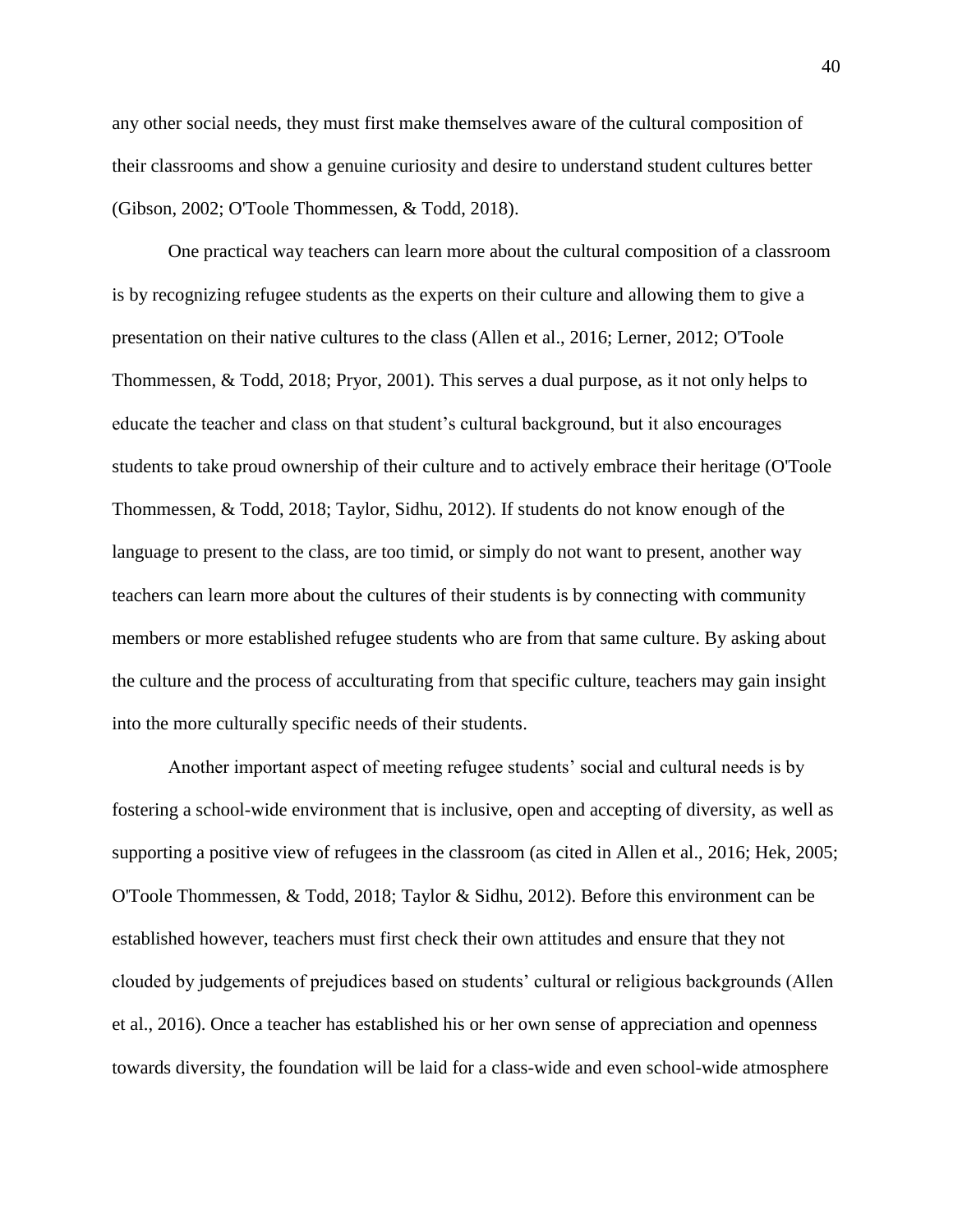of awareness and acceptance of diversity in the classroom. Some practical ways that teachers can incorporate an appreciation and awareness of diversity is to display classroom signs and "welcome signs in different languages," "display photographs or items from different countries" throughout the classroom, and even "lead class discussions" on general topics such as "stereotypes and prejudices," (NCTSN, 2005, para. 10). Another way teachers can foster a healthy atmosphere of diversity appreciation and awareness in the classroom is through creative therapies, especially music therapy, which have been shown to contribute to the resolution of social and cultural conflicts (as cited in Rousseau et al., 2005). According to Baker and Jones:

*Music...provides a unique opportunity to bridge gaps between people from diverse cultural backgrounds. As each culture has its own musical history and identity, group musical experiences provide opportunities for sharing and communicating differing beliefs and hopes in a safe and accepting environment. (Baker & Jones, 2006, p. 4)*

As discussed before, providing space and encouragement for refugee students to present on their native cultures is one way to spread awareness and appreciation in the classroom. In addition, it may even be fun to incorporate certain cultural norms from a student's home country into the class for a period of time (O'Toole Thommessen, & Todd, 2018). For example, maybe a teacher would provide chopsticks rather than western utensils for students to eat their lunches, or maybe a certain student's cultural music is played throughout the day in the class, or maybe a class-wide reading relates to one student's cultural background. Incorporating such activities would not only foster more appreciation for and familiarity with diversity, but may also contribute to a sense of cultural ownership and pride among refugee students. Another way teachers can help increase understanding of the refugee experience specifically is by reading children's literature pertaining to the refugee experience. This not only contributes to increased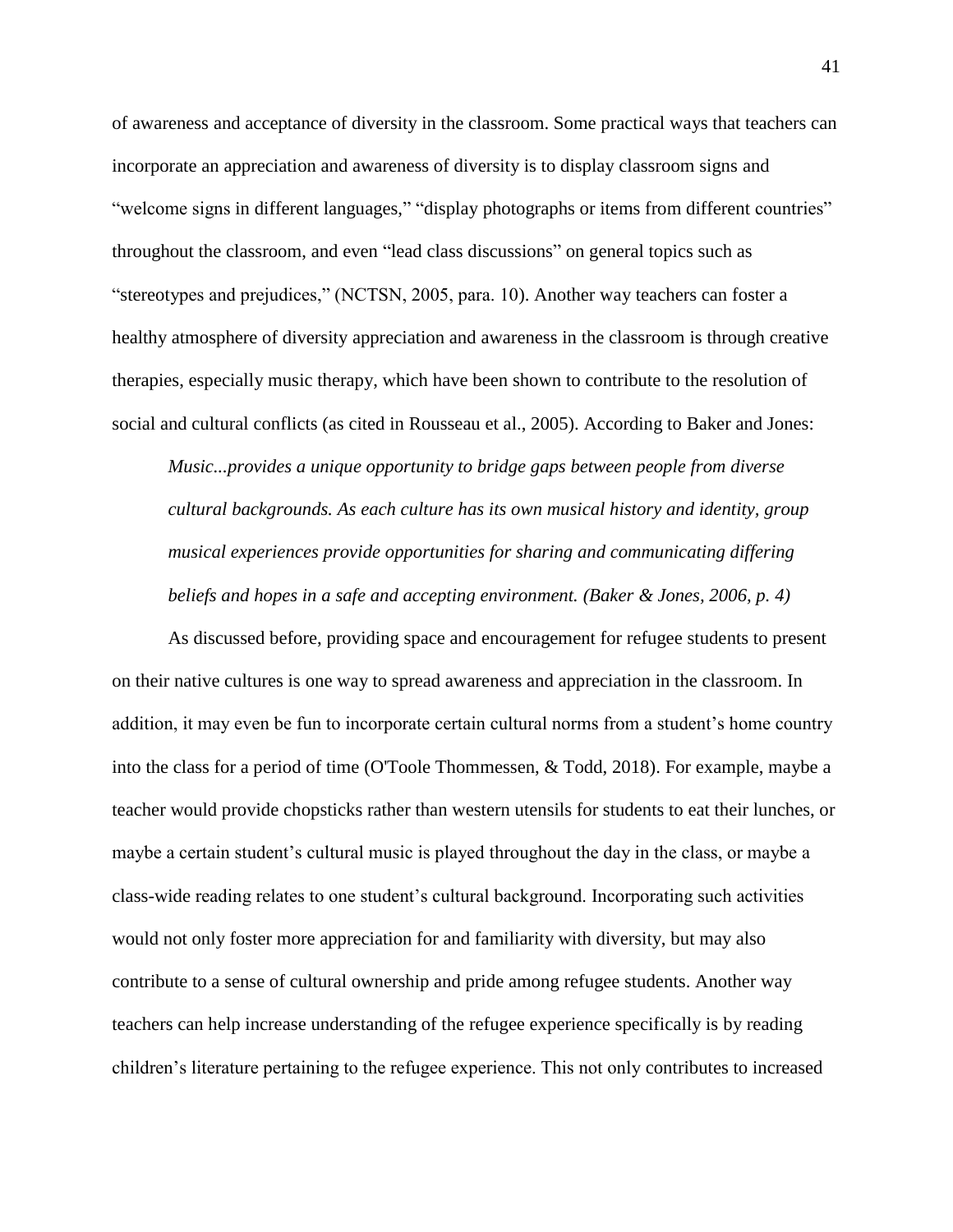peer understanding, but also acknowledges the experience of refugees and gives them the sense that they are not alone in their experiences (Szente et al., 2006).

Another important aspect of meeting the cultural and social needs of refugee students is incorporating anti-bullying education into the classroom and enforcing anti-bullying policies that emphasize inclusion and mutual respect (Hadfield et al., 2017; Hek, 2005). One major contributor to the effective implementation of such policies is ensuring that students feel comfortable discussing incidences of bullying with teachers (Hek, 2005, p.10-11). Hek's survey reports that students who experienced bullying felt vulnerable "because of their accents and ethnicity," (Hek, 2005, p. 10-11). Such findings imply that an increased awareness and appreciation for diversity may greatly contribute to eliminating bullying and discriminatory practices. However, teachers should also keep a vigilant eye on especially vulnerable students and address instances of bullying quickly in order to reduce the potentially detrimental effects of these instances on refugee students.

Lastly, it is important to understand the inevitability of conflicts in the classroom. According to Medley, "Because many traumatized children have witnessed or experienced violence being used to solve problems, they need another model for resolving interpersonal and social conflicts," (Medley, 2012, p. 12). As a solution, Medley suggests that teachers incorporate conflict resolution strategies into language instruction, and provide students "with the language to solve practical problems in the classroom," (Medley, 2012, p. 12). In addition, educators "must try to open spaces for dialogue so that such complex issues can be discussed in safe ways, gaps can be bridged and differences can be reconciled,' (Feuerverger, 2011, p. 13). Fostering such an environment of dialogue and communication will open the door to greater cross-cultural understanding and greatly contribute to a class and school-wide appreciation and respect of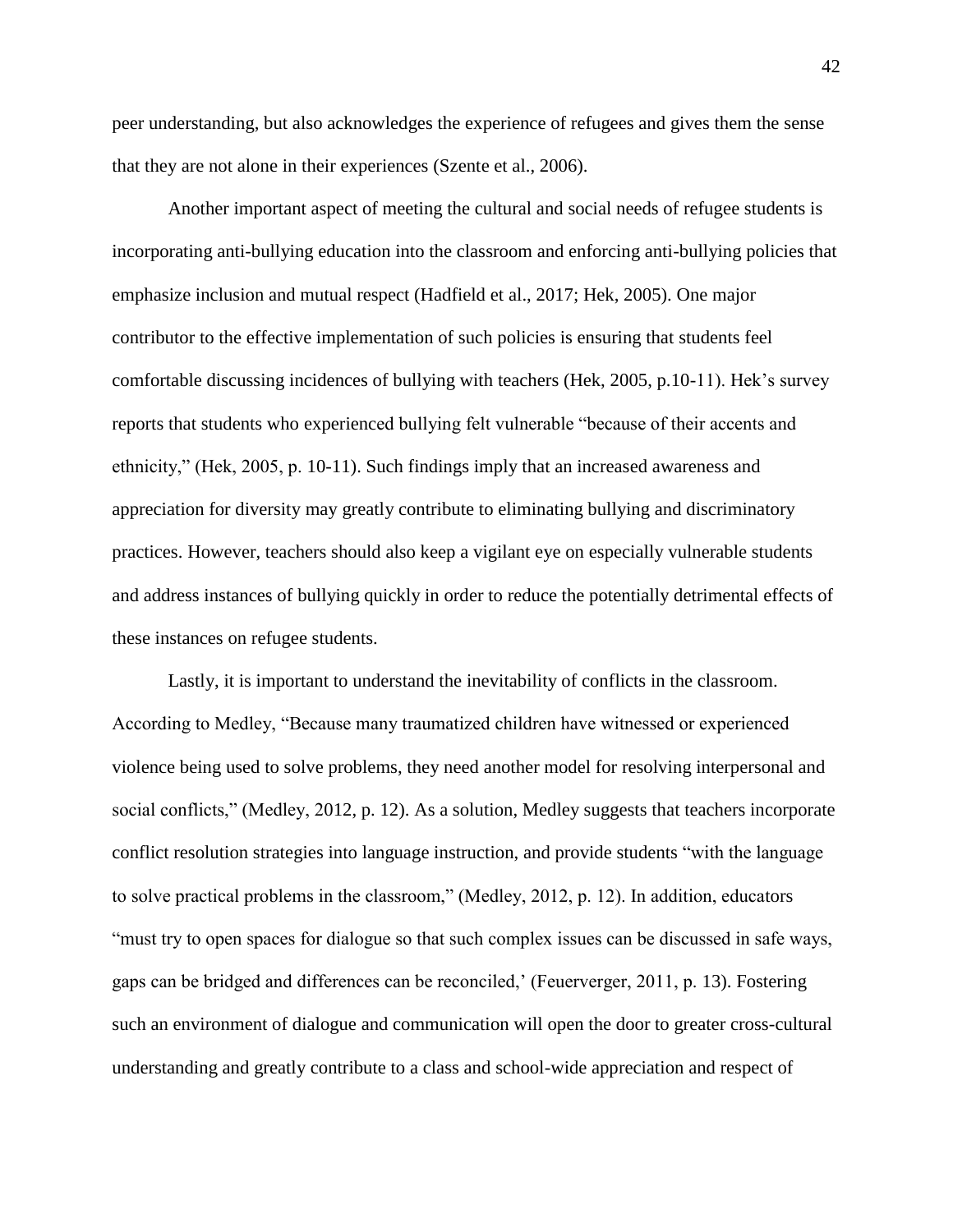diversity. Thus, such conflicts should not be viewed as obstacles, but rather opportunities for greater understanding (Feuerverger, 2011).

Encouraging students in their cultural identities is another way teachers can attempt to meet the cultural and social needs of refugee students. Teachers can begin by positively acknowledging, supporting, reinforcing, and appreciating students' cultural and religious backgrounds and identities, as well as their experiences (Allen et al., 2016). Some practical ways to do this is to simply know how to correctly pronounce their names (Allen et al., 2016), and to learn a couple of basic words in their native language (Lerner, 2012; Oikonomidoy, 2010). Another means of encouraging students in their cultural identity is through music therapy, as it has been seen to help refugee students "construct meaning and identity," by allowing them "to work through their losses, come to terms with trauma, and reestablish social ties broken by repression," (as cited in Rousseau et al., 2005, p. 1). In addition, simply letting students use their native language in the classroom may be a way to validate their heritage and culture, and let students know that their culture and language is still valuable even in the context of learning a new culture and language (O'Toole Thommessen, & Todd, 2018). Teachers can even present multilingualism and multiculturalism as a source of pride and encourage students to not let go of their native language and culture nor reject the host country's language and culture (as cited in Feuerverger, 2011). When students sense that their culture is valued, it will give them a sense of hope (Feuerverger, 2011).

Social support and belonging within the classroom is also a great need among refugee students. According to their survey, O'Toole Thommessen and Todd reported that

*Participants stressed the importance of social support and guidance, both in the form of educational advice from teachers, mentors outside the school context, as well as broader*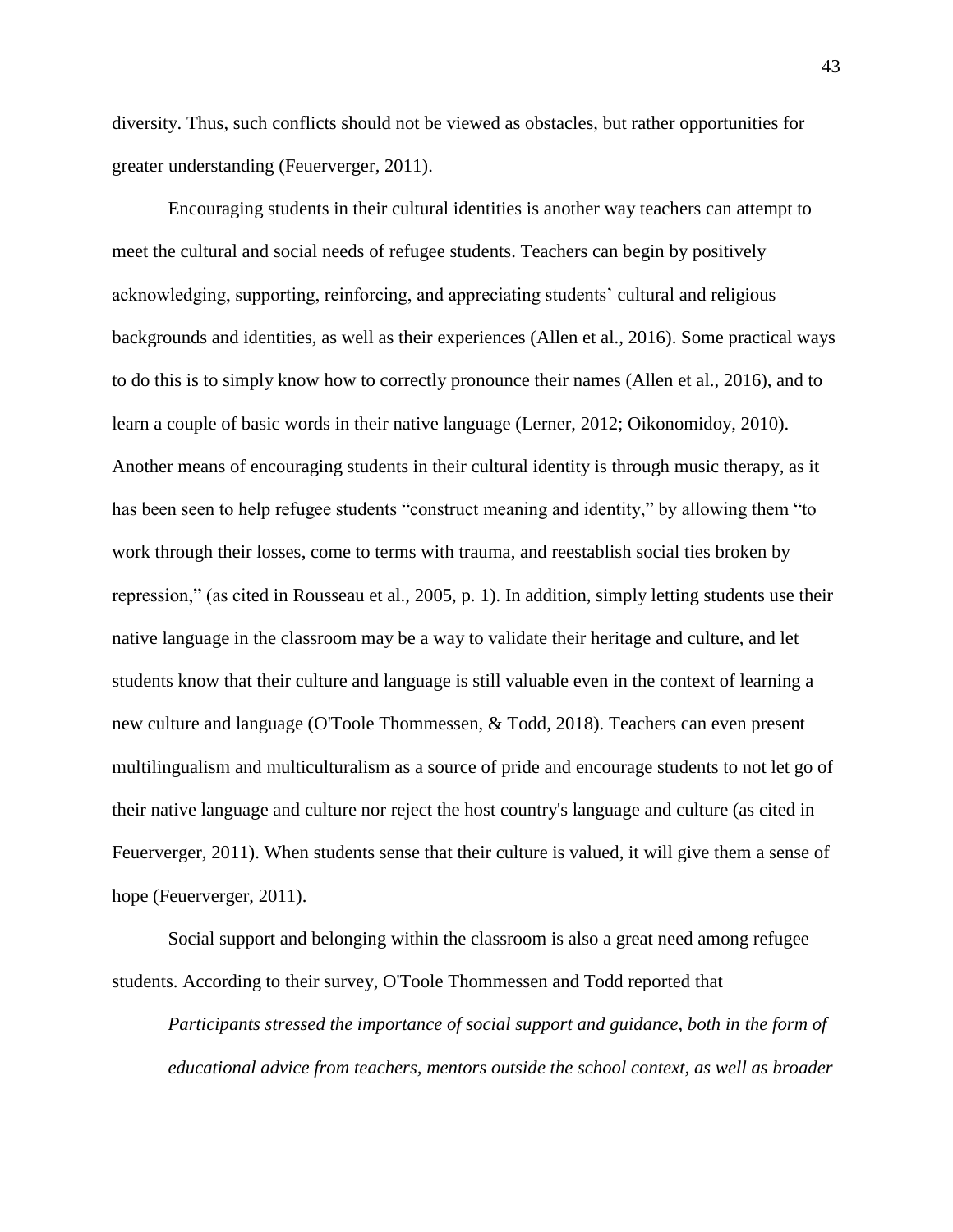*support from peer groups. They valued the advice, time and guidance provided by teachers and mentors, especially as their own parents were not in a position to guide them in this way, as they could not navigate in the new society's educational system…Friends and peer groups were highlighted as an important means of social support. (O'Toole Thommessen, & Todd, 2018, p. 8)*

Thus, teachers can meet the social needs of refugees by simply making themselves available to listen and give guidance, connecting refugees with mentors outside the classroom, helping students build bridges between home and school, and helping establish peer support groups by encouraging friendships among refugees and non-refugees alike (Hek, 2005; O'Toole Thommessen, & Todd, 2018). Medley also suggests that opportunities for self-expression may contribute to a sense of belonging because they have been shown to contribute to a sense of trust among classmates, the establishment of a safe classroom environment, and a healthy acknowledgement of trauma in the school setting (2012). Lastly, teachers can also contribute to this sense of belonging within the classroom by valuing refugee students' experiences and contributions, and by offing refugee students "meaningful roles within the school," (as cited in Allen et al., 2018, p. 2; Hek, 2005).

One important aspect of contributing to a refugee student's sense of belonging in the classroom is to provide them additional support without "othering" them (Taylor & Sidhu, 2012). If refugees are singled out for needing additional support, this may give them a sense of inferiority or alienation from their peers, therefore if possible, teachers should give refugees additional support in discrete ways and attempt to include them with the rest of the class as much as possible (Taylor & Sidhu, 2012). Another way that teachers can contribute to the entire class's sense of belonging is by giving the class a democratic voice. If students are given some input in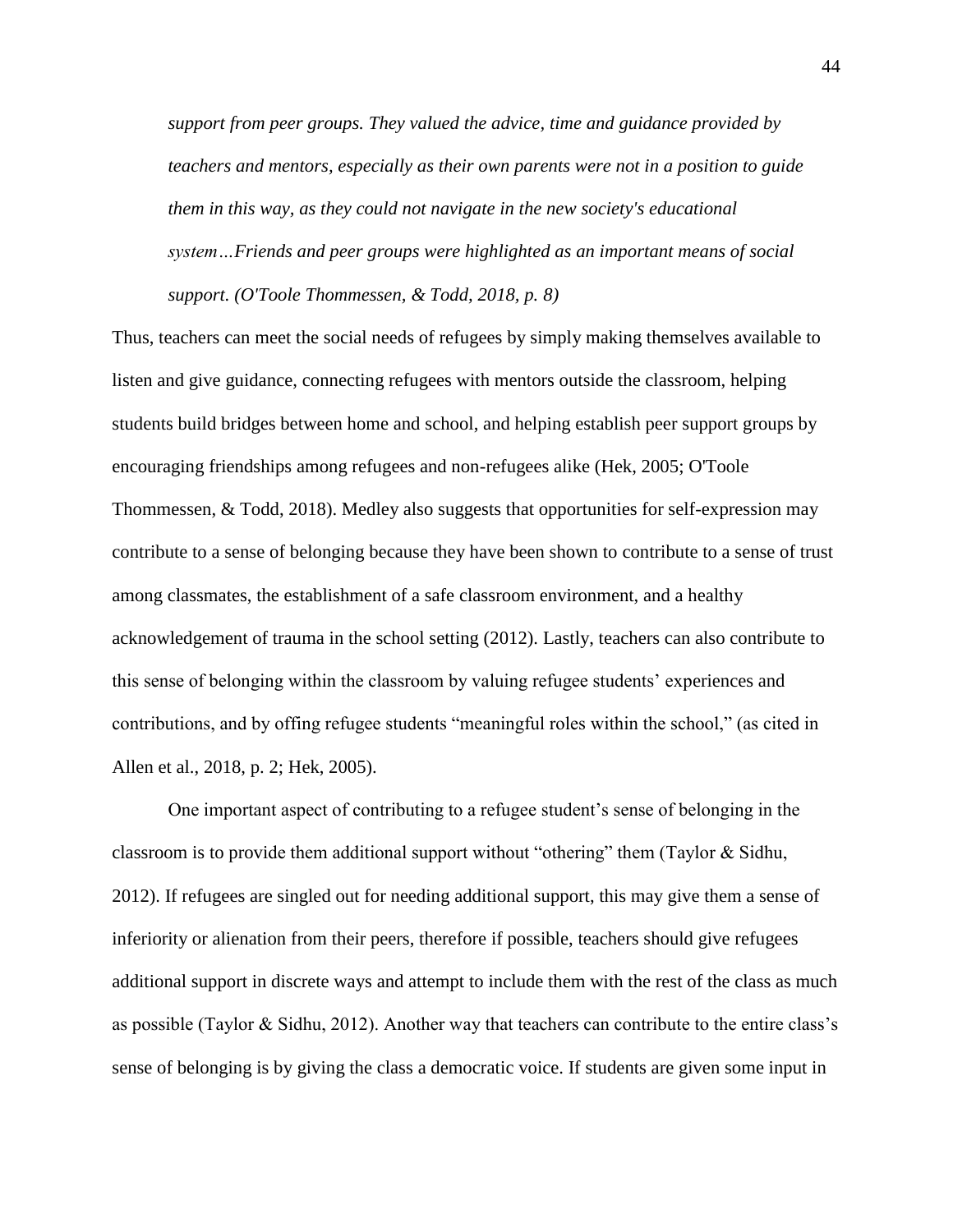the decision making-process in regards to activities or subject materials or scheduling, they will not only feel a sense of ownership for their learning, but also will feel that their voice and opinion matters, giving them a greater sense of belonging (Taylor & Sidhu, 2012).

The last major theme seen throughout the literature in regards to meeting the cultural and social needs of refugee students is a holistic approach to education, meaning that there can be more to language class than just language instruction. Recognizing the cultural transition and facilitating class-wide discussion on acculturation and the society and culture of the host country are excellent ways to incorporate this holistic approach (Morrice, 2009). According to Morrice, many students felt that "only through talking about these cultural differences" were they "able to properly understand and make sense of them," (2009, p. 9). One student in the survey conducted by O'Toole Thommessen and Todd reported that "We had to acculturate and integrate into society– but no one tells you how you do that. How do you do that? What is it they do differently from us?" (2018, p. 6). Incorporating this type of discussion into the classroom may be a vital contributor to the healthy acculturation of refugee students, as they may have no other place to openly discuss such topics. Teachers should also recognize the importance of informal learning in the classroom. Side discussions, or seemingly off-topic conversations, might teach students more about culture, language, and society than the main lesson ever could. Language teaches should utilize these opportunities and make the most of them for the purpose of cultural and social education.

Another way to incorporate this holistic approach to teaching is by helping refugee students develop their social skills. This can be done by giving conversational language instruction, teaching students conversation starters, giving them lots of informal fluency practice, and even encouraging them to engage in social and extracurricular events outside of the

45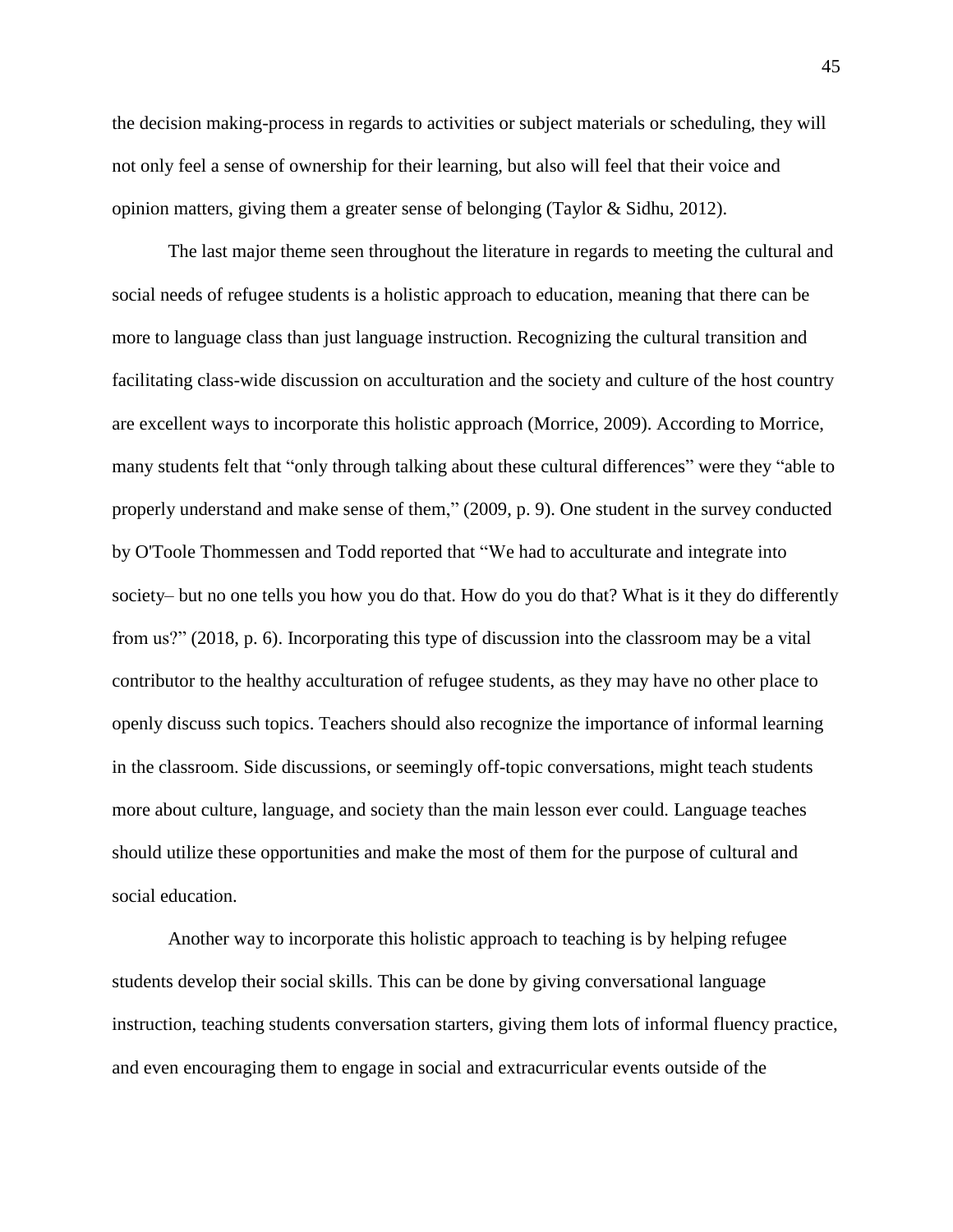classroom (Feuerverger, 2011; NCTSN, 2014). It has also been reported that students who find a place in the school or community outside of the language classroom have a greater ability to make meaning out of their experiences and a greater desire to help others (NCTSN, 2006). According to the NCTSN, "Engaging in prosocial, constructive activities, whether volunteering for an environmental group, helping in a political campaign, or volunteering at a homeless shelter or hospital, can be very restorative for a child or adolescent whose trauma has led to a loss of faith in society," (NCTSN, 2006, para. 9).

*These extracts illustrate the importance of social support from the immediate environment, such as peers, teachers and mentors outside the school context. Teachers, psychologists or mentors may have particularly important roles to play in helping refugee children and youth to navigate in the new country and culture, not only in terms of education but also through general support and encouragement, and to help children feel accepted in the new society. Some of the participants expressed how they felt unable to discuss concerns and worries with their parents, and they encourage professionals working with refugee children to really listen to the children's own perspectives and needs. (O'Toole Thommessen, & Todd, 2018, p. 7)*

#### CHAPTER 7

# UNDERSTANDING AND MEETING THE ACADEMIC NEEDS OF REFUGEE STUDENTS IN THE CLASSROOM

According to the literature, cognitive functioning may be severely inhibited by PTSD and past traumatic experiences, especially in the areas of memory (Elbert, et al., 2009; Lerner, 2012), concentration (Hart, 2009; O'Shea et al., 2000; Weine et al., 2004), distractedness as a result of ADHD (Hadfield et al., 2017; Kaplan & Stolk, 2015), executive skills, abstract reasoning, and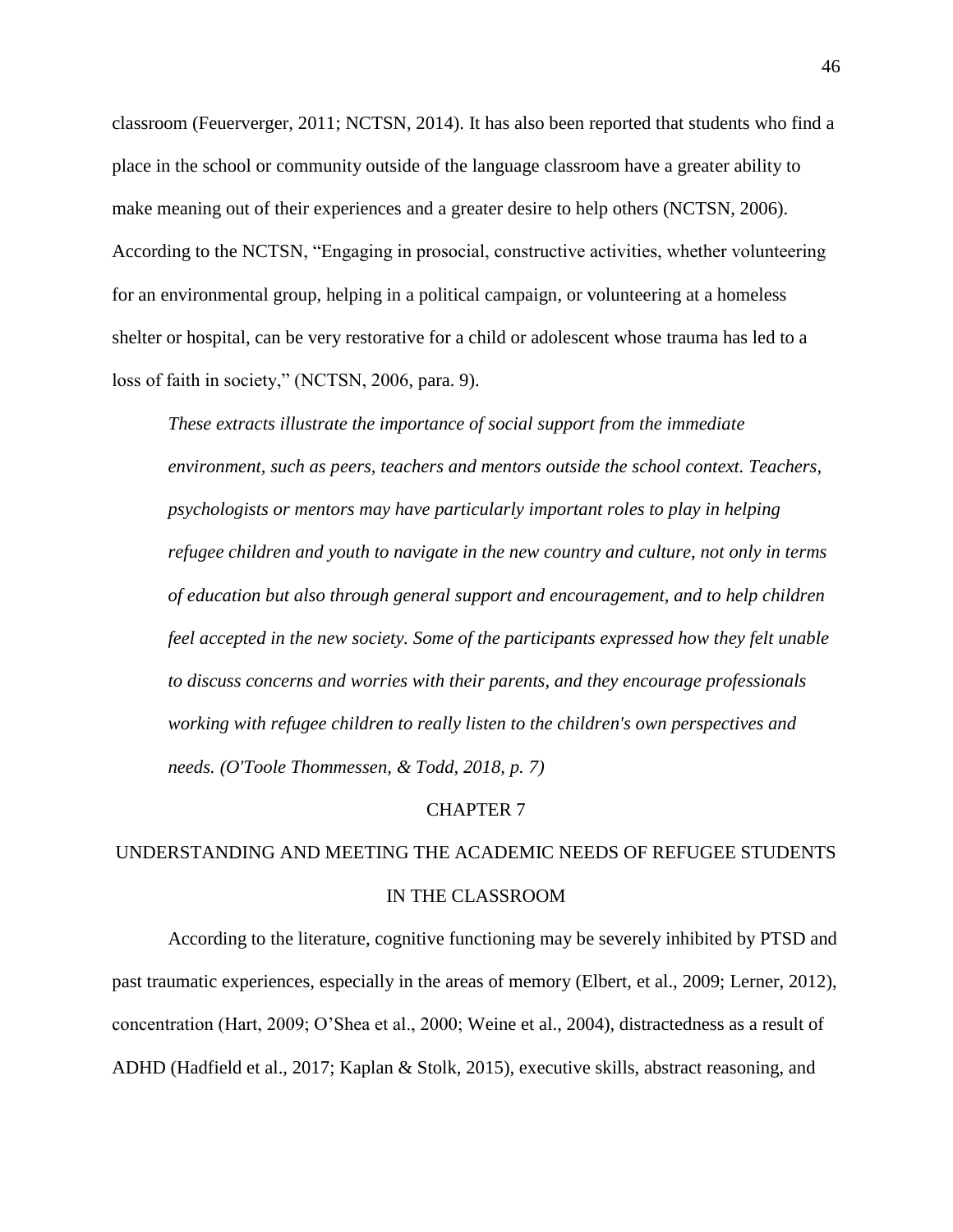language acquisition in the classroom (Bond et al., 2017; Kaplan & Stolk, 2015). However, teachers must also be aware of the fact that many academic challenges are not the result of impaired cognitive functioning, but rather a combination of other emotional, social, and cultural factors (Panter-Brick et al., 2019). Thus, all of these factors must be taken into consideration when attempting to address the academic needs of refugee students in the classroom

# **Understanding Academic Challenges**

One of the most common cognitive challenges resulting from exposure to traumatic experiences seen throughout the literature relates to memory. Such challenges may include deficits in spatial memory, visual memory, working memory, long delay free recall memory, verbal declarative memory, contextual memory, and long-term memory (Elbert et al., 2009; Kaplan & Stolk, 2015). In order for teachers to best understand the academic challenges of refugee students, they must first be familiar with the different types of memory and how they function in the classroom.

Spatial memory, according to Burgess and Bisby, includes "finding one's way around an environment and remembering where things are within it," (2019, para. 1). Spatial memory also includes the ability to "plan a route to a desired location," and to remember "where an object is located or where an event occurred," (Burgess & Bisby, 2019, para. 1). Such memory is especially crucial for those in a new environment, such as refugees in a new school who are trying to find their way around.

Visual memory refers to the recall of visual images and plays a crucial role in language learning. Visual memory not only provides the ability to connect a word to its meaning in reading, but it also allows students to remember what a letter looks like and how to spell a word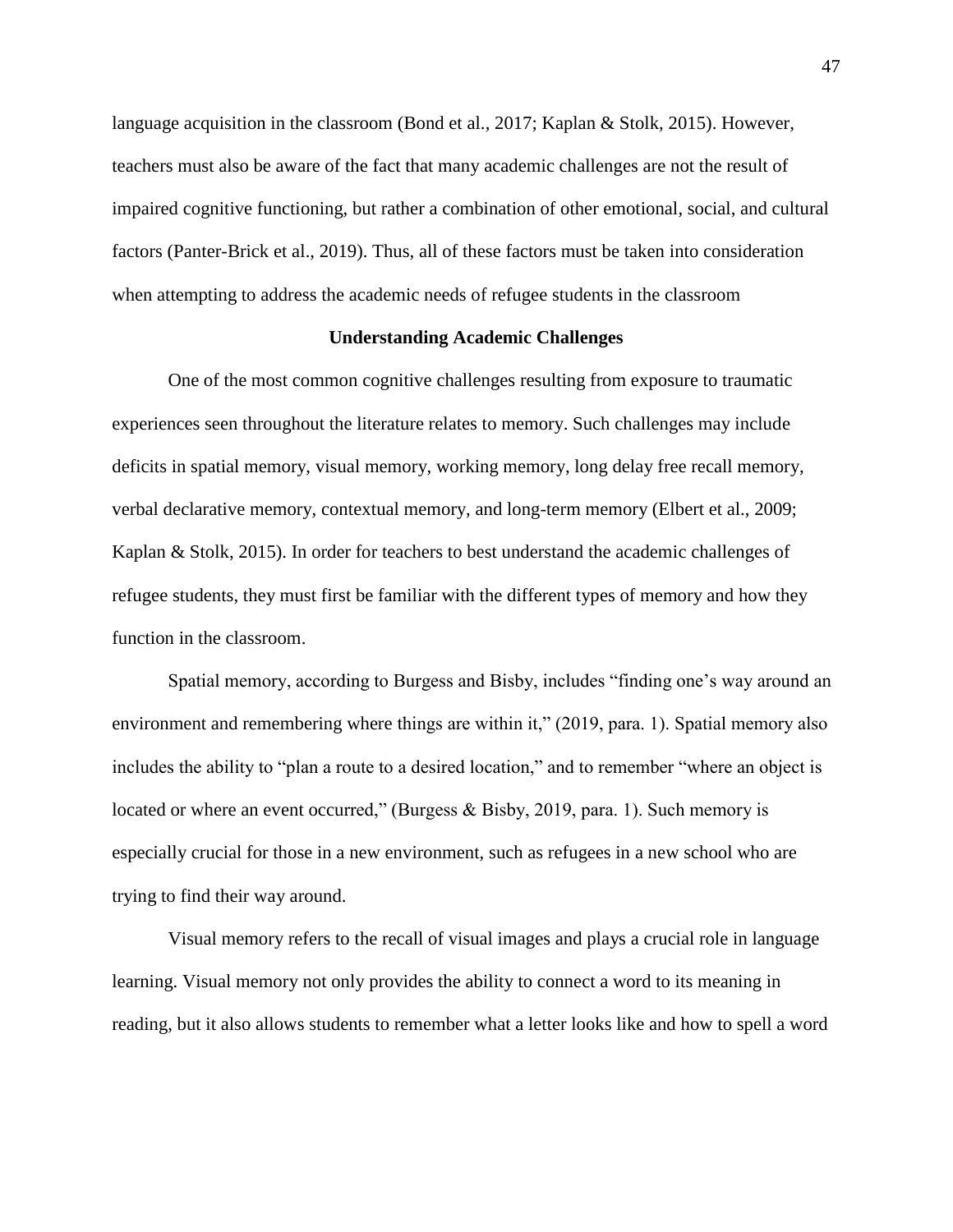when writing ("Visual memory", 2018). Impairments in visual memory may contribute to literacy challenges.

Working memory acts as a filter for sensory information, determining what information remains in short-term memory and what is disregarded. Working memory is especially crucial to problem solving and "the execution of complex cognitive tasks," as it allows students to organize and piece together important bits of information ("Memory", 2019, para. 1).

Long delay free recall is the ability to keep information stored in short term and working memory for an extended period of time (Camos & Portrat, 2015). Impairments in long delay free recall might make it difficult for students to repeat a sentence after the teacher or summarize another student's response to a question.

Declarative memory refers to one's ability to recount information about facts and events, and is directly related to a student's academic growth and language acquisition ("Declarative explicit and procedural implicit memory", 2019). For example, if students learned vocabulary on Monday and are unable to recount it on Tuesday, they may be suffering from impairments of declarative memory.

Contextual memory includes the discerning of "the origin of a specific memory," through its context, including "time, place, people, and emotion," or any other type of context ("Contextual memory", 2019, para. 1). "Time restraint, stress, distractions, or a deficit in information processing skills" ("Contextual memory", 2019, para. 1) may interfere with contextual memory, and such interference makes committing information to long-term memory very difficult. In light of language learning, if students are unable to commit information properly into long-term memory, they will most likely be unable to attain fluency.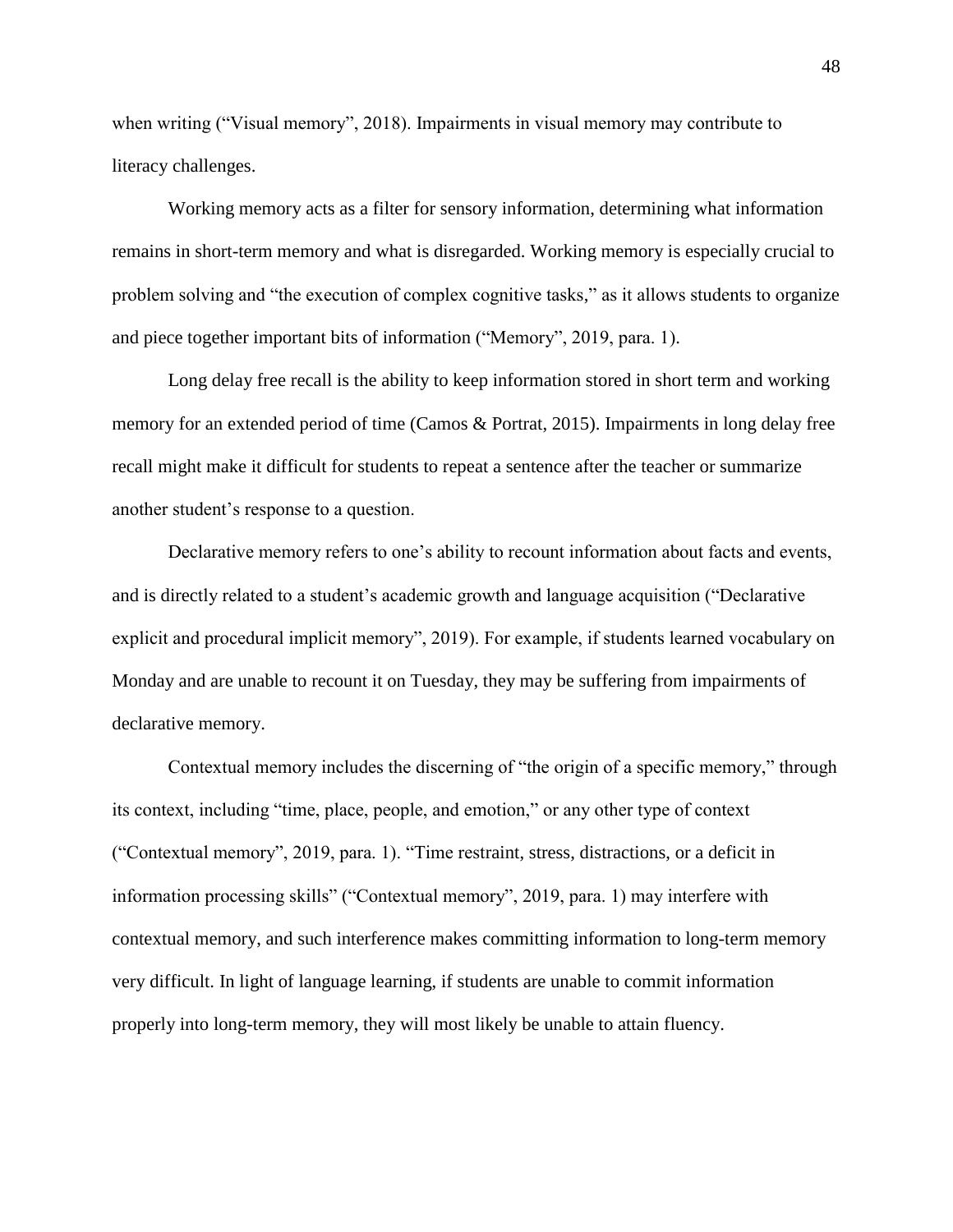Apart from memory-related academic impairments, traumatic experiences and PTSD may also contribute to other cognitive challenges for refugees including concentration issues, distractedness, and ADHD, which make it difficult for students to learn in the classroom (Kaplan & Stolk, 2015; O'Shea et al., 2000). Because of these challenges, teachers may have an especially hard time keeping refugee students engaged and focused in the classroom, and may find that traditional instructional approaches may not prove effective with refugee students. Another factor that may contribute to the inability to focus among refugees is that they may struggle with information processing. Kaplan and Stolk suggest that "insecurely attached children may be unable to cognitively process incoming information because they have not learned to integrate emotion and cognition," which may also lead to "future maladaptive approaches to information processing" (2015, p. 6). Attention disorders as well as an inability to effectively process incoming information may also contribute to challenges in regards to abstract reasoning, especially among younger students (as cited in Kaplan & Stolk, 2015).

Refugee students have also been found to struggle with executive skills, which include planning, organizing, and completing tasks (Kaplan & Stolk, 2015). Teachers may find that when given an assignment, refugee students struggle with preparing a plan of action and negotiating the steps needed in order to complete the assignment. Refugee students may need explicit instructions and guidance in order to complete even the most self-explanatory of tasks. The combination of these factors makes learning in a traditional classroom environment especially difficult for refugee students, in addition to further complicating the language learning process.

One of the greatest concerns for incoming refugees and teachers alike is language learning, because until refugee students learn the language of the host country, they will be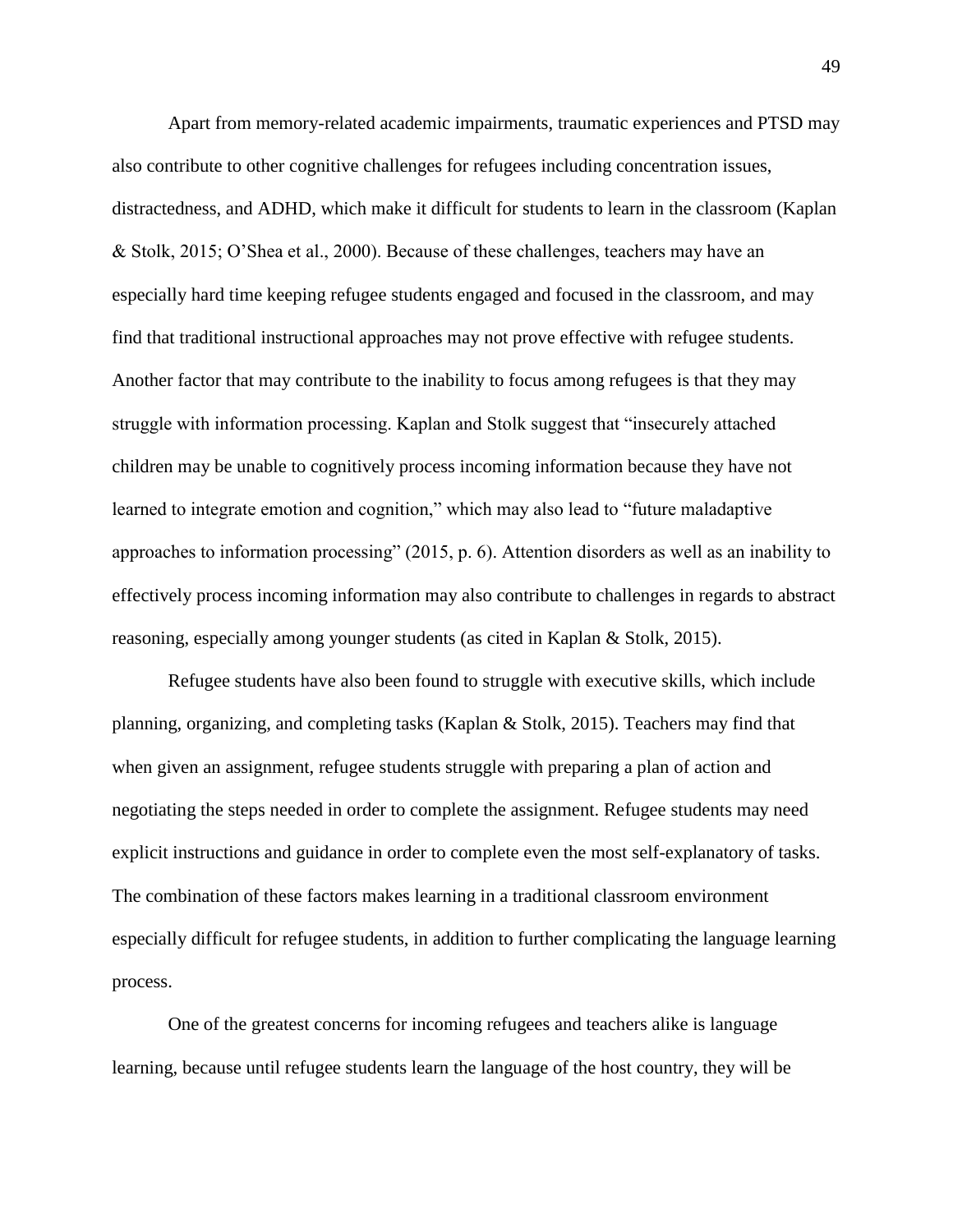unable to fully integrate themselves not only into the school environment, but also into society (McBrien, 2005). Even if refugee students are able to learn the language of their host country, students who occasionally use their native language or struggle with a heavy accent may be ridiculed or made fun of by peers. In addition, refugee students may even experience discrimination upon entering the workplace if their language skills are unpolished (McBrien, 2005). McBrien also notes that communicative challenges often arise because many language learning classes are "separated from mainstream classes," and "newcomer students have few opportunities to learn the slang used by their peers," (McBrien, 2005, p. 15). As refugee students struggle to learn the language spoken by their peers, they are also often simultaneously losing touch with their native language, resulting in an inability to communicate well in either language which may lead to immense frustration and withdrawal (McBrien, 2005, p. 15). Lastly, Bennett and Adriel found that "language difficulties emerged as the most common consideration influencing aspirations following resettlement," meaning that frustration with language learning is one of the greatest contributors to losing hope for the future among refugee students (2014, p. 1).

Another linguistic challenge that refugee students may face is that while they often learn the colloquial, spoken language of the host country rather quickly, newcomer students may be challenged by the academic form of the language, especially those students which have not had formal language instruction (McBrien, 2005, p. 14). For example, a student may be able to "talk about the *causes* of war," but struggle "if asked to *list the factors* that brought about a war," (McBrien, 2005, p. 14). According to McBrien, this challenge results from the difference between two "qualitatively different skills," that of "Basic Interpersonal Communicative Skills (BICS)" and "Cognitive/Academic Language Proficiency (CALP)" (2005, pp. 14-15). While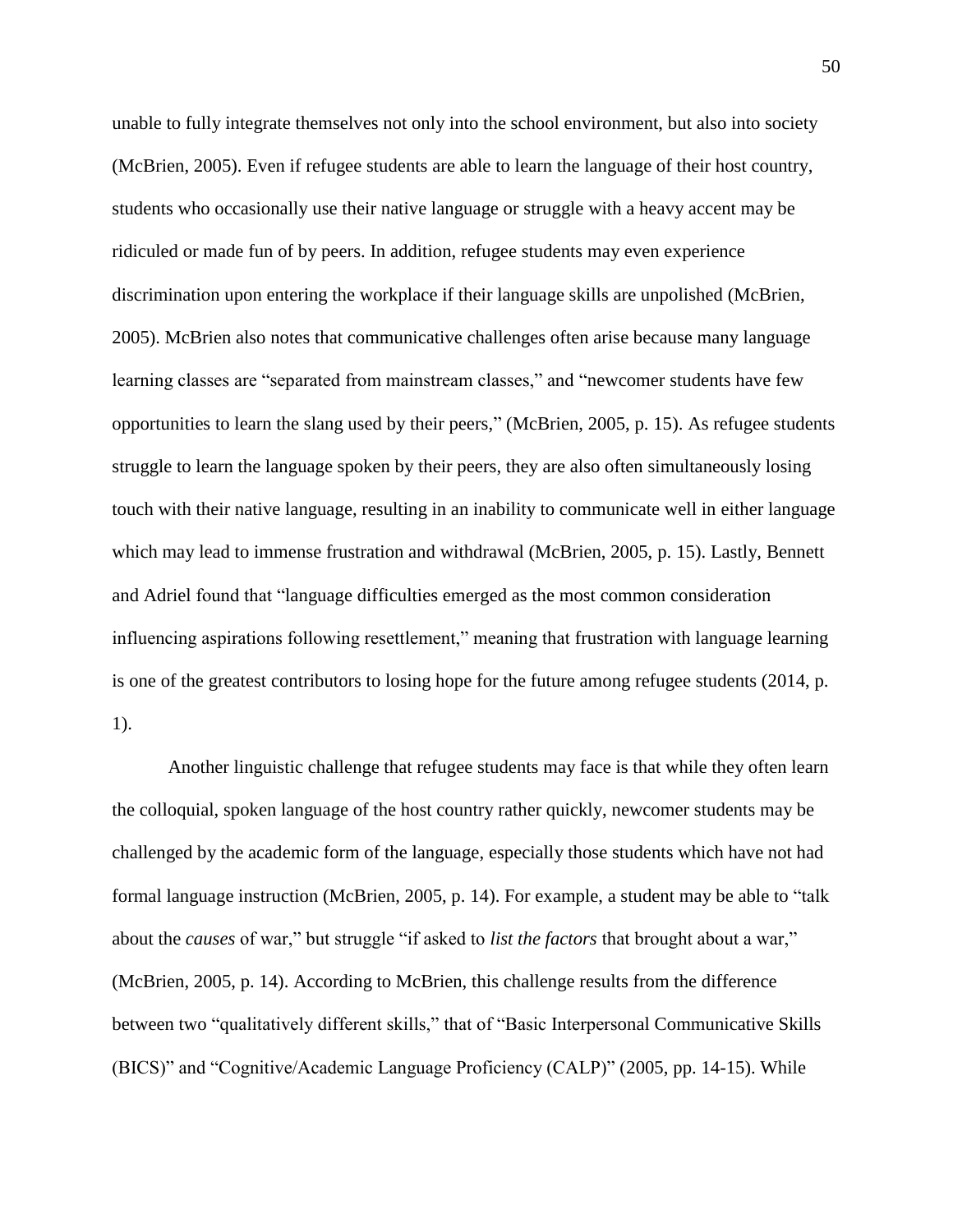most refugee students develop BICS skills rather quickly, CALP skills may take "five years or more to develop," causing an apparently fluent student to do poorly in the academic setting (McBrien, 2005, pp.14-15). Thus, teachers must be aware of the different linguistic skills possessed by refugee students in order to best diagnose their linguistic levels and needs.

These linguistic and cognitive challenges are heightened by the fact that many refugee students have experienced significant disturbances and interruptions in their education (Bond et al., 2007; Dooley, 2009). Such interruptions often put refugee students extremely behind in areas such as literacy and even classroom etiquette. Some students have been described as not even knowing how to hold a pencil, "sit at a desk," or "listen to the teacher," in addition to not knowing how to read or write even in their native language (Feuerverger, 2011, p. 12). Such students pose special challenges for language teachers, as they now are tasked with teaching basic learning skills and strategies in addition to the subject matter material. However, students who have experienced such gaps in their education, while at many times frustrated with their plight, are often increasingly motivated to catch up and build a better life despite the odds (Feuerverger, 2011).

Probably one of the greatest challenges to motivation and academic success among refugee students is negative self-perceptions (McBrien, 2005). Students who are ridiculed or discouraged by peers or teachers for poor academic performance are not only more likely to exhibit a low self-perception of academic ability, but also more likely to drop out of school (as cited in McBrien, 2005). Such discouragement includes "negative spotlighting", which occur when a teachers draw special attention to students who are struggling academically, oftentimes unintentionally (Oikonomidoy, 2010, p. 5). Such attention, even if intended to assist a refugee student, may result in feelings of alienation and estrangement from peers (Taylor & Sidhu,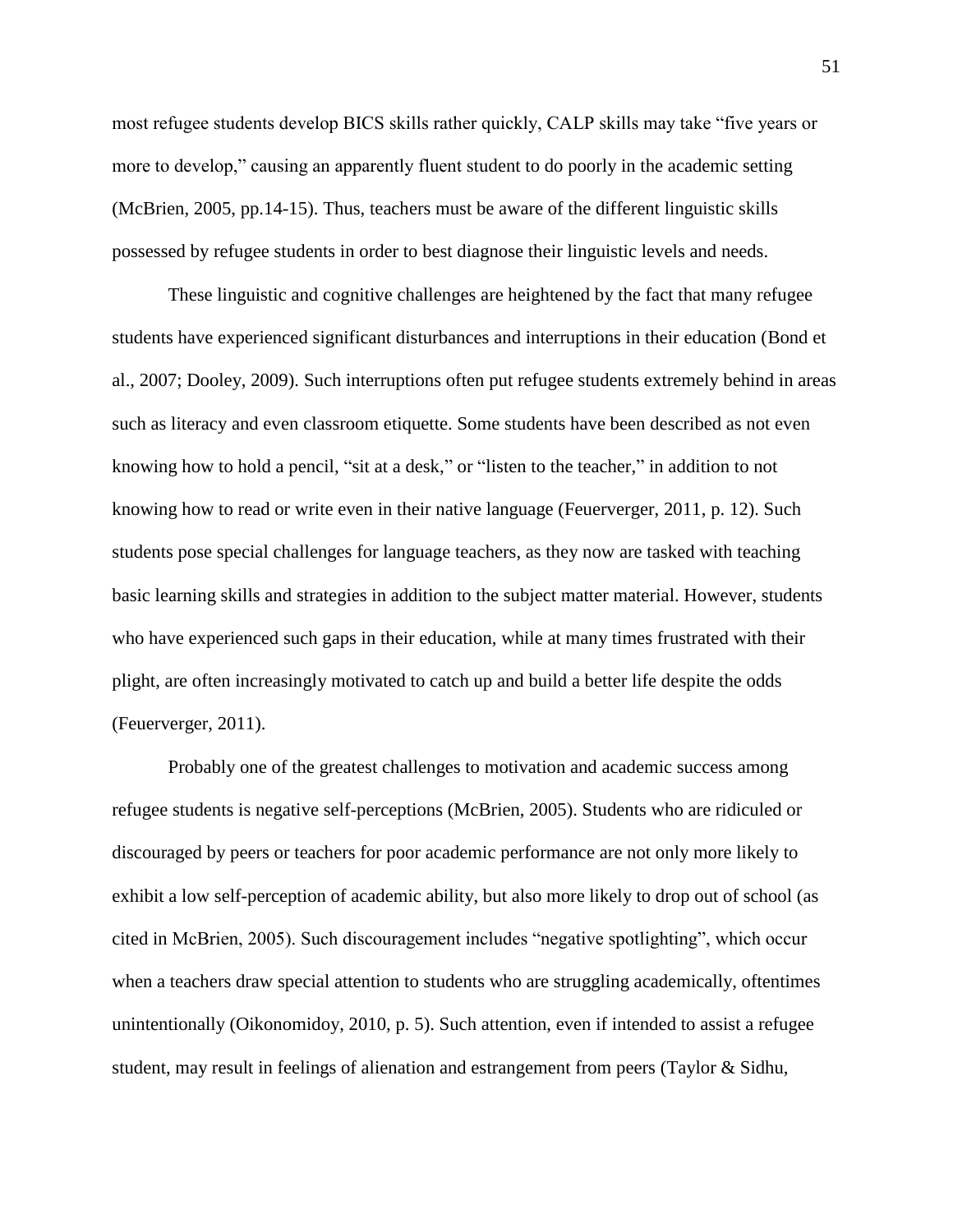2012), which will only further inhibit the establishment of social support systems so crucial to academic success (O'Tool Thommessen &Todd, 2018). Racial, ethnic, and religious discrimination resulting in negative experiences also have a negative impact on refugee students' self-perception, "academic goals and career aspirations," (McBrien, 2005, p. 23). When selfperception, academic goals and career aspirations weaken, students will have a harder time finding the motivation needed to improve and progress academically. Therefore, students who do not feel strengthened, encouraged, and supported by their social environment often experience negative self-perceptions which, in turn, severely inhibits academic success (O'Tool Thommessen and Todd, 2018).

Other academic challenges may arise due to familial pressures and attitudes. Refugee students may feel special pressure to succeed academically due to parental hopes that they will establish a better life for themselves. In Gibson's interview of refugee students, one interviewee described this burden to succeed:

*They're relying on us...we're the main reason they brought us into this country to do something with our lives that they hadn't had a chance to, so, um, I guess, I don't want to disappoint them....They work for us all their life, right, they raised us properly and everything. I think it's about time we give them something back. (2002, p. 11)*

While some parents put pressure on their children to succeed in school, others discourage their children from school work altogether due to religious or cultural expectations. This was found as a particular problem for Syrian girls whose parents "ridiculed and discouraged daughters from doing school homework" and told them that "husbands are not looking for women who are enlightened by schooling and education, husbands instead are looking for malleable girls whom they can train according to their wishes," (Hattar-Pollara, 2019, p. 6). Such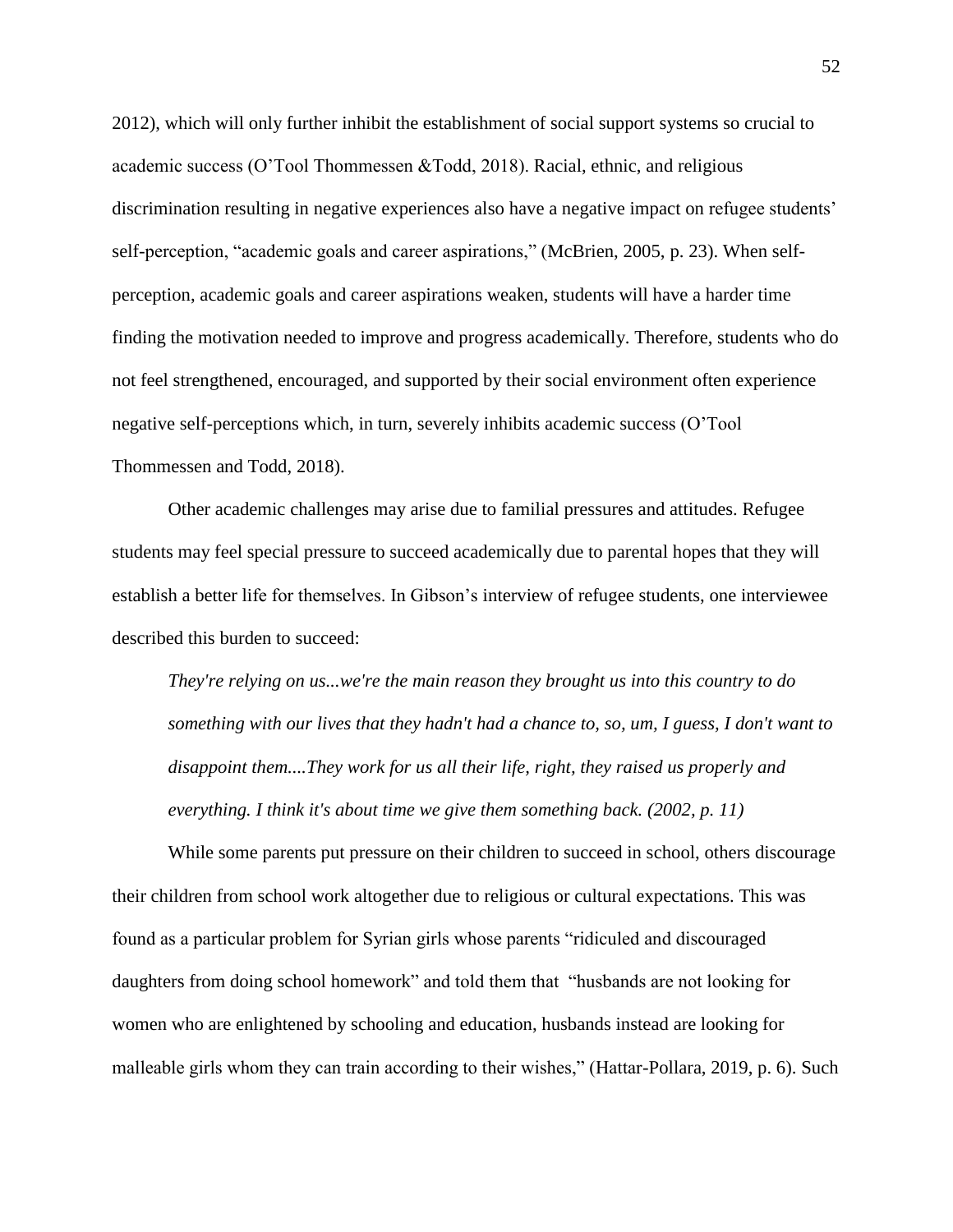cultural and religious perceptions of female education or education in general imposed by a student's family may prove to be a severe hindrance to academic growth and progress. While teachers may be unable to respectfully challenge such cultural and religious restraints on education, they should at least be aware of such possibilities and take cultural and familial expectations into consideration when assessing and addressing academic needs.

# **Meeting Academic Needs**

In their 2019 study, Panter-Brick, Wiley, Sancilio, Dajani and Hadfield tracked certain biomarkers among refugee and non-refugee youth in order to determine if there was a correlation between physiology and experienced levels of stress, mental health and cognitive functioning among refugee students. In other words, they wanted to determine if the refugee experience and the exposure to trauma had direct physiological effects on refugee students, or if their symptoms were a result of other variables. What they found was that there was no direct correlation between the levels of certain biomarkers to mental health difficulties, post traumatic stress, or cognitive functioning. The researchers pose that although their "results add to a body of literature indicating that stress biomarkers are not always straightforward indicators of health-related vulnerability," further research is needed to determine how "life history...and sensitivity to environments can influence biological variation in response to life adversity," (Panter-Brick et al., 2019, p. 8). Thus, cognitive disorders and academic challenges are not a direct, physiological result of trauma, but rather the product of innumerable emotional, psychosocial, cultural and environmental variables. Such evidence suggests that there is no student incapable of rising to the academic challenges of the host country if their other needs are met. Thus, while seeking to address academic needs of refugee students, teachers must also bear in mind the other factors that contribute to academic achievement, and understand that oftentimes the solution to academic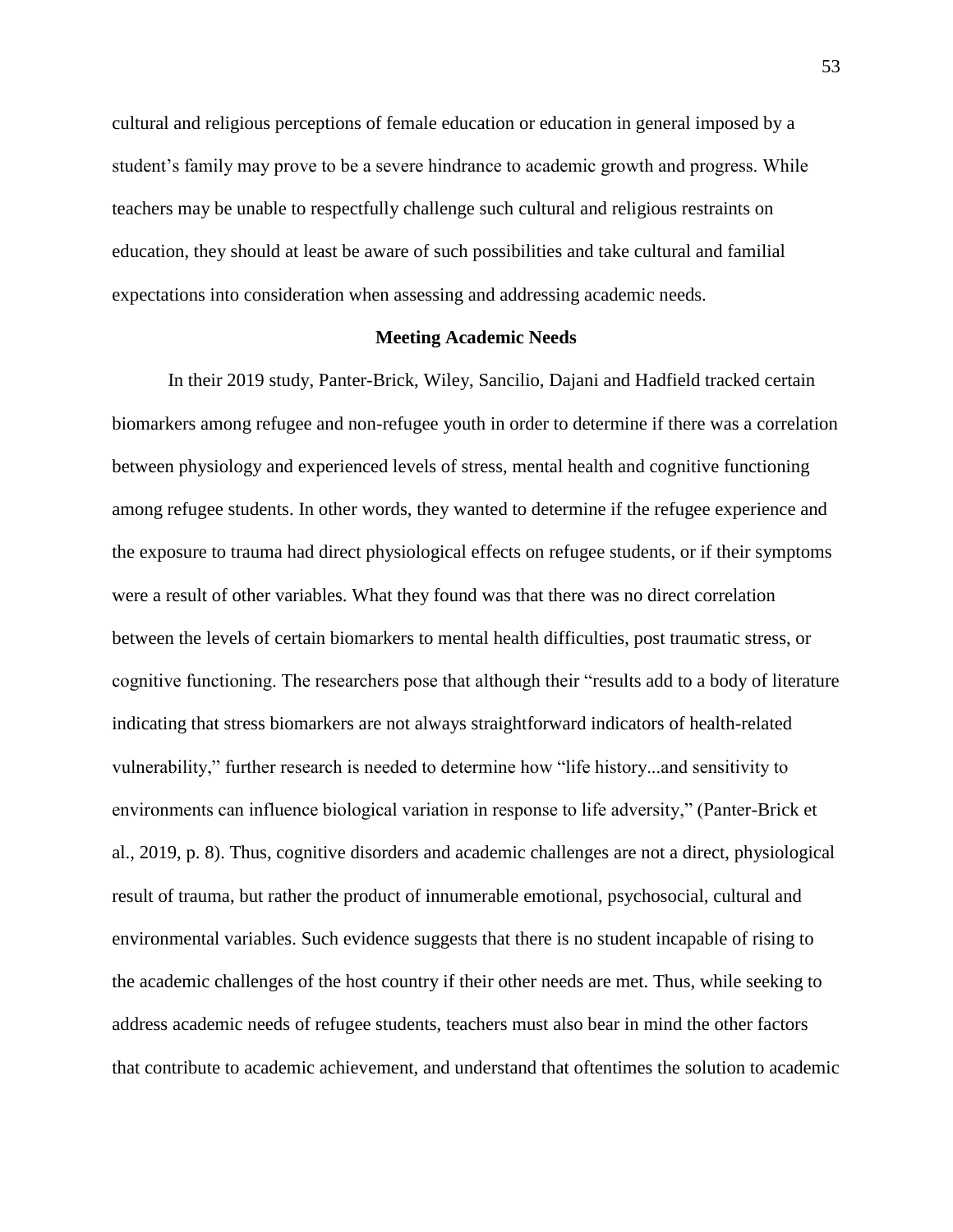struggles is found outside the realm of academic support, but in the areas of social and emotional support.

There are, however, several practical ways that teachers can assist refugee students academically in the language learning environment. The first is to simply label classroom objects (Lerner, 2012). Full language immersion is an overwhelming experience, and may be a significant contributor to culture stress. Something as simple as labeling classroom objects with the appropriate vocabulary word will not only help reduce this initial stress by providing an easy way for students to become familiar with a substantial vocabulary base, but will also contribute to a more welcoming and familiar classroom environment. With classroom objects labeled, refugee students will feel more confident referring to items in the classroom and building sentences when the objects are already labeled for them. This could be an especially useful tool in a beginner level classroom, as it will encourage fluency practice early on without the stress of memorizing vocabulary.

Another tool teachers can incorporate into their classroom to help reduce the stress of language learning for refugee students is to utilize simple sign language (Lerner, 2012). Associating vocabulary or language features with movement may be an effective way to help students better remember such features (Madan & Singhal, 2012), as well as give students a physical outlet for expression. Teachers may even allow students to each come up with their own motions for vocabulary words and then teach their motions to the rest of the class.

As in any language learning setting, teachers must also make an effort to speak slowly and simply, as to not overwhelm students. While this may seem obvious, language teachers are especially prone to speaking faster and more complex than oftentimes appropriate, which may only further overwhelm and discourage students. Learning to speak slowly and with a simple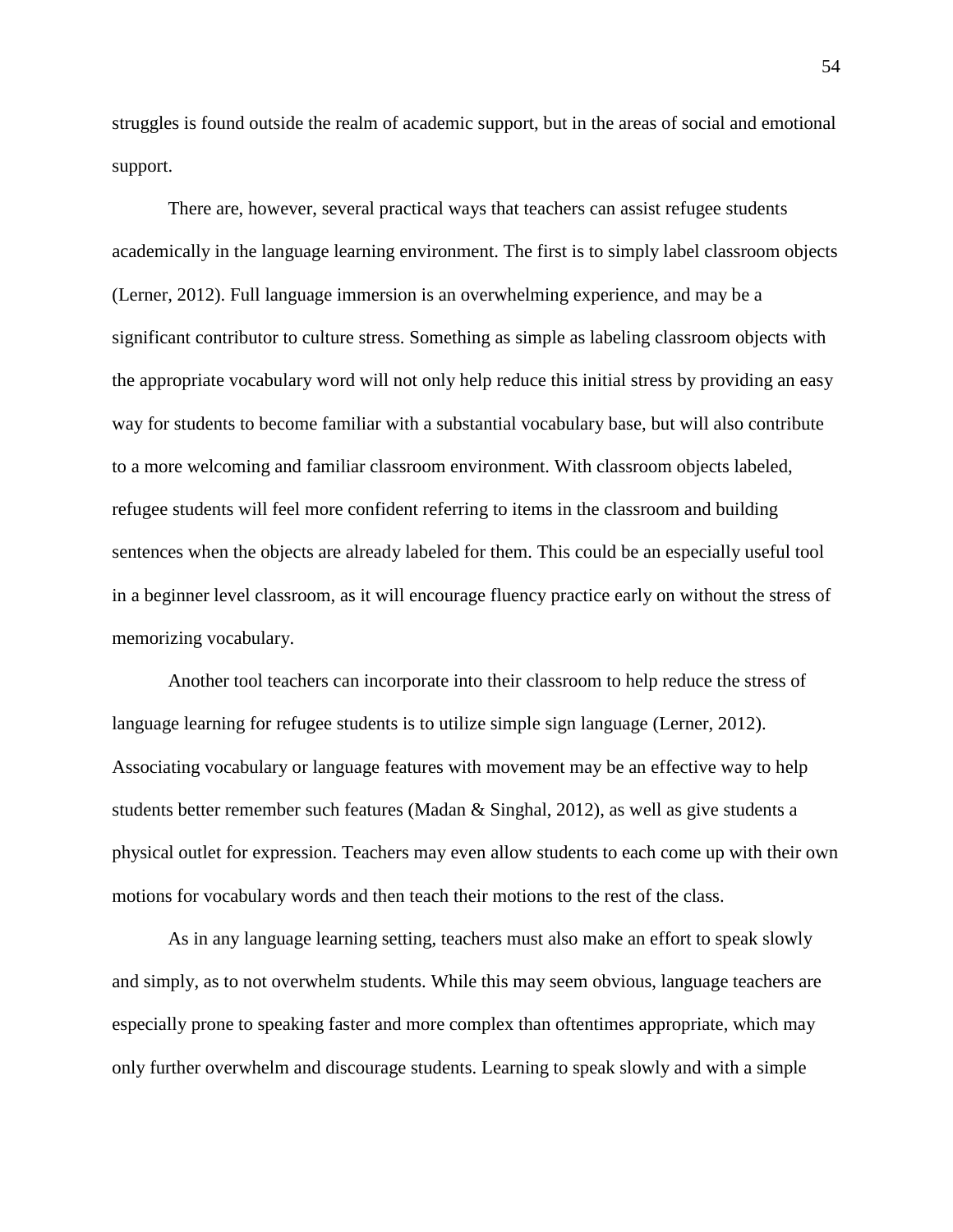grammatical structure is one of the best things teachers can do to assist language learners and boost their confidence in the classroom (Lerner, 2012).

Another way that teachers can support refugee students academically is by incorporating group work into daily lessons (Lerner, 2012). Students often benefit from working with their peers and hearing the material described in a different way, but it is also important for students to establish a social support system in the classroom as well. As noted before, certain academic challenges may be best addressed through non-academic means, and the reassurance of peers may serve to encourage and motivate students in their learning, even more so than special academic support from the teacher. After-school and tutoring programs may serve in the same way, as refugees may not only benefit from the extra academic support found in these environments but also the social interaction they experience. Employing tutors or volunteers from the same cultural background as refugee students to help them with their homework may also benefit them socially, by providing mentorship and guidance for refugee students as they establish themselves in a new country and set academic and career goals. Such personal and social support is vital to academic success, as students who do not feel encouraged personally will not find the motivation needed to succeed in the academic environment. As Taylor and Sidhu note, "There is that beautiful balance between being integrated in the classroom and feeling welcome in that sense, and also having that extra support at both a personal and academic level," (2012, p. 13). Thus, students need the social and personal support of peer groups, after school programs, and individual tutors just as much as they need the academic support that they provide.

According to Dooley, one of the most effective ways to support and engage students academically in the language classroom is to assess the cultural background and context of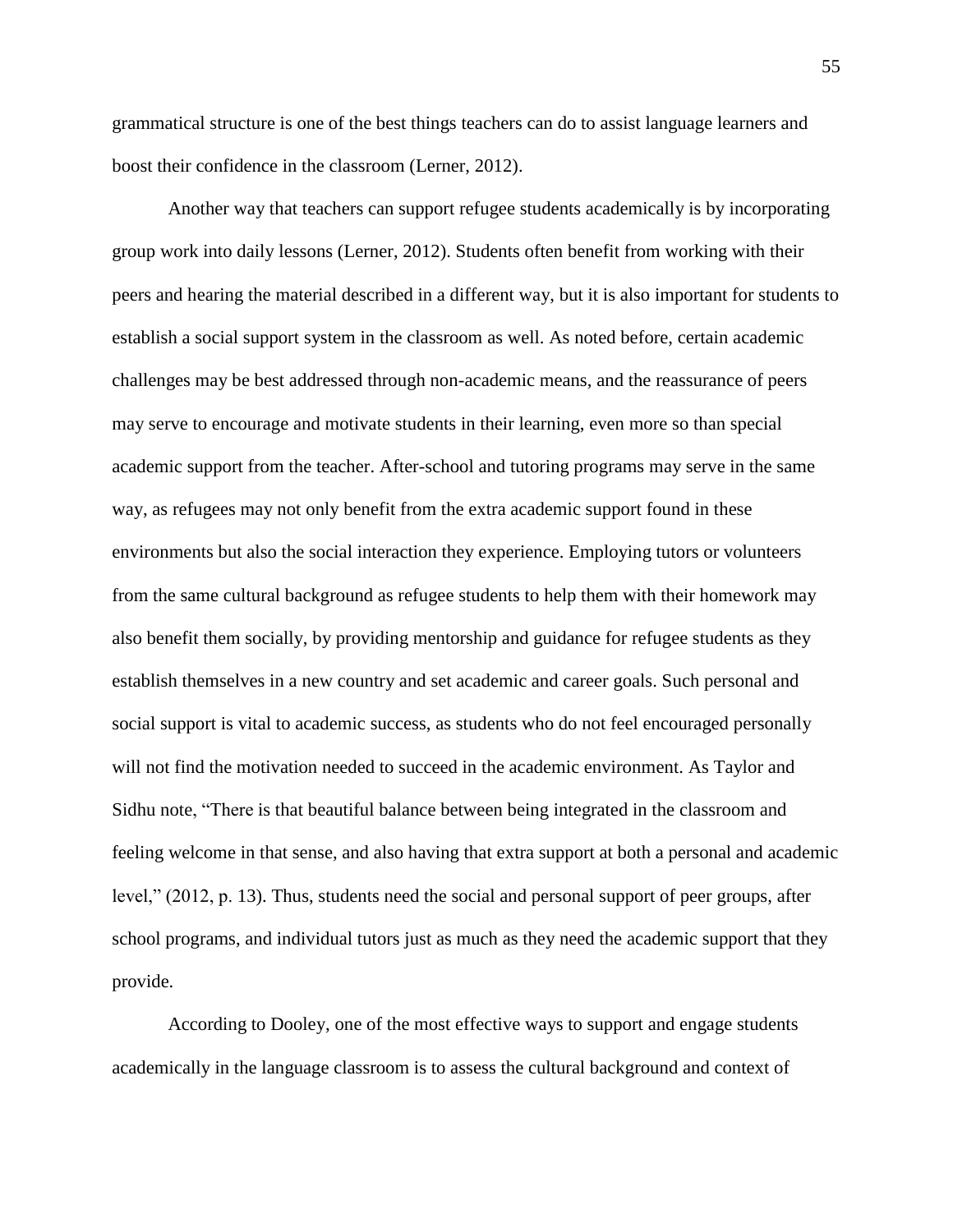refugee students and utilize their prior knowledge to contextualize new information (2009). For example, one teacher in Dooley's research made "explicit links to students' prior knowledge," while explaining the Russian revolution to refugee students from Ethiopia (Dooley, 2009, p. 10). By the end, the students exclaimed, "Oh yes, that's what happened in Ethiopia, (Dooley, 2009, p. 10). Though refugee students may not have explicit background knowledge in the language of the host country or in a certain subject area, if the new information is presented in such a way that it may be linked to student prior knowledge, students will not only be able to learn the material faster but they will also feel a sense of connection with their past. Such a connection may not only encourage refugee students but also contribute to the establishment of a healthy cultural identity.

In addition to contextualizing new information to refugee's prior knowledge and culture, teachers must also understand the importance of acculturation to the academic success of students. According to McBrien, academic success is directly linked with acculturation success, and therefore if teachers are able to assist students in the acculturation process, they will also be able to help students academically (2005). One way teachers can help with proper acculturation in the classroom is by not forbidding the native languages of their students. Language is linked to culture, and thus, when refugee students are asked to speak only in the language of the host country, they are simultaneously being asked to give up a part of their native culture. As McBrien notes, "English language teaching should supplement,...not replace, a child's first language and culture," (2005, p. 26), as "newcomers acculturate best if they are able to retain cherished values of their homeland while adding the language and some customs of their new home," (McBrien, 2005, p.3).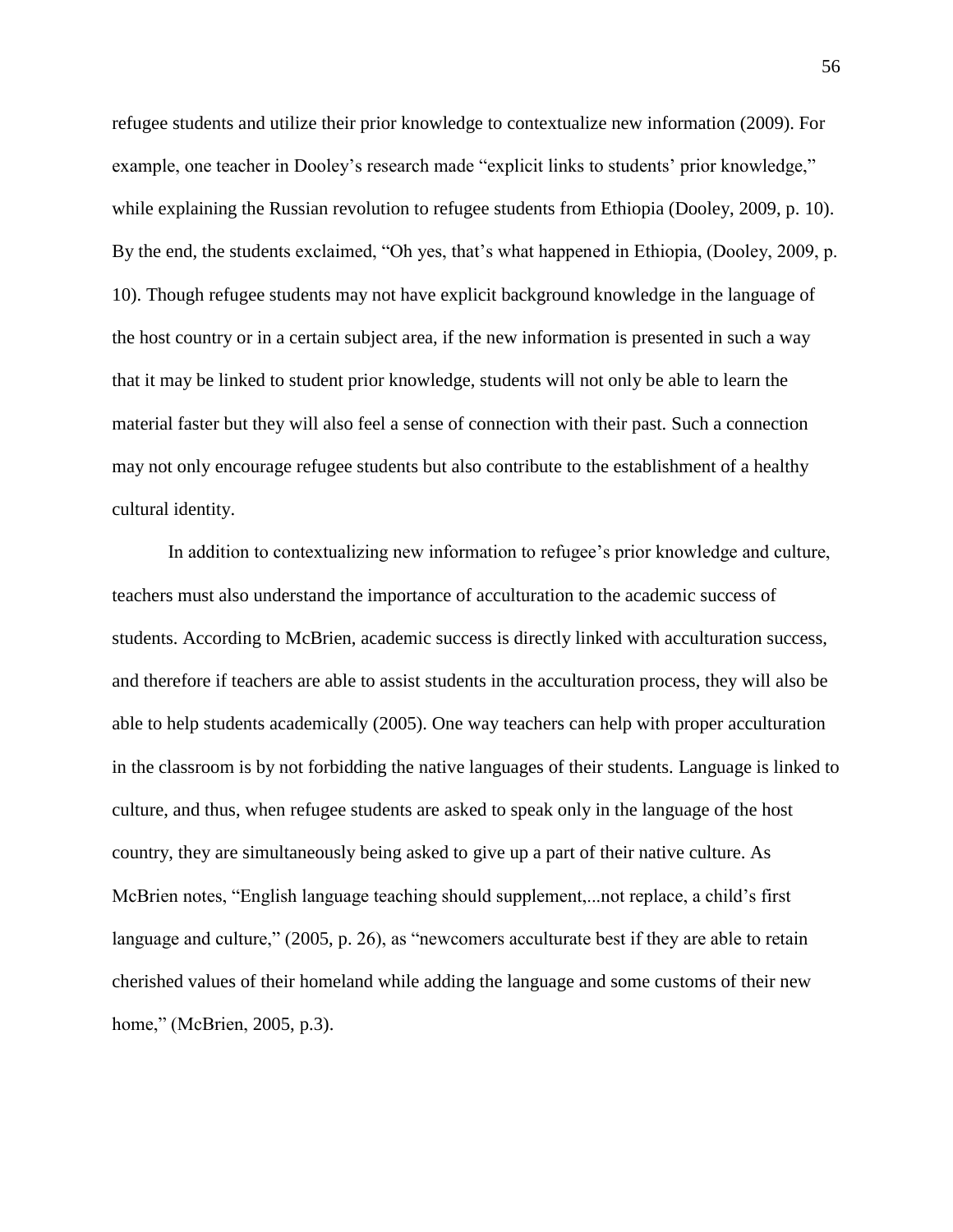Another way teachers can help refugee students not only in the acculturation process but also academically, is by encouraging students to envision their future lives in the host country. Refugee students have many high vocational and academic ambitions, and if teachers are able to recognize those ambitions and help students develop them, such aspirations may become a potential source of motivation for students. According to their study among refugee students, Bennett and Adriel found that "despite war, disrupted education, and economic difficulties," refugee students "were driven by a search for a safe future, including high vocational aspirations," (2014, p. 1). Thus, if students begin setting goals to establish themselves and obtain success in the host country, and they see that teachers are willing to help them obtain those goals, refugee students will not only find more motivation in the classroom but will also be more willing to trust their teachers and build relationships with them.

Another way teachers can assist students academically is by acknowledging different learning styles. First, it is important to understand the variations in learning style as a result of cultural differences (McBrien, 2005). For example, while completing a TESOL internship at an international English camp in Varna, Bulgaria, our team from Southeastern University noticed that our Chinese students were very good at memorizing vocabulary, likely due to the fact that the characters used in the Chinese language must be memorized from a young age. In fact, we realized that our students learned best when we structured our classroom instruction around memorization. Once the information was memorized, then the students would be willing to use the new vocabulary in more western styled activities. Because of this cultural observation, we were able to restructure our classrooms to accommodate this cultural learning preference for the benefit of our students.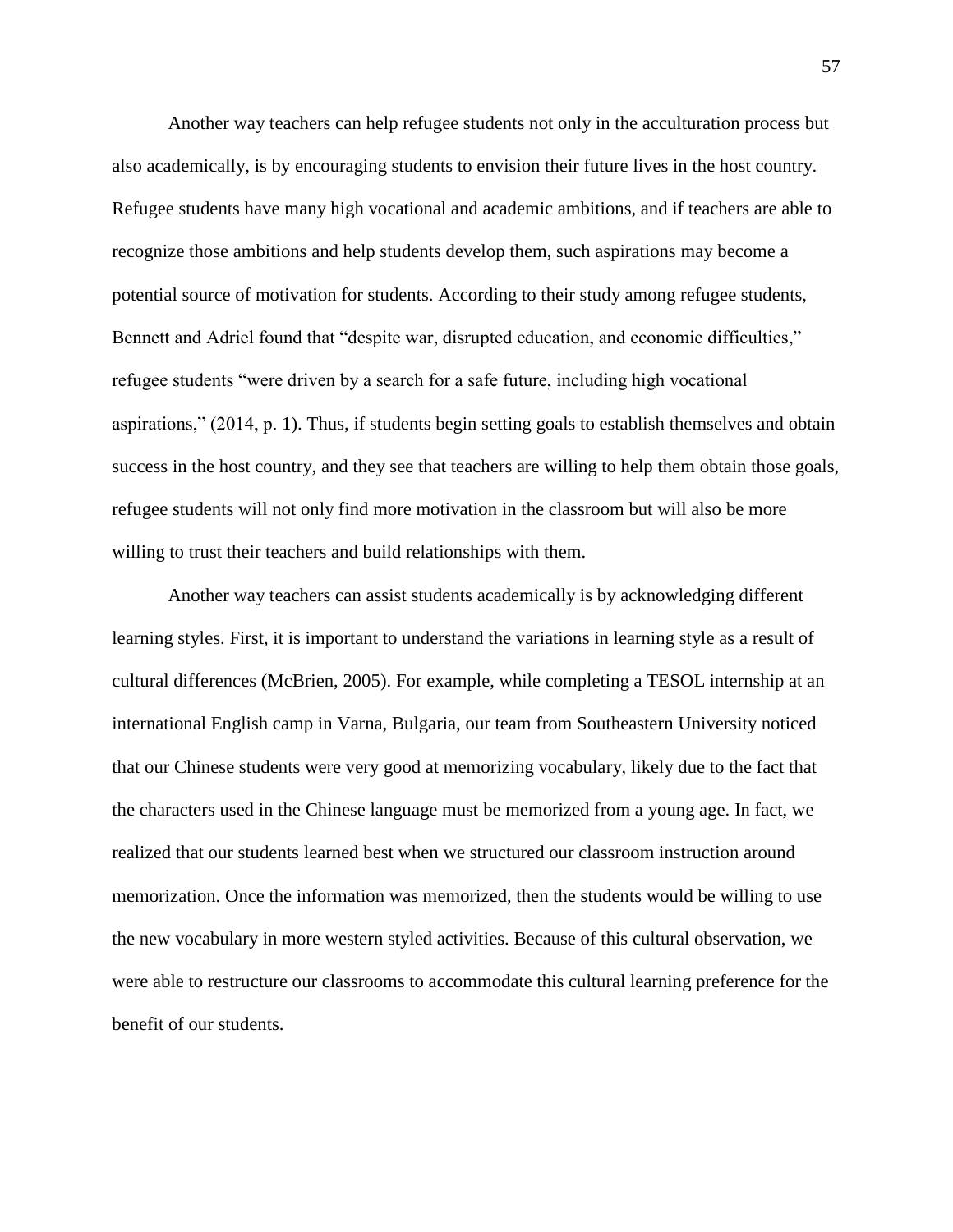Another way teachers can address different learning styles is by understanding the implications of Howard Gardner's theory of multiple intelligences (Reiff, 1996). As in any classroom, students from any cultural background will display signs of different intelligences, whether it be linguistic, logical-mathematical, spatial, musical, bodily-kinesthetic, interpersonal, intrapersonal, naturalistic, or existential intelligence, (Medley, 2012; Reiff, 1996). It is important to note that these different intelligences do no limit students in their ability to learn different subject matters, but rather provide insight for teachers into how they can most effectively approach material in a way that will make the most sense to their students. As Medley notes, "trauma‐affected learners...like all the other learners...can process new language better if they are able to draw on the intelligences that work the best for them," (Medley, 2012, p. 6).

Unfortunately, however, western education in particular is especially susceptible to placing excessive importance on the logical and linguistic forms of intelligence, especially in the language learning classroom (Medley, 2012). One way to combat this is to incorporate different types of activities to discover and further develop the different intelligences of students, and provide them with different avenues for learning and for self-expression (Medley, 2012). Some examples of activities provided by Reiff include riddles and tongue twisters for linguistic learners, color-coding material for spatial learners, using manipulatives such as blocks or clay for kinesthetic learners, rehearsing skits with interpersonal learners, and assigning personal journal entries for intrapersonal learners (1996). Other activities may include creating a song for new vocabulary words with musical learners, having class outside for naturalistic learners, and asking existential learners the global or eternal significance of a theme or idea. While these are just a few suggestions of how to engage different intelligences, the possibilities are endless, and teachers should take the opportunity to create engaging and diverse activities for their students.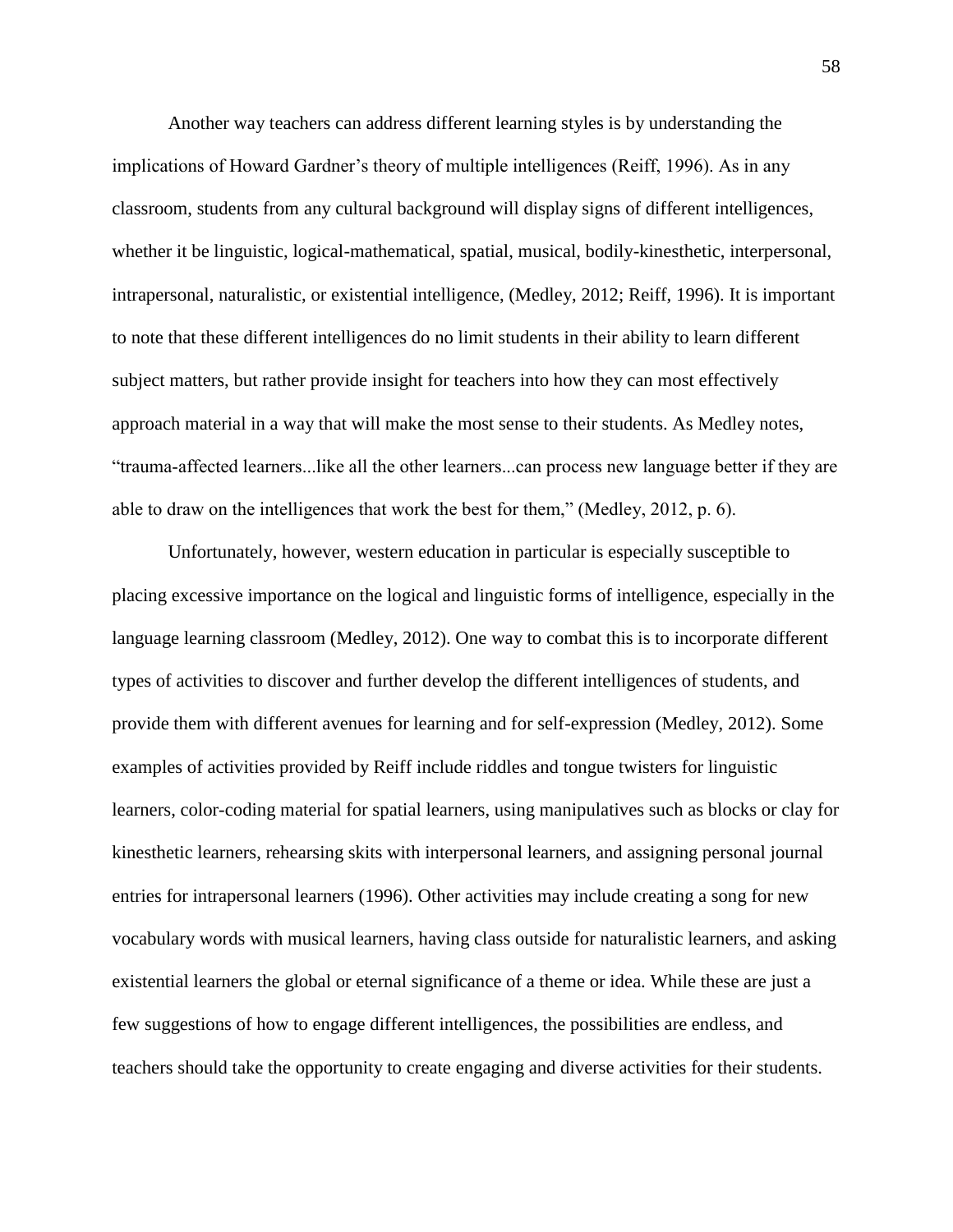Lastly, but most importantly, in order to encourage students and meet their academic needs, teachers must establish trusting relationships with students and help them set academic and career goals. As Taylor and Sidhu explain, "If you spend enough time building up personal relationships with kids in informal ways...the more likely it is that you're going to be able to help them academically," (2012, p. 11). In order to build trusting relationships with refugee students, teachers must respect the culture and native language of their students, actively listen to their students, and not negatively spotlight students who may be struggling academically (Allen et al., 2016; McBrien, 2005; Oikonomidoy, 2010). In addition, a trusting classroom environment may be established through creating a safe, cohesive, involving, and task oriented learning environment which "is necessary to reduce learning anxiety, give the students intellectual confidence, and lower their fear of negative evaluation (Saeed, Iqbal, Saleem, & Islam, 2015). In addition, teachers should help refugee students set academic and career goals and hold them accountable to those goals, as it has been shown to encourage positive self-belief, as well as help refugee students stay motivated throughout the challenges of day to day (McBrien, 2005).

Although the opening of this section on meeting refugee needs described the importance of emotional, psychosocial, cultural and environmental support in laying the groundwork for academic success, it is also important to note how education and academic achievement also greatly contribute to the rehabilitation of refugee students in these other areas. According to the UNHCR, "Education is not only a fundamental human right but also an essential component of refugee children's rehabilitation," (as cited in McBrien, 2005, p. 2). Research also indicates that "education is crucial for restoring social and emotional healing," (as cited in McBrien, 2005, p. 2). Lastly, McBrien concludes that "educators and the school environment are key in facilitating socialization and acculturation of refugee and immigrant children," (as cited in McBrien, 2005,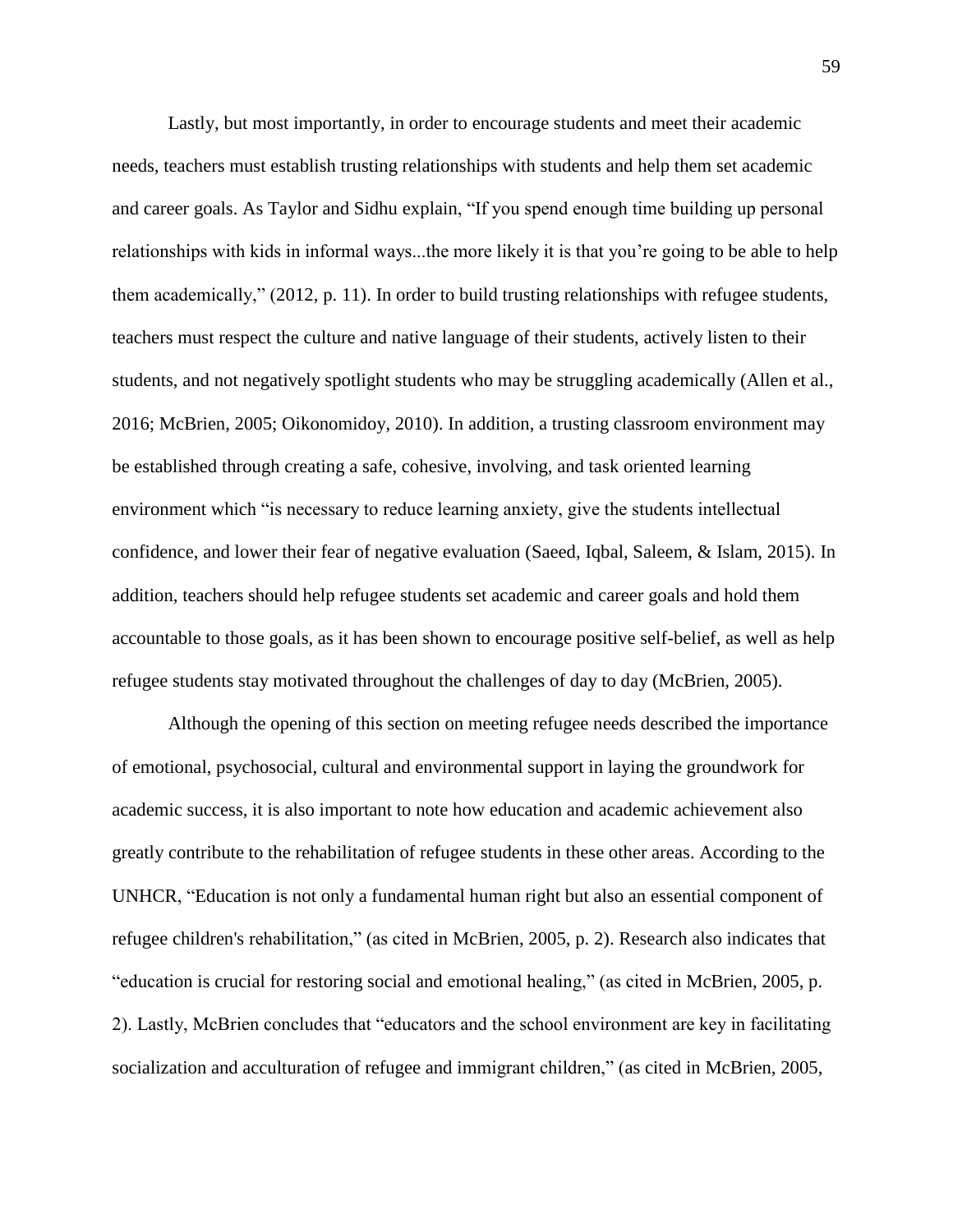p. 2). Thus, while teachers may seek to address specific needs of refugee students, it is important to remember that any need is more complex than how it appears on the surface. Because of this, teachers should seek to address refugee students' needs in a holistic manner, considering all the factors that may contribute to their overall well-being. A teacher's role is not just to instruct, but rather to mentor and support students holistically throughout the difficult process of adjusting to a new life in a new place.

## CHAPTER 8

## **CONCLUSION**

As demonstrated by the literature, meeting the needs of refugee students in the classroom is no simple task, as innumerable variables contribute to highly complex issues among refugee students. In addition, the solution to such issues often requires a holistic approach, with interventions in multiple areas. Because of this, meeting all the needs of refugee students in the classroom may prove overwhelming for many English teachers who feel ill-equipped to deal with such complex issues. However, meeting the basic needs of refugee students in the classroom does not have to be so complex. Across the literature, several themes have emerged which may serve to simplify this overwhelming task of meeting refugee needs. The themes include listening and observing, establishing trusting relationships, getting help, and empowering refugee students. If language teachers can master the elements of these four themes, they will not only be able to better meet refugee needs, but will also contribute to the healthy establishment of refugee students in the classroom and society.

The first major theme involves listening and observing. In other words, becoming the learner. Teachers often feel pressure to know all the answers right away and always have the perfect lesson plan, but the reality of teaching refugees is that it will always be a learning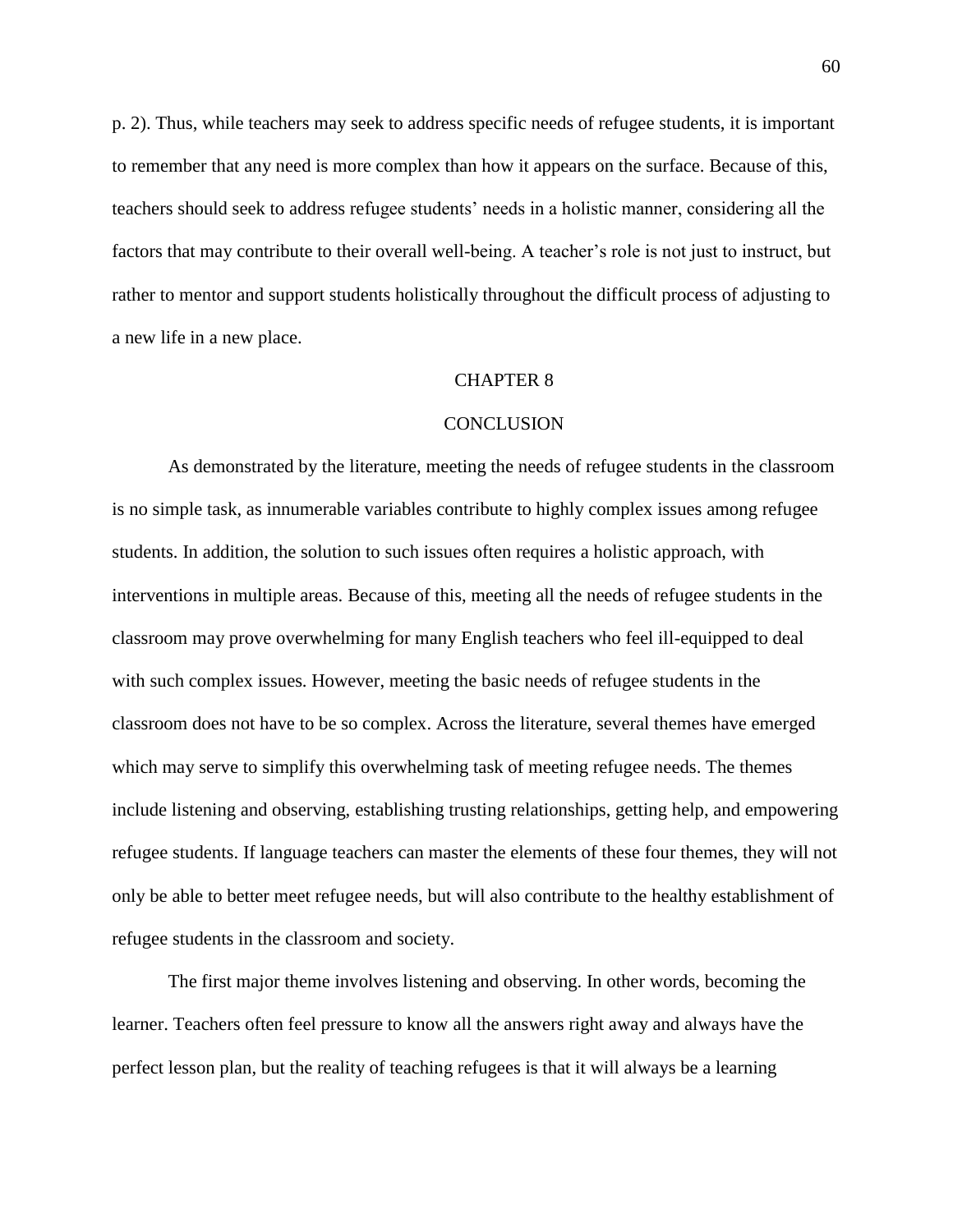process. Thus, before teachers can fully understand the needs of their students or know how to meet them, they must first learn to simply observe and learn from their students in order to best understand them, as each student and each classroom is different. Through observation, teachers may seek to answer some of the following questions: What are the strengths of my students? What are their weaknesses? What do they seem to be struggling with? What are they excelling in? Do they seem stressed? Are they exhibiting any negative emotions? What types of behaviors are they exhibiting? Do they exhibit disruptive behavior? If so, are there any external causes that seem to be inciting such behavioral responses? How do they interact with peers? Do they tend to isolate themselves or gravitate towards groups? Are they confident or shy? What activities do they seem to like in class? What are the learning styles of my students? Do they prefer hands on learning or rote memorization? Do they like working in groups or alone? In regards to multiple intelligences, what are my students showing me? Do my students like being creative or are they more logically oriented?

These are just a few examples of what teachers may seek to discover through observation, and if the answers are not obvious, teachers may even see it fit to simply ask the students some of these questions. Asking students what they prefer in a learning environment, what needs they have, and how they are feeling not only gives teachers insight into how to best structure their classes, but will also show the students that teachers really do care and desire to serve their students the best that they can. In O'Tool Thommessen and Todd's interview, one respondent explained that "If you just listen to the child, and listen to what they have to say, just ask them...you could have saved a lot of time and even money in the long term," because the immense time and effort it takes to understand refugees and determine their needs could be avoided if teachers would simply ask students what they need (2018, p. 10). Every student and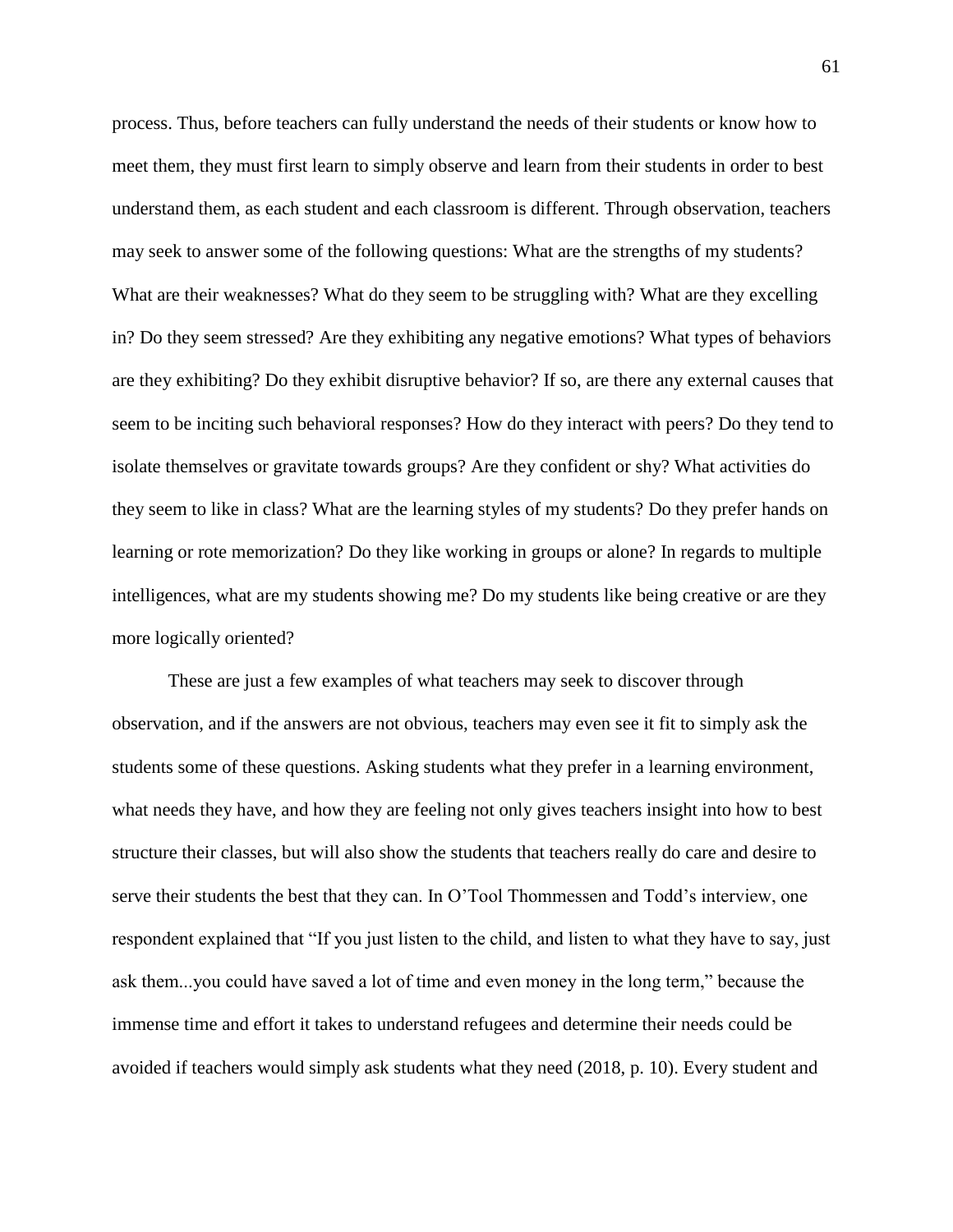every classroom is different, and because of this teachers must be intentional about observing and learning from their students before they attempt to meet their students' unique needs.

Another important aspect of observing and learning is to reserve all judgements. Teachers must never assume anything about a student's past, the causes of certain symptoms, or anything based on a student's cultural, ethnic, or religious identity (Lerner, 2012; Szente et al., 2006). In addition, teachers should seek to observe and learn from their students about their different cultures. Asking students questions about their culture will not help teachers understand the context from which their students come, but will also help lay the foundation for trusting relationships between the students and teachers.

The last aspect of listening which has emerged across the literature is simply making oneself available to actively listen to refugee student stories and learn about their experiences. Murray, Davidson, and Schweitzer suggest that letting refugee students share and talk about their experiences may be even more therapeutic than other therapies that are not culturally sensitive or appropriate (2010). In addition, a study among Bosnian refugees in the United States reports that "testimony psychotherapy," or the sharing one's testimony, results in "decreased…PTSD diagnosis and severity...a reduction of depressive symptoms," and improved "psychosocial functioning," in addition to enabling participants "to advance on the path to recovery, accept...new responsibilities and regain...satisfactory functioning in their families, their workplaces, and their new surroundings," (Weine, Kulenovic, Pavkovic, & Gibbons, 1998, p. 4). These findings suggest that even if teachers feel ill-equipped or unprepared to engage refugee students in the classroom, they still have the potential to make a tremendous impact on the lives of their students if they are simply willing and available to listen to student stories and learn about their experiences.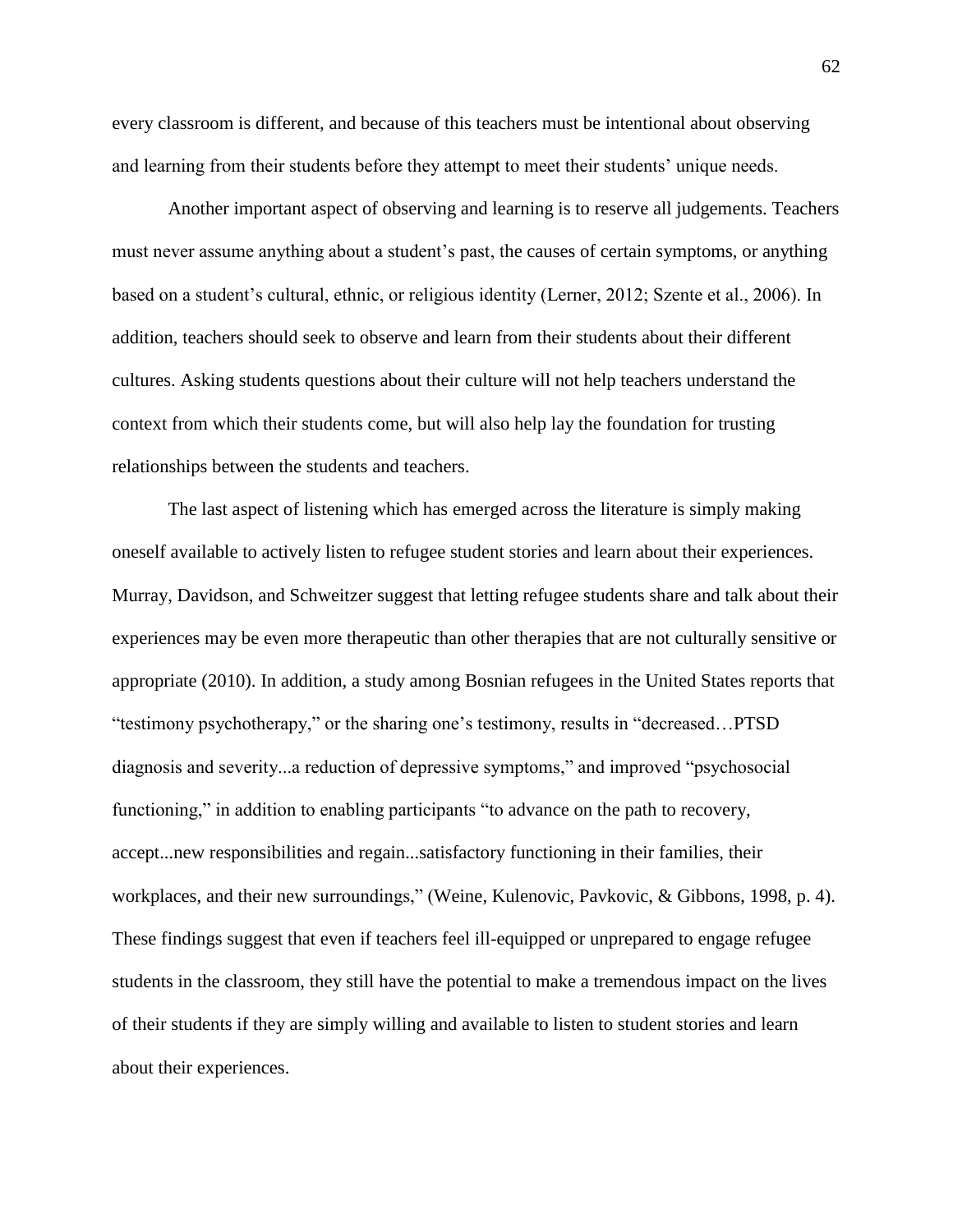The next theme that has emerged across the literature is the establishment of trusting relationships between teachers and students. Before any progress can be made academically, emotionally, or socially in the classroom, students must first trust their teachers and know that they care about them. While teachers and students may not have much in common at first, as they are separated by age, culture, and language, there are several practical steps that teachers can take in order to establish trusting and healthy relationships with their refugee students.

The first practical step is to be a willing listener (O'Toole Thommessen & Todd, 2018). When refugee students are given the opportunity to share their past experiences with a willing listener, they gain a sense that they are cared for and valued (Pryor, 2001). According to an interview conducted by O'Toole Thommessen and Todd, adult refugees "expressed how they would have benefitted from being asked questions about their past, and from truly being seen and heard by professionals, especially during times when they were not able to discuss their worries and concerns with their parents," (2018, p. 7). Refugee students also have been shown to exhibit high ambitions and hopes for the future, despite the many challenges they may face. Teachers should seek to not only make themselves available to hear about these aspirations but to also provide students with the support and practical guidance they need to attain such goals. According to Bennett and Adriel's study, refuge students "expressed high ambitions," both academically and vocationally, "despite experiences of school disruption pre-resettlement and language difficulties post-resettlement," (2014, p. 1). Some students even expressed a desire to "improve their homelands," (2014, p. 1). As a result of these findings, Bennett and Adriel "urge practitioners to recognize the vocational aspirations of young people," as they not only serve as a source of motivation for students in the classroom, but also as a point of connection between students and teachers if teachers are willing to listen (2014, p. 2).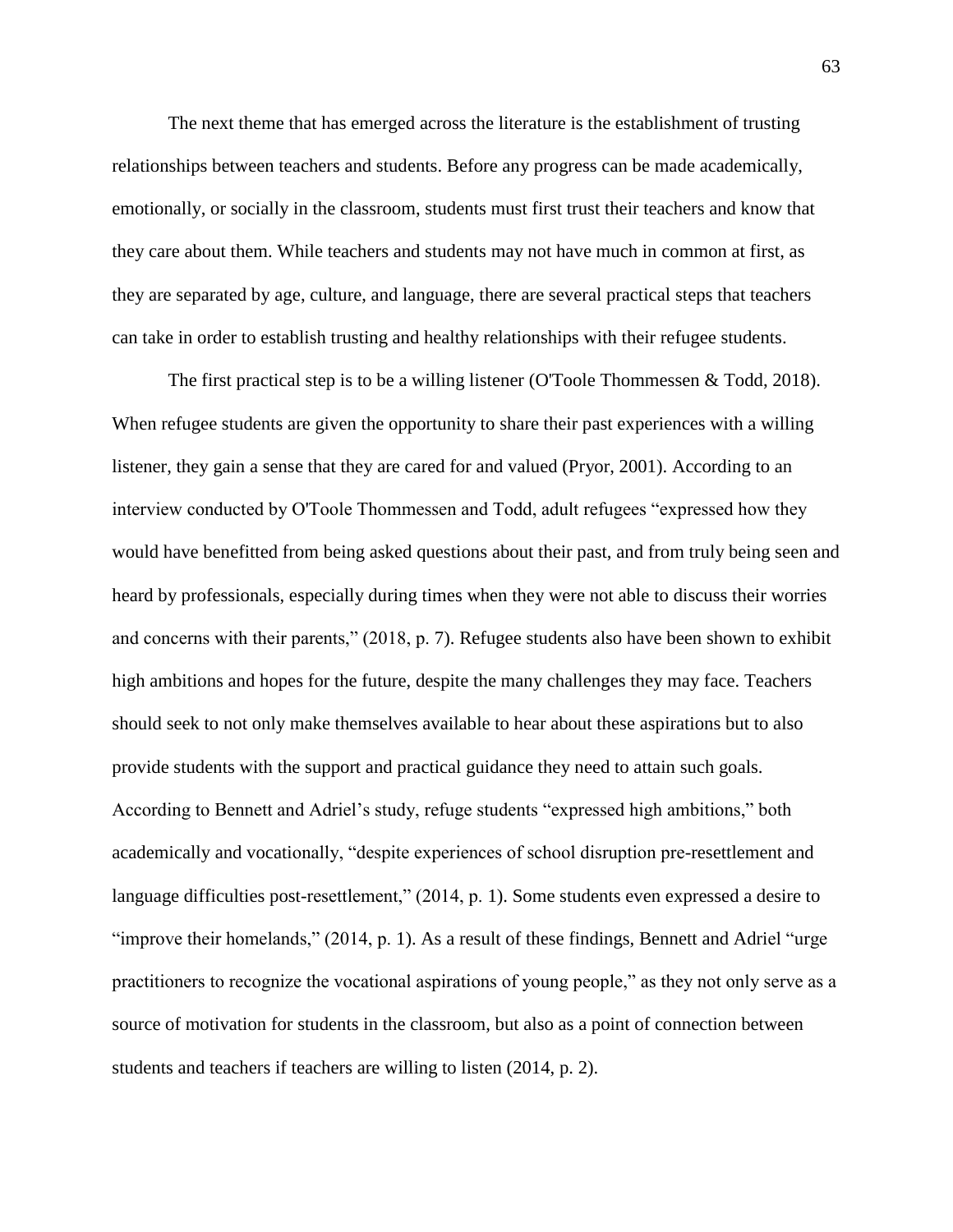Teachers can also begin establishing trusting relationships with students by showing interest and curiosity in the students culture (O'Toole Thommessen & Todd, 2018). This shows students that teachers value their culture and heritage, and will give refugee students a sense of legitimacy in the classroom (O'Toole Thommessen & Todd, 2018). Teachers may also do this by helping students stay connected with home by helping them with the logistics of staying in contact with family members still in the home country, helping them "preserve…memories of those who have died," and giving them plenty of opportunities to share about their native culture and home (Pryor, 2001, p. 7). Such interest and care will show refugee students that they are not just valued as students, but they are valued as humans who had a life before entering the classroom. When teachers show such interest and care in their students' lives outside of the classroom, it demonstrates to the refugees that they are seen not just as students, but as humans, which in turn greatly contributes to a trusting relationship.

The third theme seen throughout the literature in regards to meeting refugee student needs in the classroom is getting help. Teachers should never feel like they have to handle refugee students alone, and should not be afraid to ask for help. Other English teachers, counselors, translators, professional therapists, and community volunteers can be great resources for teachers who are feeling overwhelmed by the immense responsibility of educating refugees in the classroom (Szente et al., 2006). In addition, teachers can also connect refugee students with peer tutors who may be older or more established (O'Toole Thommessen & Todd, 2018). Such a relationship with a tutor may provide "a helpful personal connection" for refugee students who may feel more comfortable in a one-on-one setting outside the classroom (NCTSN, 2006, para. 2). Refugee students may also benefit from connecting with community groups or organizations outside of the school environment (Bennet & Adriel, 2014), as such connections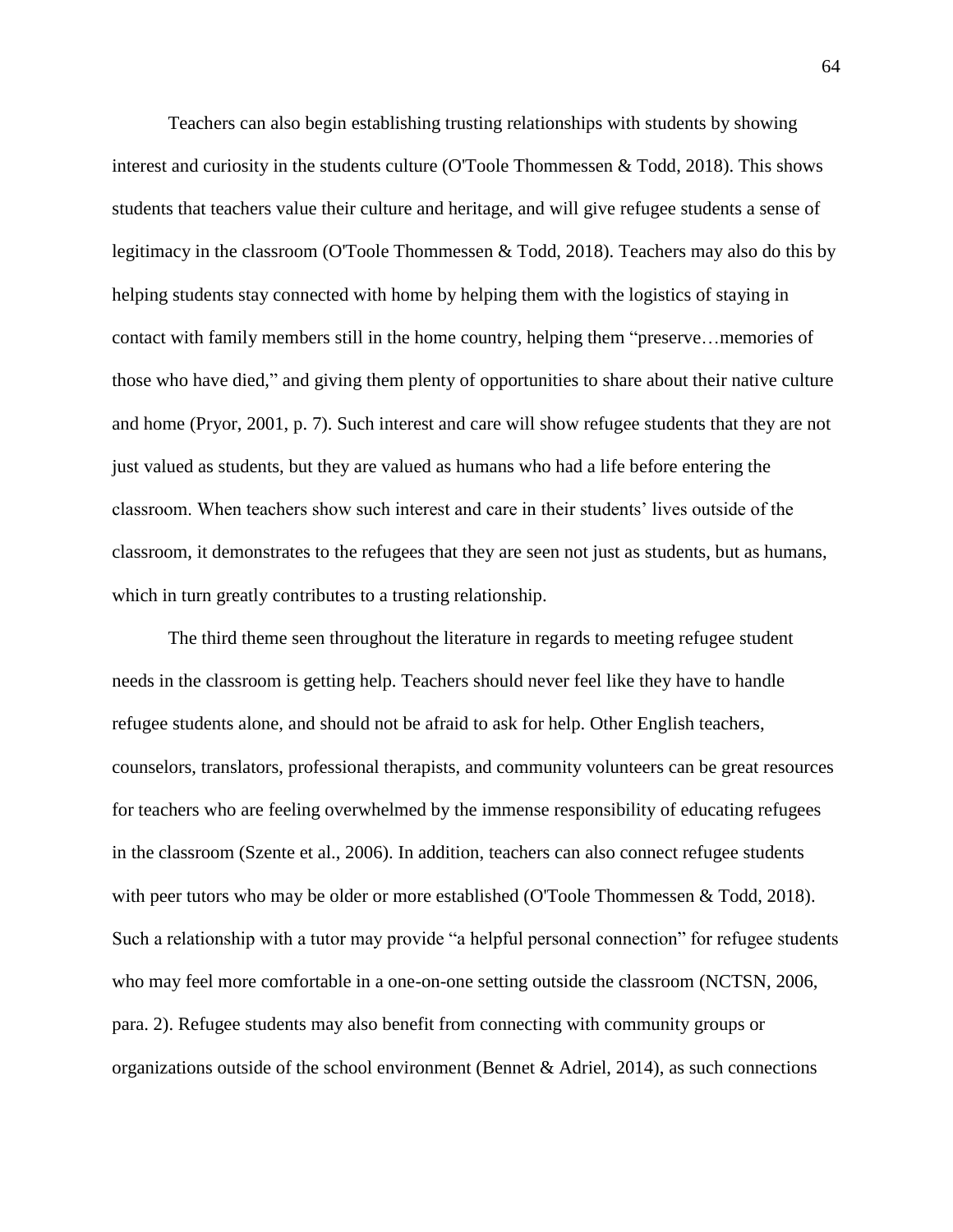have been shown to support "refugee students' social and emotional needs," as well as contribute to the "development of responsible citizenship," (Taylor & Sidhu, 2012, pp. 14-17). Sports leagues, drama groups, language help groups, and community service groups are just a couple examples of where refugee students can get involved in the community outside of the classroom, and also potentially gain additional emotional and social support. By simply connecting students with these opportunities, teachers may be able to alleviate some of the responsibility of meeting refugee student needs, simply by connecting refugee students with extended support outside of the classroom.

Lastly, the fourth theme suggests that the focus of teachers in the classroom should be to empower refugee students with the tools they need to succeed on their own. The study discussed by Brown focuses on refugee communities in West Java, Indonesia that have pioneered a refugee-led and initiated approach to community development and poverty alleviation (2018). The article explains that while foreign aid may provide temporary help, the refugee led approach is more effective because it is more sustainable, cost-effective, and empowering for the refugees. The refugees also have a better understanding of what they need than anyone else, and while foreign support is helpful and many times necessary, empowering the refugees to improve their own community is the best approach (Brown, 2018). While this may seem unrelated to teaching refugees, it reminds teachers of their students' humanity, as they, just like anyone else, want to take responsibility and ownership for their progress in school. Refugee students have just as much potential as their peers, and in fact are often more mature, strong, and resilient than their peers because of what they have been through (Lerner, 2012; Montgomery, 2011). Because of this, teachers must avoid an environment of condescension at all costs, and strive to create a safe and culturally informed classroom environment where refugee students feel safe, accepted, and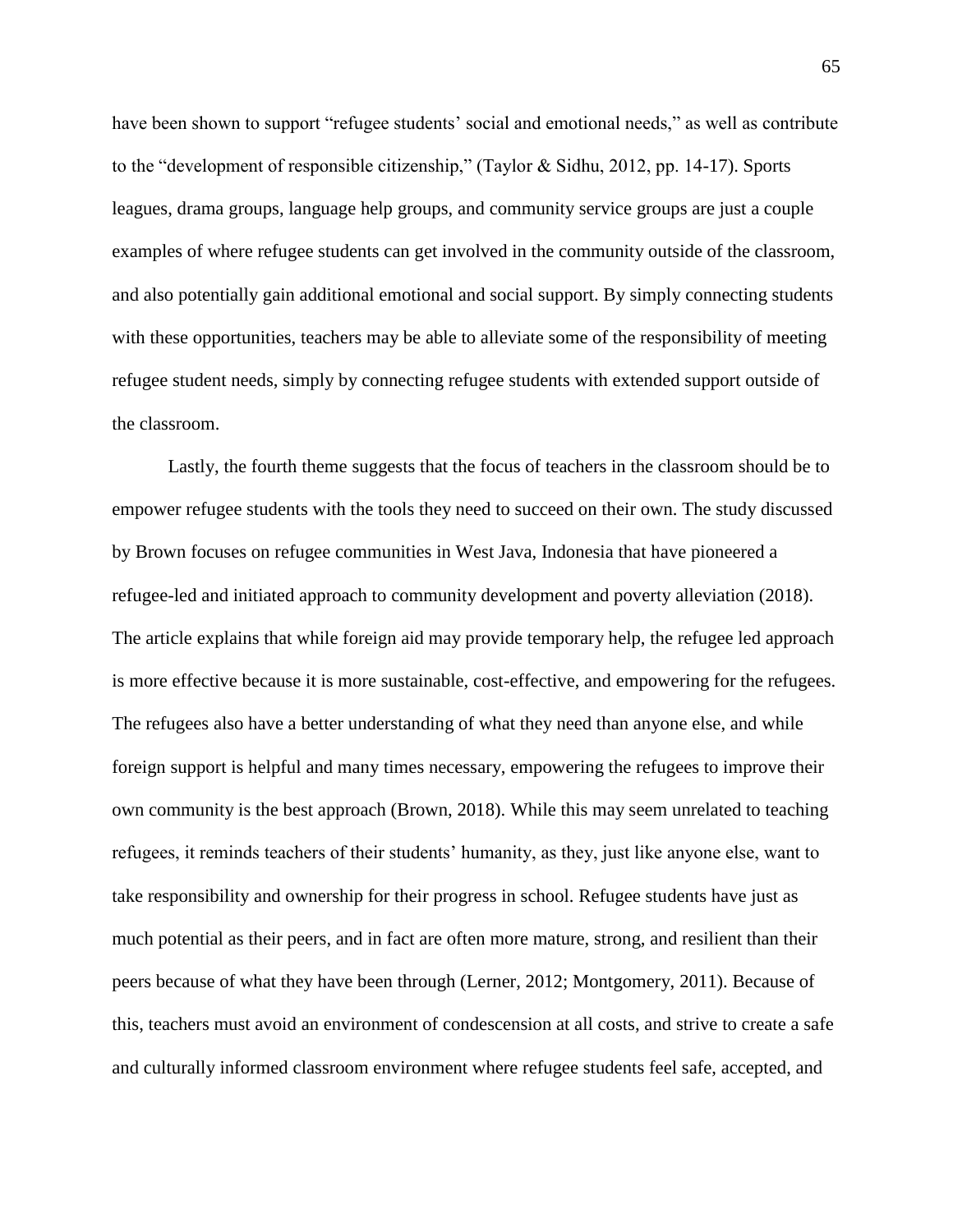loved by their teacher and peers (Bond et al., 2017; Hart, 2009; Kaplan & Stolk, 2015; Pryor, 2001). Such an environment will be the launch pad from which refugee students overcome the many obstacles they face and become a responsible and contributing member of their new country.

Understanding and meeting the needs of refugee students in the classroom can seem like such a daunting task. However, if teachers keep these four themes at the focus of their approach, the once complex solutions to refugee challenges will be simplified. Because despite one's experiences or culture or language, every human shares the same universal needs: to be heard and accepted, to trust and to be trusted, and to feel supported and empowered. When refugee students are seen in this light, it becomes not a story of understanding specific challenges or meeting complex needs associated with the refugee experience, but rather a story of loving and supporting another human in the same way we all desire to be loved and supported.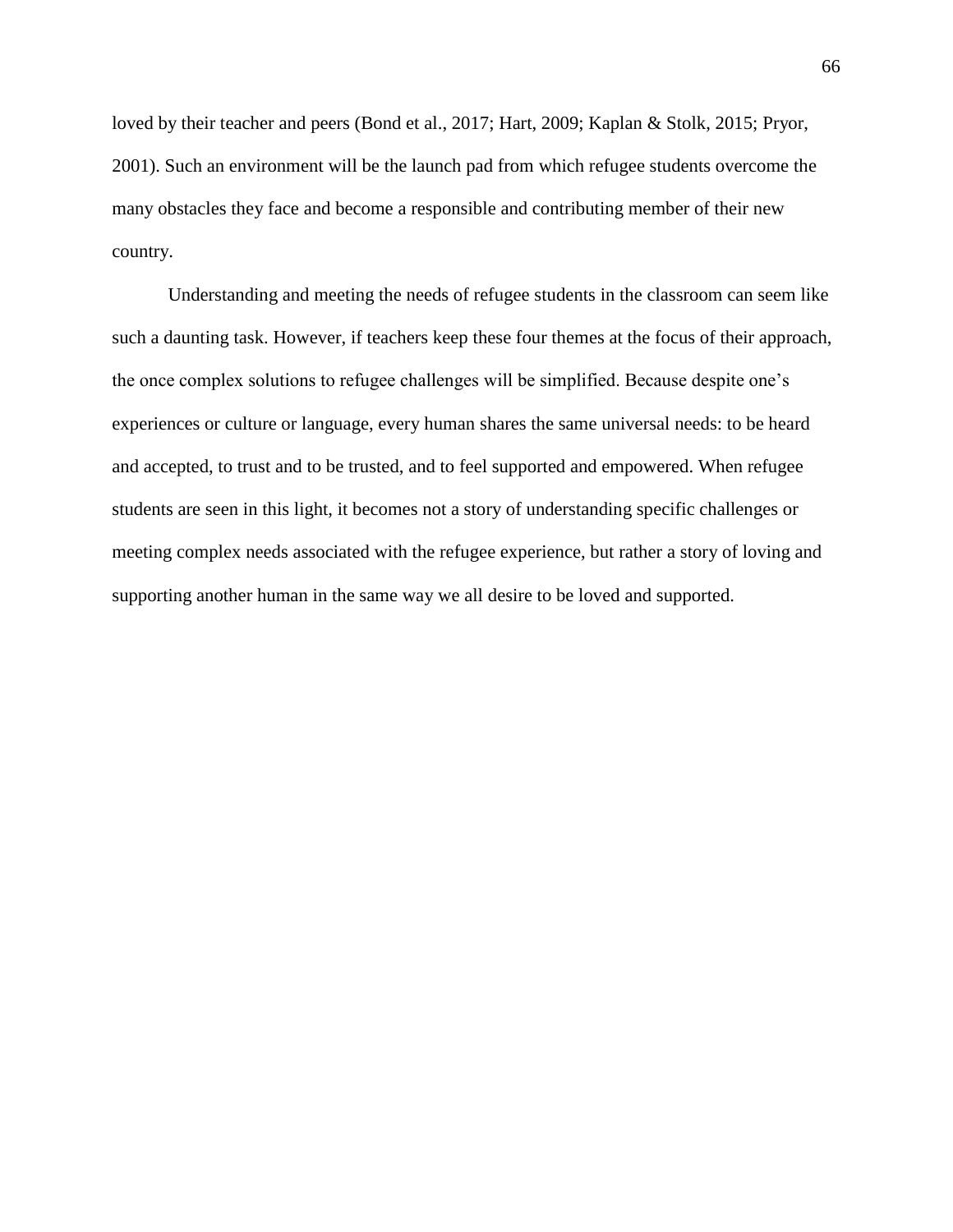## References

- Allen, M., Rosas-Lee, M., Ortega, L., Hang, M., Pergament, S., & Pratt, R. (2016). They just respect you for who you are: Contributors to educator positive youth development promotion for somali, latino, and hmong students. *The Journal of Primary Prevention, 37*(1), 71-86. doi:10.1007/s10935-015-0415-2
- Baker, F., & Jones, C. (2006). The effect of music therapy services on classroom behaviours of newly arrived refugee students in australia--a pilot study. *Emotional and Behavioural Difficulties, 11*(4), 249-260.
- Bennett, S., & Adriel, C. (2014). Resettled young sudanese and somali refugees have high vocational and educational ambitions despite experiences of school disruption and language difficulties. *Australian Occupational Therapy Journal, 61*(1).
- Bond, L., Giddens, A., Cosentino, A., Cook, M., Hoban, P., Haynes, A., . . . Glover, S. (2007). Changing cultures: Enhancing mental health and wellbeing of refugee young people through education and training. *Promotion & Education, 14*(3), 143-9. Retrieved fro[m](https://seu.idm.oclc.org/login?url=https://search.proquest.com/docview/233355023?accountid=43912) [https://seu.idm.oclc.org/login?url=https://search.proquest.com/docview/233355023?acco](https://seu.idm.oclc.org/login?url=https://search.proquest.com/docview/233355023?accountid=43912) [untid=43912](https://seu.idm.oclc.org/login?url=https://search.proquest.com/docview/233355023?accountid=43912)
- Brown, T. (2018). Refugee-led education in Indonesia. *Forced Migration Review,* (58), 64-66. Retrieved from [https://seu.idm.oclc.org/login?url=https://search-proquest](https://seu.idm.oclc.org/login?url=https://search-proquest-com.seu.idm.oclc.org/docview/2062900308?accountid=43912)[com.seu.idm.oclc.org/docview/2062900308?accountid=43912](https://seu.idm.oclc.org/login?url=https://search-proquest-com.seu.idm.oclc.org/docview/2062900308?accountid=43912)
- Burgess & Bisby (2019). Spatial memory. *Encyclopaedia Britannica, inc.* Retrieved from <https://www.britannica.com/science/spatial-memory>
- Camos, V., & Portrat, S. (2015). The impact of cognitive load on delayed recall. *Psychonomic Bulletin & Review, 22*(4), 1029-1034. doi:10.3758/s13423-014-0772-5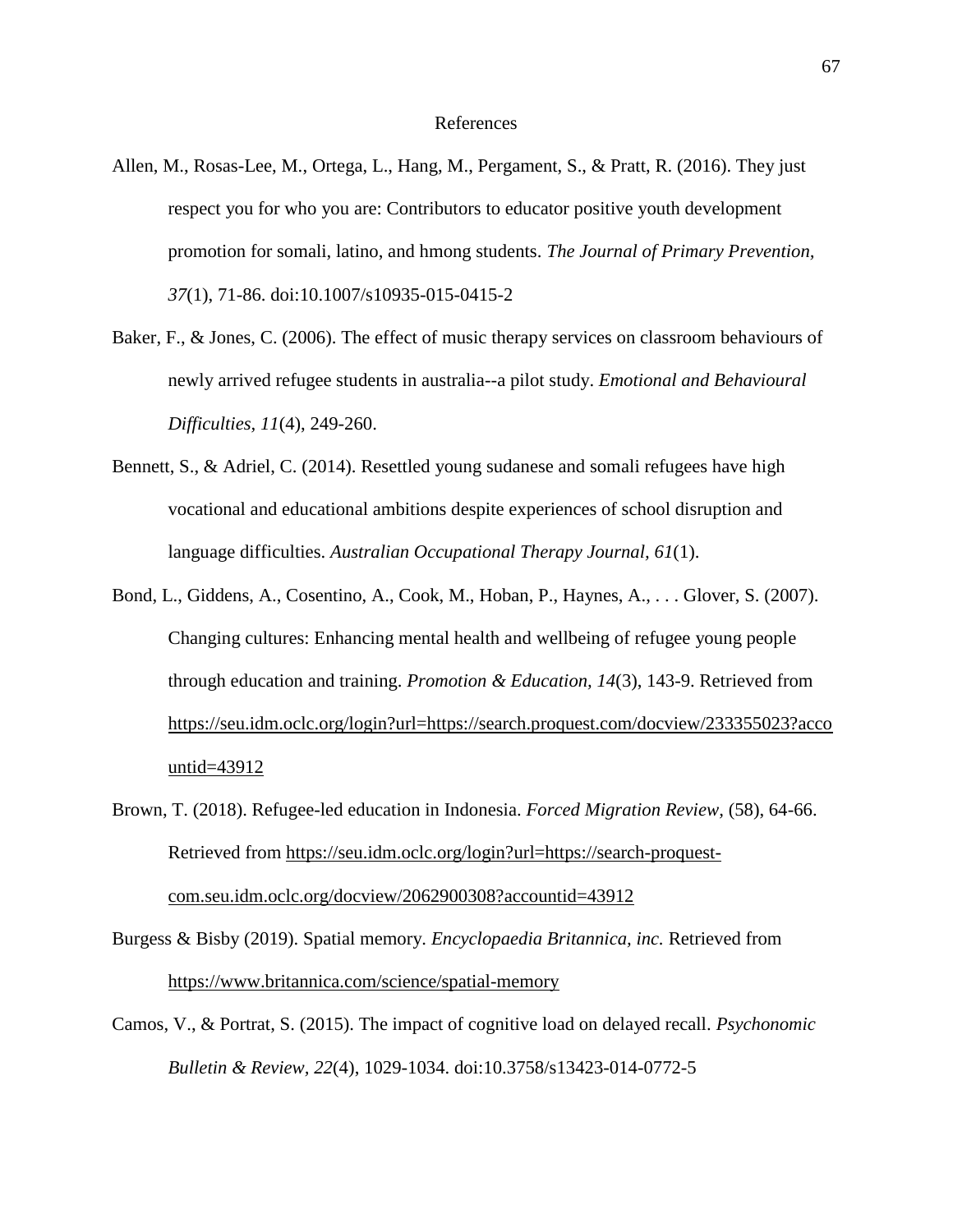Contextual memory. (2019). In *Cognifit*. Retrieved from

<https://www.cognifit.com/science/cognitive-skills/contextual-memory>

- David, B. (1943). Teaching american speech to refugees. *Quarterly Journal of Speech, 29*(4), 483-484. doi:10.1080/00335634309380932
- Declarative (explicit) and procedural (implicit) memory. (2019). In *The Human Memory*. Retrieved from<https://human-memory.net/explicit-implicit-memory/>
- Dieterich-Hartwell, R., & Koch, S. C. (2017). Creative arts therapies as temporary home for refugees: Insights from literature and practice. *Behavioral Sciences (2076-328X)*, *7*(4), 1– 11.<https://doi.org/10.3390/bs7040069>
- Dooley, K. (2009). Re-thinking pedagogy for middle school students with little, no or severely interrupted schooling. *English Teaching, 8*(1), 5. Retrieved from https://seu.idm.oclc.org/login?url=https://search-proquestcom.seu.idm.oclc.org/docview/926191646?accountid=43912

Elbert, T., Schauer, M., Schauer, E., Huschka, B., Hirth, M. & Neuner, F. (2009). Traumarelated impairment in children-A survey in Sri Lankan provinces affected by armed conflict. *Child Abuse and Neglect*, *33*(4), 238-246. Retrieved from file:///home/chronos/u-560f54e46e438db3622bafdd25139553be1e49a2/Downloads/SSteelman\_P18110513220. pdf

Erwin, H., Fedewa, A., Beighle, A., & Ahn, S. (2012). A quantitative review of physical activity, health, and learning outcomes associated with classroom-based physical activity interventions. *Journal of Applied School Psychology, 28*(1), 14-36.

Feuerverger, G. (2011). Re-bordering spaces of trauma: Auto-ethnographic reflections on the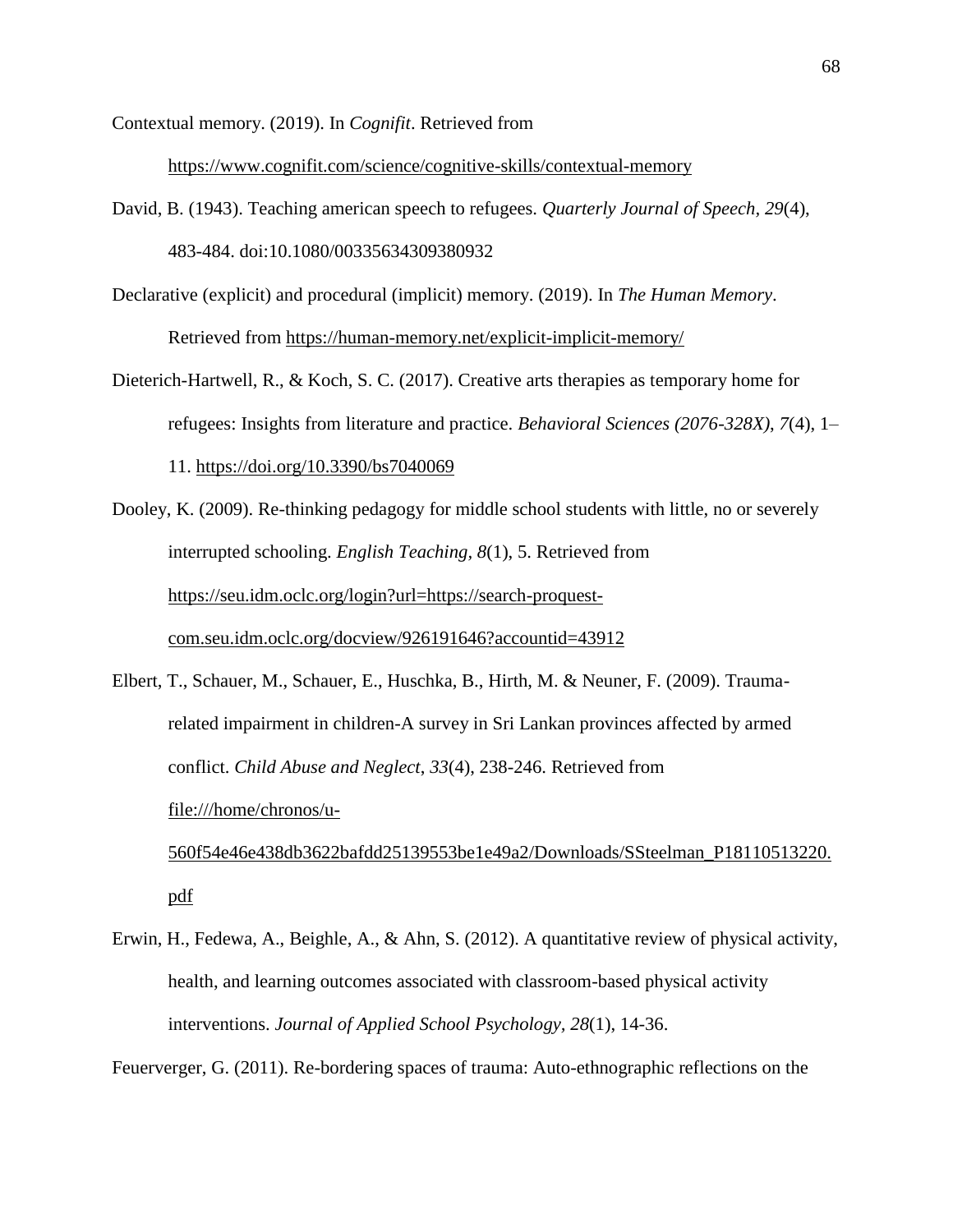immigrant and refugee experience in an inner-city high school in Toronto. *International Review of Education / Internationale Zeitschrift Für Erziehungswissenschaft*, *57*(3/4), 357–375.<https://doi-org.seu.idm.oclc.org/10.1007/s11159-011-9207-y>

- George, M. (2010). A theoretical understanding of refugee trauma. *Clinical Social Work Journal, 38*(4), 379-387. doi:10.1007/s10615-009-0252-y
- Gibson, E. (2002). The impact of political violence: Adaptation and identity development in bosnian adolescent refugees. *Smith College Studies in Social Work, 73*(1), 29-50.
- Gormez, V., Kılıç, H. N., Orengul, A. C., Demir, M. N., Mert, E. B., Makhlouta, B., … Semerci, B. (2017). Evaluation of a school-based, teacher-delivered psychological intervention group program for trauma-affected Syrian refugee children in Istanbul, Turkey. *Psychiatry and Clinical Psychopharmacology*, *27*(2), 125–131. https://doi.org/10.1080/24750573.2017.1304748
- Hadfield, K., Ostrowski, A., & Ungar, M. (2017). What can we expect of the mental health and well-being of syrian refugee children and adolescents in canada?*Canadian Psychology, 58*(2), 194-201. doi:http://dx.doi.org.seu.idm.oclc.org/10.1037/cap0000102
- Hart, R. (2009). Child refugees, trauma and education: Interactionist considerations on social and emotional needs and development. *Educational Psychology in Practice*, *25*(4), 351–368. https://doi.org/10.1080/02667360903315172
- Hattar-Pollara, M. (2019). Barriers to education of syrian refugee girls in jordan: Gender-based threats and challenges. *Journal of Nursing Scholarship : An Official Publication of Sigma Theta Tau International Honor Society of Nursing,51*(3), 241-251. doi:10.1111/jnu.12480
- Hek, R. (2005). The role of education in the settlement of young refugees in the uk: The experiences of young refugees. *Practice, 17*(3), 157-171.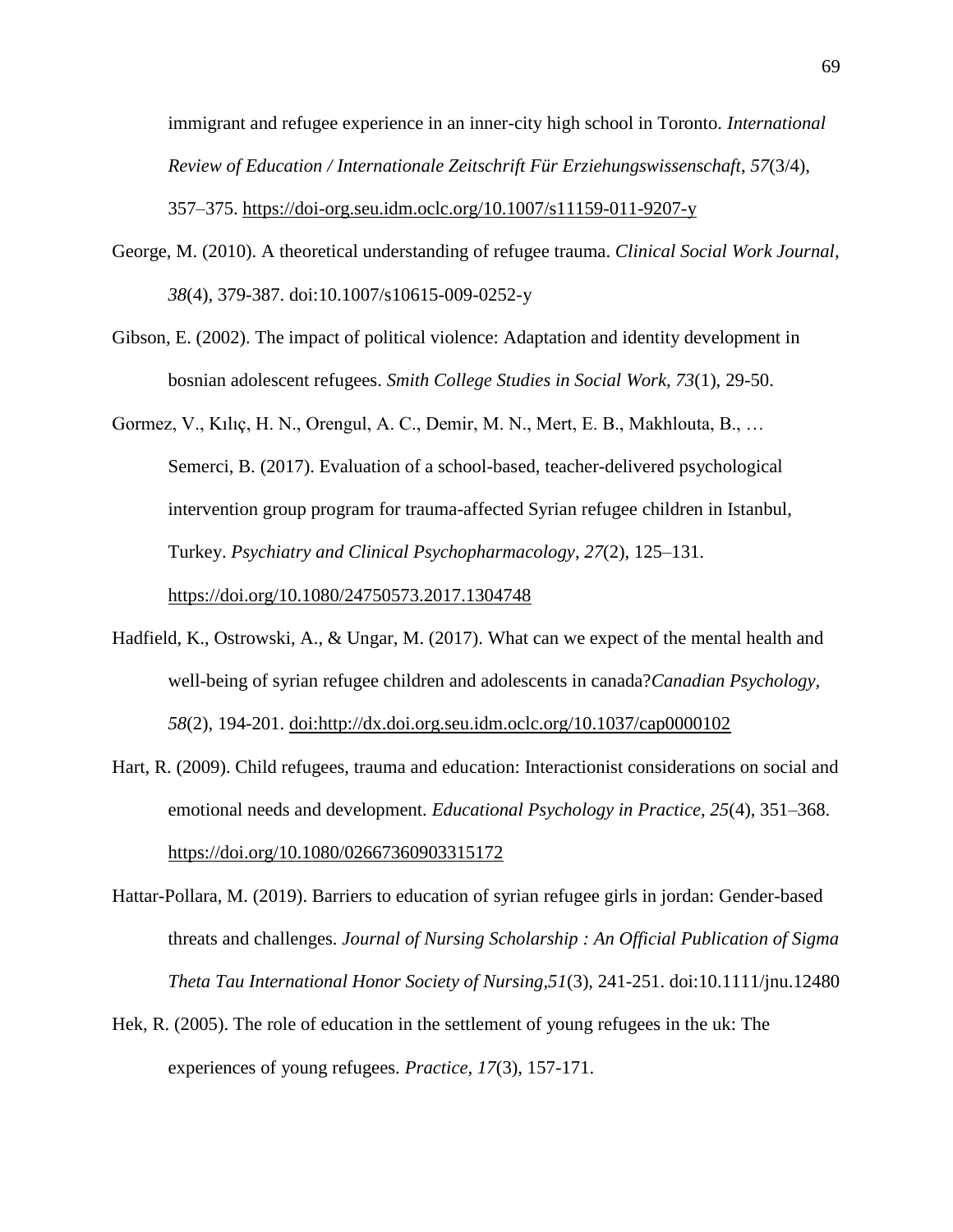Kaplan, I., & Stolk, Y. (2015). Cognitive assessment of refugee children: effects of trauma and new language acquisition. Transcultural Psychiatry, 53, 81-109. doi[:](https://doi.org/10.1177%2F1363461515612933)

## [10.1177/1363461515612933](https://doi.org/10.1177%2F1363461515612933)

- Khamis, V. (2019). Posttraumatic stress disorder and emotion dysregulation among syrian refugee children and adolescents resettled in lebanon and jordan. *Child Abuse & Neglect, 89*, 29-39. doi:10.1016/j.chiabu.2018.12.013
- Kim, I. (2016). Beyond trauma: Post-resettlement factors and mental health outcomes among latino and asian refugees in the united states. *Journal of Immigrant and Minority Health, 18*(4), 740-748. doi[:http://dx.doi.org.seu.idm.oclc.org/10.1007/s10903-015-0251-8](http://dx.doi.org.seu.idm.oclc.org/10.1007/s10903-015-0251-8)
- Kovinthan, T. (2016). Learning and teaching with loss: Meeting the needs of refugee children through narrative inquiry. *Diaspora, Indigenous, and Minority Education, 10*(3), 141- 155.
- Lerner, A. B. (2012). Educating the refugee child: A resource guide for elementary school teachers working with refugee students from Burma. Retrieved from https://ccps.unc.edu/files/2012/11/Educating\_the\_Refugee\_Child.pdf
- Madan, C. R., & Singhal, A. (2012). Using actions to enhance memory: effects of enactment, gestures, and exercise on human memory. *Frontiers in psychology*, *3*, 507. doi:10.3389/fpsyg.2012.00507
- Maryam, K., & B, H. (2007). Belonging and connection to school in resettlement: Young refugees, school belonging, and psychosocial adjustment. *Clinical Child Psychology and Psychiatry, 12*(1), 29-43. doi:10.1177/1359104507071052
- McBrien, J. (2005). Educational needs and barriers for refugee students in the united states: A review of the literature. *Review of Educational Research, 75*(3), 329-364.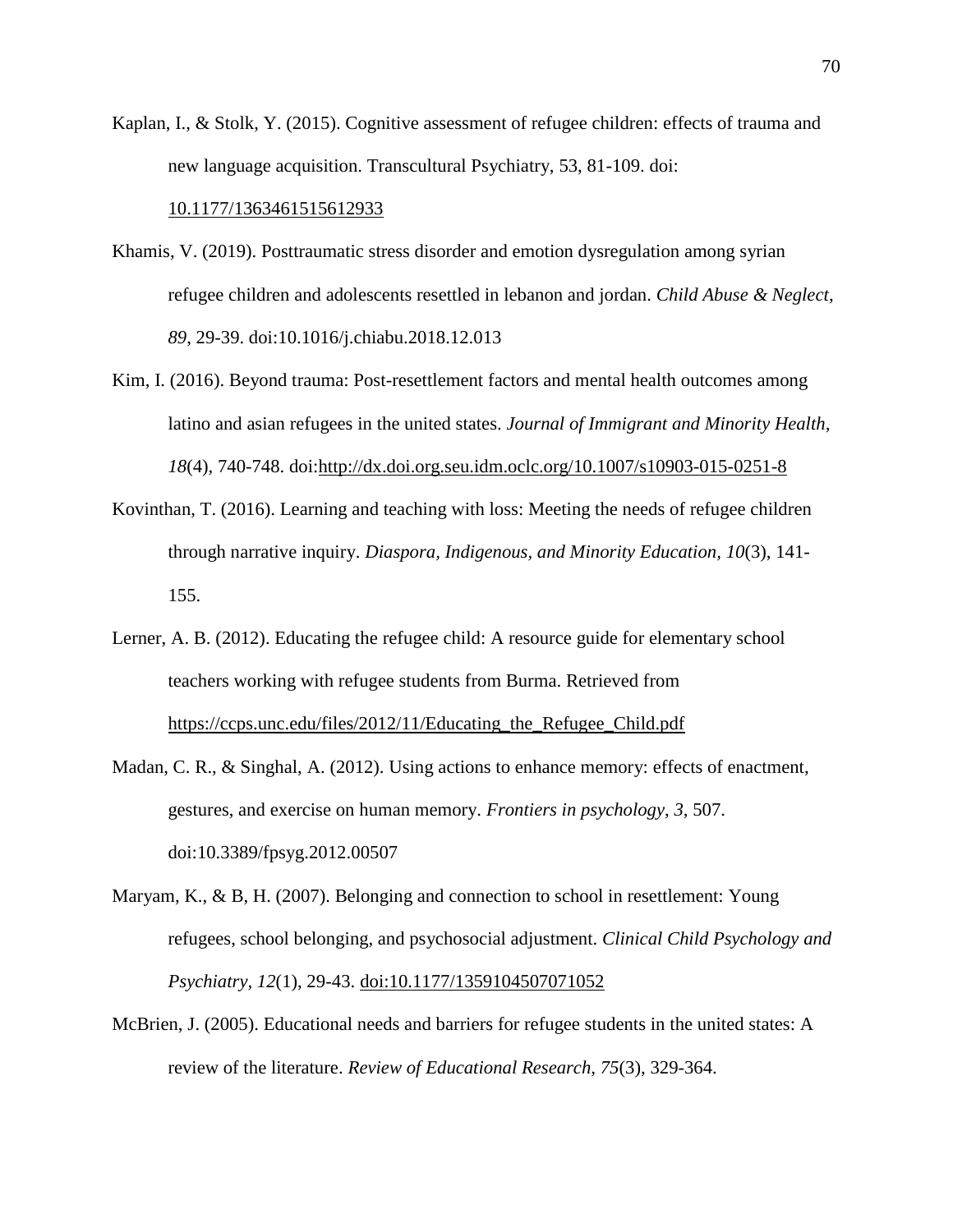Meda, L. (2017). A journey without planned destination: Traumatic transmigration experiences of refugee children. *Journal of International Migration and Integration, 18*(1), 131-142. doi[:http://dx.doi.org/10.1007/s12134-016-0477-x](http://dx.doi.org/10.1007/s12134-016-0477-x)

Medley, M. (2012). A role for English language teachers in trauma healing. *TESOL Journal*, *3*(1), 110–125. Retrieved from [https://seu.idm.oclc.org/login?url=https://search.ebscohost.com/login.aspx?direct=true&d](https://seu.idm.oclc.org/login?url=https://search.ebscohost.com/login.aspx?direct=true&db=eric&AN=EJ1010489&site=ehost-live&scope=site) [b=eric&AN=EJ1010489&site=ehost-live&scope=site](https://seu.idm.oclc.org/login?url=https://search.ebscohost.com/login.aspx?direct=true&db=eric&AN=EJ1010489&site=ehost-live&scope=site)

Memory. (2019). In *Encyclopedia Britannica*. Retrieved from

<https://www.britannica.com/science/memory-psychology>

- Mendenhall, M., Bartlett, L., & Ghaffar-Kucher, A. (2017). "if you need help, they are always there for us": Education for refugees in an international high school in nyc. *The Urban Review : Issues and Ideas in Public Education, 49*(1), 1-25. doi:10.1007/s11256-016- 0379-4
- Morrice, L. (2009). Journeys into higher education: The case of refugees in the uk. *Teaching in Higher Education, 14*(6), 661-672. doi:10.1080/13562510903315282
- Montgomery, E. (2011). Trauma, exile and mental health in young refugees. *Acta Psychiatrica Scandinavica, 124*, 1-46. doi:10.1111/j.1600-0447.2011.01740.x
- Murray, K., Davidson, G., & Schweitzer, R. (2010). Review of refugee mental health interventions following resettlement: Best practices and recommendations. *American Journal of Orthopsychiatry, 80*(4), 576-585. doi:10.1111/j.1939-0025.2010.01062.x
- National Child Traumatic Stress Network (NCTSN). (n.d.). *Refugee trauma*. Retrieved from <https://www.nctsn.org/what-is-child-trauma/trauma-types/refugee-trauma>

National Child Traumatic Stress Network (NCTSN). (2005). *Children of war: A video for*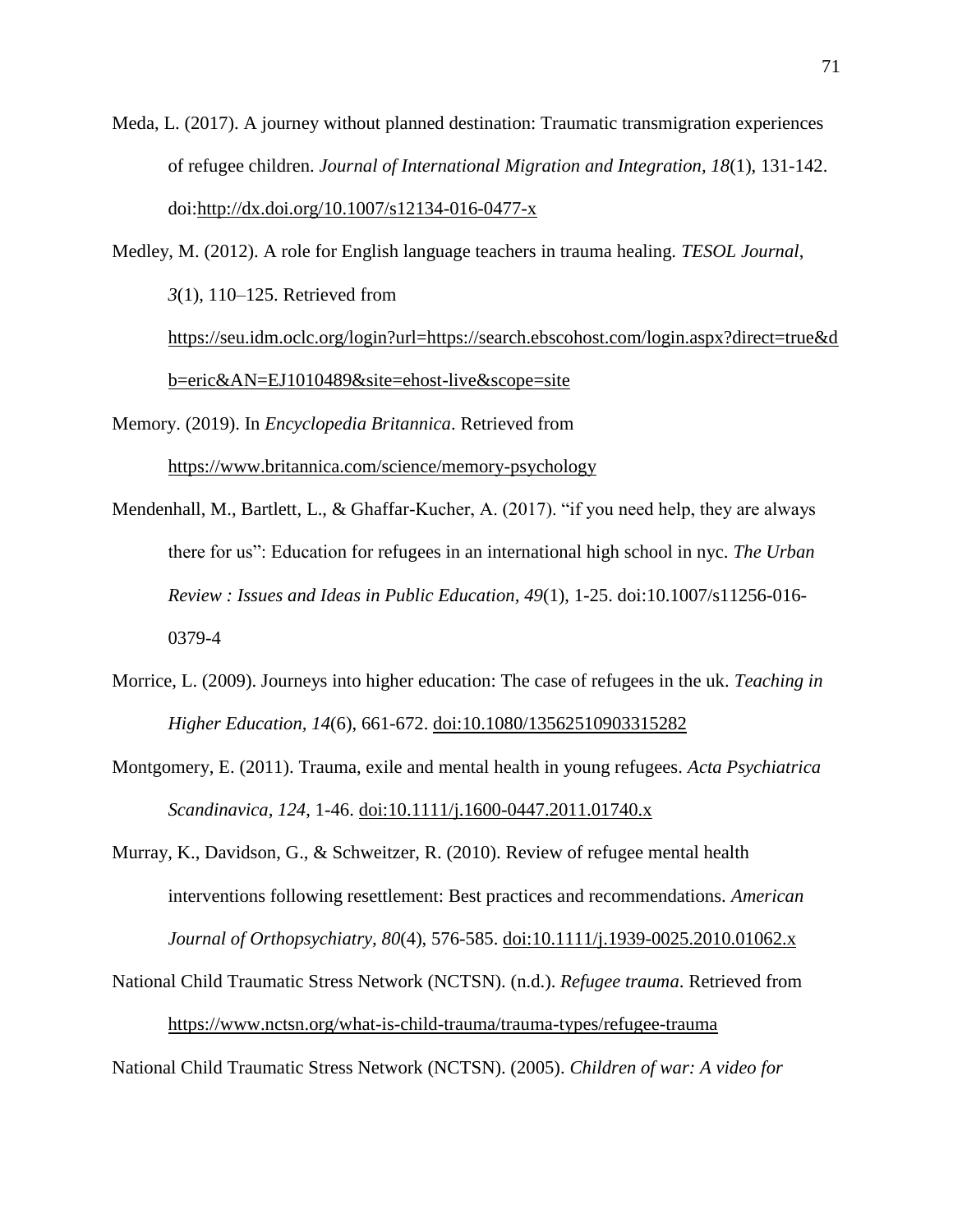*educators resource guide*. Retrieved from [https://www.nctsn.org/resources/children-war](https://www.nctsn.org/resources/children-war-video-educators-resource-guide)[video-educators-resource-guide](https://www.nctsn.org/resources/children-war-video-educators-resource-guide)

National Child Traumatic Stress Network (NCTSN). (2006). *Ways teachers can help refugee students*. Retrieved from [https://depts.washington.edu/hcsats/PDF/TF-](https://depts.washington.edu/hcsats/PDF/TF-%20CBT/pages/3%20Psychoeducation/Ways%20Teachers%20Can%20Help%20Refugee%20Students.pdf)

[%20CBT/pages/3%20Psychoeducation/Ways%20Teachers%20Can%20Help%20Refuge](https://depts.washington.edu/hcsats/PDF/TF-%20CBT/pages/3%20Psychoeducation/Ways%20Teachers%20Can%20Help%20Refugee%20Students.pdf) [e%20Students.pdf](https://depts.washington.edu/hcsats/PDF/TF-%20CBT/pages/3%20Psychoeducation/Ways%20Teachers%20Can%20Help%20Refugee%20Students.pdf)

National Child Traumatic Stress Network (NCTSN). (2014). *Helping teens with traumatic grief: Tips for caregivers* [PDF file]. Retrieved from

<https://www.nctsn.org/resources/helping-teens-traumatic-grief-tips-caregivers>

National Child Traumatic Stress Network (NCTSN). (2018). *Understanding refugee trauma:For school personnel* [PDF file]. Retrieved from

<https://www.nctsn.org/resources/understanding-refugee-trauma-school-personnel>

- Oikonomidoy, E. (2010). Zooming into the school narratives of refugee students. *Multicultural Perspectives, 12*(2), 74-80.
- O'Neal, C., Atapattu, R., Jegathesan, A., Clement, J., Ong, E., & Ganesan, A. (2018). Classroom management and socioemotional functioning of burmese refugee students in malaysia. *Journal of Educational & Psychological Consultation, 28*(1), 6-42.
- O'Shea, B., Hodes, M., Down, G., & Bramley, J. (2000). A school-based mental health service for refugee children. *Clinical Child Psychology and Psychiatry, 5*(2), 189-201.
- O'Toole Thommessen, S., Corcoran, P., & Todd, B. (2017). Voices rarely heard: Personal construct assessments of sub-saharan unaccompanied asylum-seeking and refugee youth in england. *Children and Youth Services Review, 81*, 293-300. doi:10.1016/j.childyouth.2017.08.017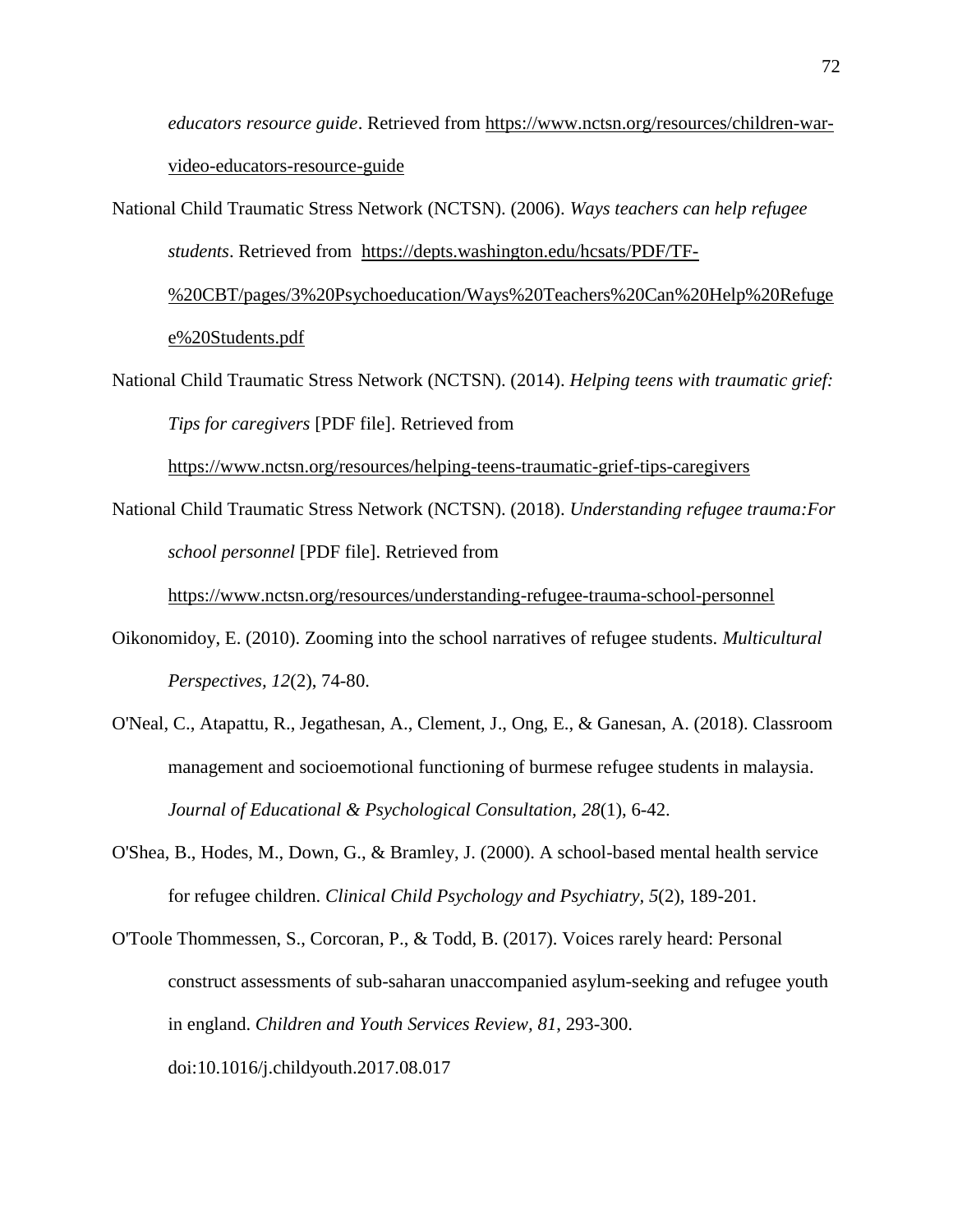- O'Toole Thommessen, S., & Todd, B. (2018). How do refugee children experience their new situation in england and denmark? implications for educational policy and practice. *Children and Youth Services Review, 85*, 228-238. doi:10.1016/j.childyouth.2017.12.025
- Panter-Brick, C., Wiley, K., Sancilio, A., Dajani, R., & Hadfield, K. (2019). C-reactive protein, epstein-barr virus, and cortisol trajectories in refugee and non-refugee youth: Links with stress, mental health, and cognitive function during a randomized controlled trial. *Brain, Behavior, and Immunity, 2019 Feb 20*. doi:10.1016/j.bbi.2019.02.015
- Pacella, M., Hruska, B., & Delahanty, D. (2013). The physical health consequences of ptsd and ptsd symptoms: A meta-analytic review. *Journal of Anxiety Disorders, 27*(1), 33-46. doi:10.1016/j.janxdis.2012.08.004
- Prior, M. A., & Niesz, T. (2013). Refugee children's adaptation to american early childhood classrooms: A narrative inquiry. *The Qualitative Report, 18*(20), 1-17. Retrieved from https://seu.idm.oclc.org/login?url=https://search.proquest.com/docview/1505321113?acc ountid=43912
- Pryor, C. B. (2001). New immigrants and refugees in american schools: Multiple voices. *Childhood Education, 77*(5), 275-283. Retrieved from https://seu.idm.oclc.org/login?url=https://search.proquest.com/docview/210384367?acco untid=43912
- Quinlan, R., Schweitzer, R., Khawaja, N., & Griffin, J. (2016). Evaluation of a school-based creative arts therapy program for adolescents from refugee backgrounds. *The Arts in Psychotherapy, 47*, 72-78. doi:10.1016/j.aip.2015.09.006
- Reiff, J. (1996). Bridging home and school through multiple intelligences. *Childhood Education, 72*(3), 164-66.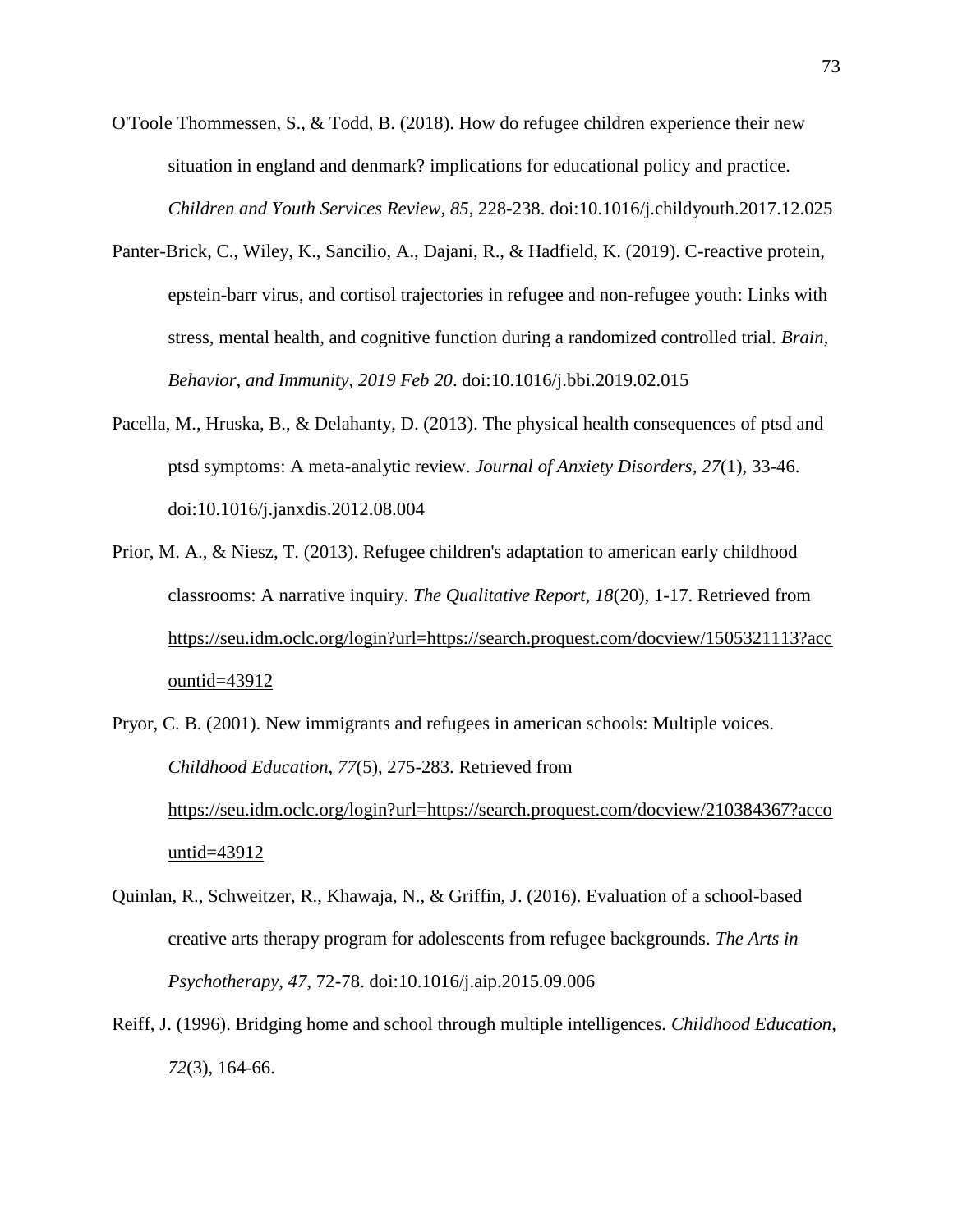- Rousseau, C., Drapeau, A., Lacroix, L., Bagilishya, D., & Heusch, N. (2005). Evaluation of a classroom program of creative expression workshops for refugee and immigrant children. *Journal of Child Psychology and Psychiatry, 46*(2), 180-185.
- Saeed, M., Iqbal, M. Z., Saleem, K., & Islam, M. (2015). Managing language learning anxiety through psychosocial classroom learning environment. *Pakistan Journal of Social Sciences*, *35*(1), 509–517. Retrieved from

https://seu.idm.oclc.org/login?url=https://search.ebscohost.com/login.aspx?direct=true&d b=sih&AN=111456525&site=ehost-live&scope=site

- Stages and symptoms of culture shock. (n.d.). *Simon Fraser University*. Retrieved from <https://www.sfu.ca/students/isap/explore/culture/stages-symptoms-culture-shock.html>
- Strekalova, E., & Hoot, J. L. (2008). What is special about special needs of refugee children? guidelines for teachers. *Multicultural Education, 16*(1), 21-24. Retrieved fro[m](https://seu.idm.oclc.org/login?url=https://search-proquest-com.seu.idm.oclc.org/docview/216512776?accountid=43912) [https://seu.idm.oclc.org/login?url=https://search-proquest](https://seu.idm.oclc.org/login?url=https://search-proquest-com.seu.idm.oclc.org/docview/216512776?accountid=43912)[com.seu.idm.oclc.org/docview/216512776?accountid=43912](https://seu.idm.oclc.org/login?url=https://search-proquest-com.seu.idm.oclc.org/docview/216512776?accountid=43912)
- Szente, J., Hoot, J., & Taylor, D. (2006). Responding to the special needs of refugee children: practical ideas for teachers. *Early Childhood Education Journal, 34*(1), 15-20. doi:/10.1007/s10643-006-0082-2
- Taylor, S., & Sidhu, R. (2012). Supporting refugee students in schools: What constitutes inclusive education? *International Journal of Inclusive Education, 16*(1), 39-56.
- Thorpe, H. (2017). *The newcomers: Finding refuge, friendship, and hope in an american classroom*. New York, NY: Scribner.
- United Nations High Commissioner for Refugees (UNHCR). (2016). *UNHCR global trends: Forced displacement in 2016.* Retrieved from [https://www.unhcr.org/globaltrends2016/#](https://www.unhcr.org/globaltrends2016/)